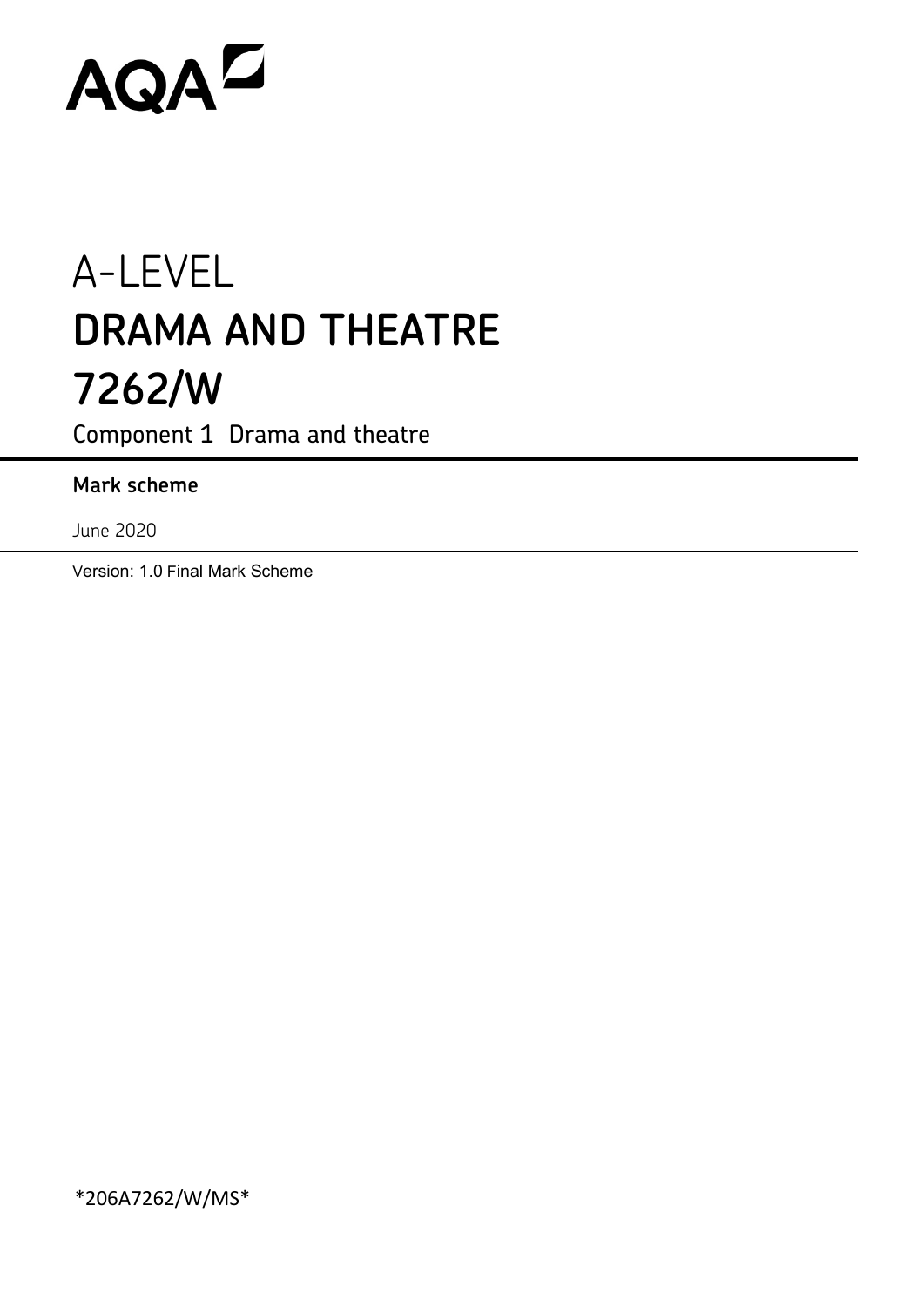Mark schemes are prepared by the Lead Assessment Writer and considered, together with the relevant questions, by a panel of subject teachers. This mark scheme includes any amendments made at the standardisation events which all associates participate in and is the scheme which was used by them in this examination. The standardisation process ensures that the mark scheme covers the students' responses to questions and that every associate understands and applies it in the same correct way. As preparation for standardisation each associate analyses a number of students' scripts. Alternative answers not already covered by the mark scheme are discussed and legislated for. If, after the standardisation process, associates encounter unusual answers which have not been raised they are required to refer these to the Lead Examiner.

It must be stressed that a mark scheme is a working document, in many cases further developed and expanded on the basis of students' reactions to a particular paper. Assumptions about future mark schemes on the basis of one year's document should be avoided; whilst the guiding principles of assessment remain constant, details will change, depending on the content of a particular examination paper.

Further copies of this mark scheme are available from aqa.org.uk

#### **Copyright information**

AQA retains the copyright on all its publications. However, registered schools/colleges for AQA are permitted to copy material from this booklet for their own internal use, with the following important exception: AQA cannot give permission to schools/colleges to photocopy any material that is acknowledged to a third party even for internal use within the centre.

Copyright © 2020 AQA and its licensors. All rights reserved.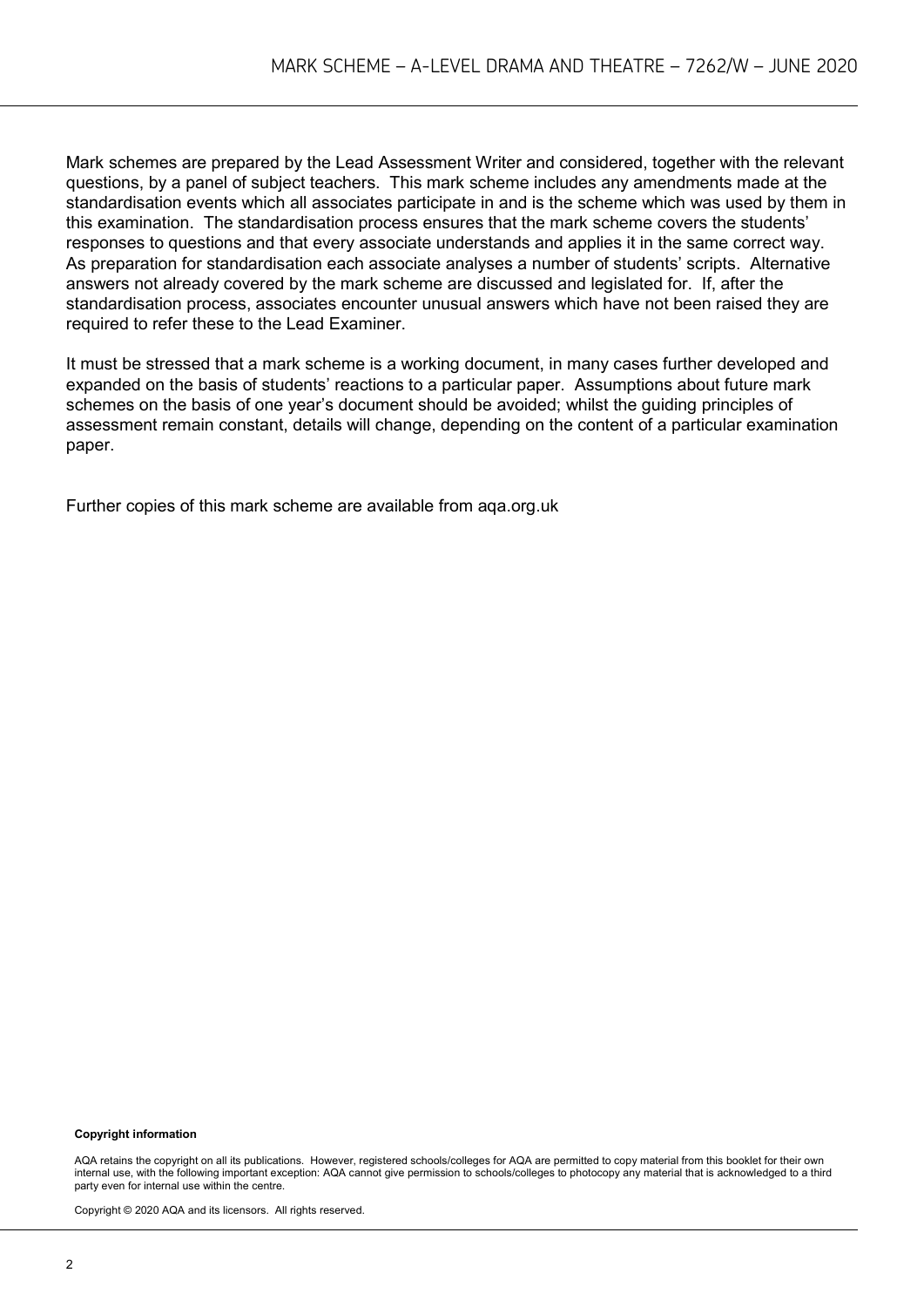# **A-LEVEL DRAMA AND THEATRE (7262/W)**

#### **Shorthand/symbols for Examiners**

Examiners may use these recognised symbols in the left hand margin of candidates' scripts or in the body of the answers, against relevant points or errors:

```
Relevant or good point = √
```

```
Very good point = ✓✓
```
**Dubious point = ?**

Possible =  $(\sqrt)$ 

 $Om$  **ission =**  $\land \land$ 

**Point needs development = and…..?**

```
Argument difficult to follow/confusion/muddle = }
```
**Evidence of knowledge = kn**

**Evidence of understanding = und**

**Evidence of practical theatre awareness = prac**

```
Wrong-headed/silly argument or suggestion = !
```
**Repetition = R**

**Irrelevance = I**

```
Narrative = N
```
**Factually wrong = X**

**Contradiction = C**

**Practical detail missing = How?**

```
Losing focus on question = Q?
```
**Unattributed quotation = source?**

**Wrong word used = ww**

**Poor expression = E**

Spelling error = rehursal or (rehersal) [underline or ring]

**Example needed = eg?**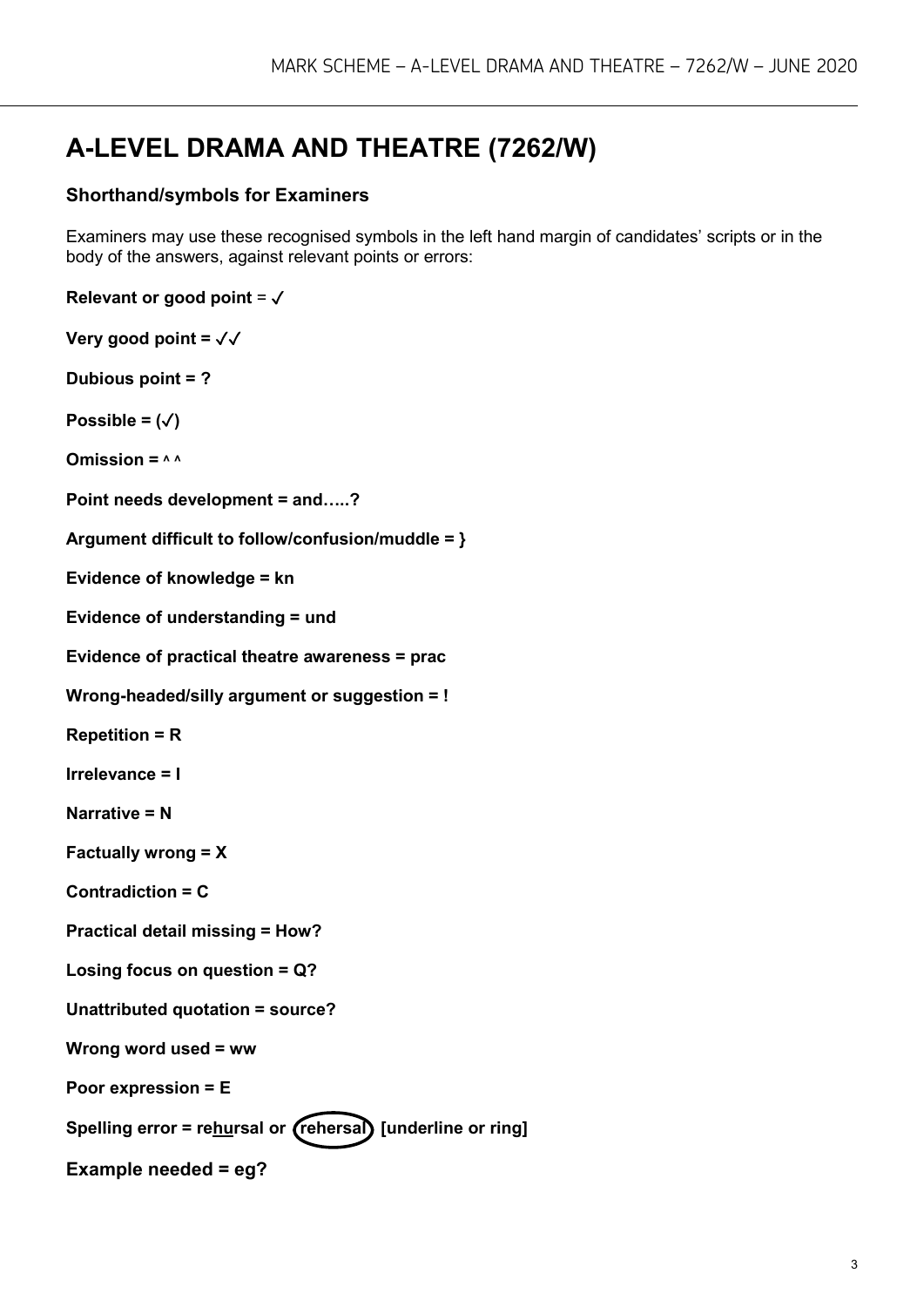#### **Generalised = G**

**Specialist terminology needed = term?**

**Social, cultural, historical context = SCH**

**Total, dramatic effectiveness = TDE**

**Examiners may still make fuller comments, as appropriate, in the body or margin of the script and should ALWAYS put a summative comment, at the end of each answer, which relates clearly to the individual AOs.**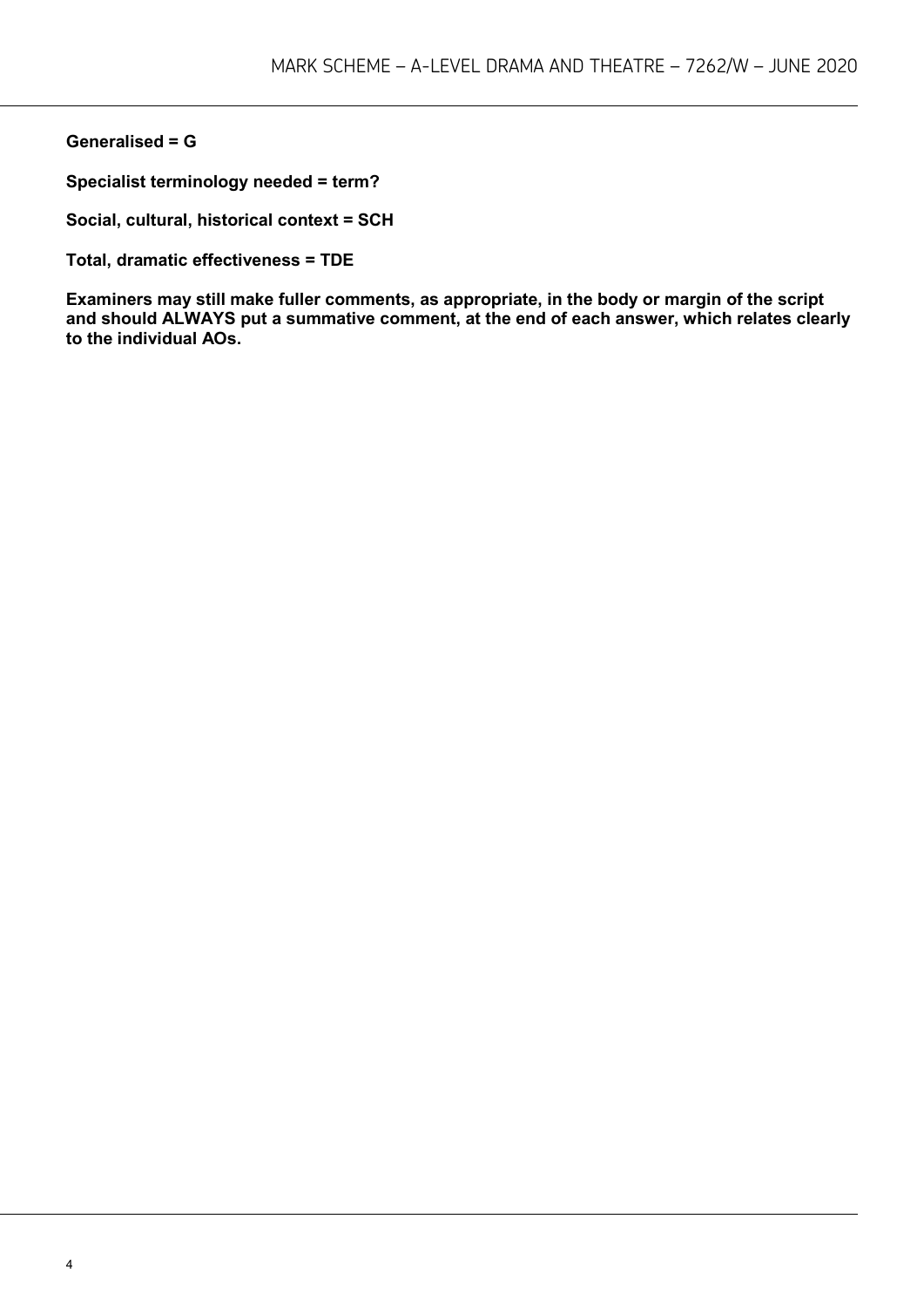# Level of response marking instructions

Level of response mark schemes are broken down into levels, each of which has a descriptor. The descriptor for the level shows the average performance for the level. There are marks in each level.

Before you apply the mark scheme to a student's answer read through the answer and annotate it (as instructed) to show the qualities that are being looked for. You can then apply the mark scheme.

## Step 1 Determine a level

Start at the lowest level of the mark scheme and use it as a ladder to see whether the answer meets the descriptor for that level. The descriptor for the level indicates the different qualities that might be seen in the student's answer for that level. If it meets the lowest level then go to the next one and decide if it meets this level, and so on, until you have a match between the level descriptor and the answer. With practice and familiarity you will find that for better answers you will be able to quickly skip through the lower levels of the mark scheme.

When assigning a level you should look at the overall quality of the answer and not look to pick holes in small and specific parts of the answer where the student has not performed quite as well as the rest. If the answer covers different aspects of different levels of the mark scheme you should use a best fit approach for defining the level and then use the variability of the response to help decide the mark within the level, i.e. if the response is predominantly level 3 with a small amount of level 4 material it would be placed in level 3 but be awarded a mark near the top of the level because of the level 4 content.

### Step 2 Determine a mark

Once you have assigned a level you need to decide on the mark. The descriptors on how to allocate marks can help with this. The exemplar materials used during standardisation will help. There will be an answer in the standardising materials which will correspond with each level of the mark scheme. This answer will have been awarded a mark by the Lead Examiner. You can compare the student's answer with the example to determine if it is the same standard, better or worse than the example. You can then use this to allocate a mark for the answer based on the Lead Examiner's mark on the example.

You may well need to read back through the answer as you apply the mark scheme to clarify points and assure yourself that the level and the mark are appropriate.

Indicative content in the mark scheme is provided as a guide for examiners. It is not intended to be exhaustive and you must credit other valid points. Students do not have to cover all of the points mentioned in the Indicative content to reach the highest level of the mark scheme.

An answer which contains nothing of relevance to the question must be awarded no marks.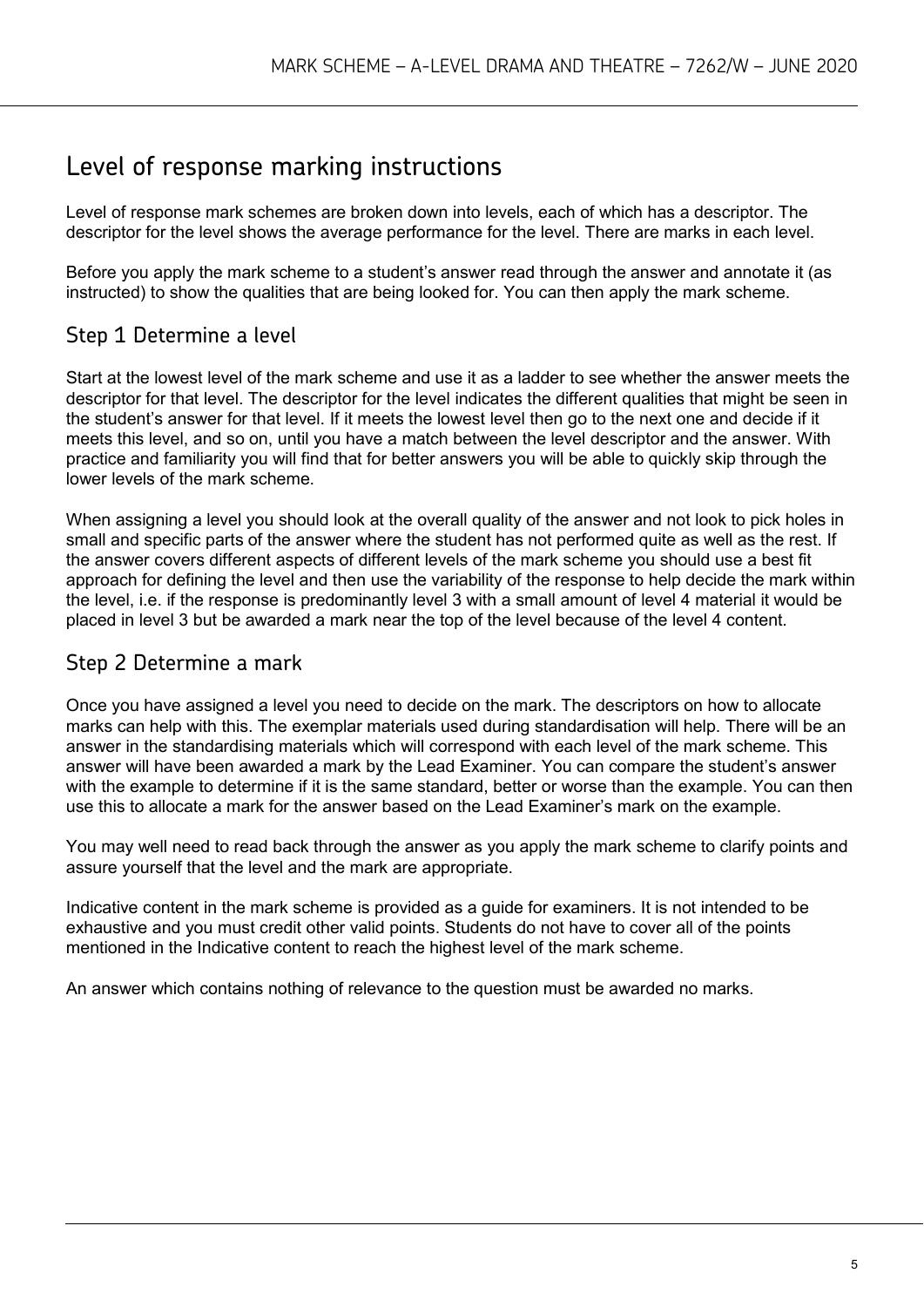#### **Examiners are reminded that a student must not answer:**

- **on both Butterworth's** *Jerusalem* **and Teale's** *Brontë*
- **Section C on the same play they answered on for either Section A or B.**

#### **These scenarios constitute a rubric infringement and must be treated as such.**

#### **Section A: Drama through the ages**

This mark scheme applies to all questions from Section A.

Students are to answer **one** question from Section A.

| Qu |             | developed and performed. | <b>Marking guidance</b><br>AO3 Demonstrate knowledge and understanding of how drama and theatre is                                                                                                                                                                                                                                                                                                                                                                                                                                                                                                                                                                                                                                                                                                                   | Total<br><b>Marks</b><br>25 |
|----|-------------|--------------------------|----------------------------------------------------------------------------------------------------------------------------------------------------------------------------------------------------------------------------------------------------------------------------------------------------------------------------------------------------------------------------------------------------------------------------------------------------------------------------------------------------------------------------------------------------------------------------------------------------------------------------------------------------------------------------------------------------------------------------------------------------------------------------------------------------------------------|-----------------------------|
|    | of:         |                          | In order to meet AO3 the student should demonstrate knowledge and understanding                                                                                                                                                                                                                                                                                                                                                                                                                                                                                                                                                                                                                                                                                                                                      |                             |
|    |             | performing theatre       | • the theatrical processes, practices and techniques involved in interpreting and                                                                                                                                                                                                                                                                                                                                                                                                                                                                                                                                                                                                                                                                                                                                    |                             |
|    |             |                          | • ideas that are compatible with the content/action of the specified section                                                                                                                                                                                                                                                                                                                                                                                                                                                                                                                                                                                                                                                                                                                                         |                             |
|    |             |                          | • strategies that have the potential to convey meaning to an audience                                                                                                                                                                                                                                                                                                                                                                                                                                                                                                                                                                                                                                                                                                                                                |                             |
|    |             |                          | • textual illustrations that are appropriate<br>the social, cultural and/or historical context of the text (in part 1 of each question).                                                                                                                                                                                                                                                                                                                                                                                                                                                                                                                                                                                                                                                                             |                             |
|    |             |                          |                                                                                                                                                                                                                                                                                                                                                                                                                                                                                                                                                                                                                                                                                                                                                                                                                      |                             |
|    | <b>Band</b> | <b>Marks</b>             | <b>Description</b>                                                                                                                                                                                                                                                                                                                                                                                                                                                                                                                                                                                                                                                                                                                                                                                                   |                             |
|    | 5           | $21 - 25$                | The student's response is assured and perceptive.<br>The student's answer will be characterised by:                                                                                                                                                                                                                                                                                                                                                                                                                                                                                                                                                                                                                                                                                                                  |                             |
|    |             |                          | • assured knowledge and perceptive understanding<br>of the theatrical processes, practices and techniques<br>involved in interpreting and performing theatre<br>• highly creative responses to the focus of the question<br>• coherent and creative overview of the chosen play<br>• plentiful strategies that have the potential to be highly<br>effective for conveying meaning to an audience<br>• a discriminating selection of textual illustrations and/or<br>sketches and diagrams that are entirely appropriate to the set<br>task<br>• purposeful reference to the social or cultural or historical<br>context of the text in relation to the focus of the question.<br>Answers will be detailed, compelling and fluently structured,<br>demonstrating complete command of subject specific<br>terminology. |                             |
|    | 4           | $16 - 20$                | The student's response is focused and considered.<br>The student's answer will be characterised by:<br>• focused knowledge and considered understanding of the<br>theatrical processes, practices and techniques involved in<br>interpreting and performing theatre<br>quite creative responses to the focus of the question<br>• quite a unified creative overview of the chosen play                                                                                                                                                                                                                                                                                                                                                                                                                               |                             |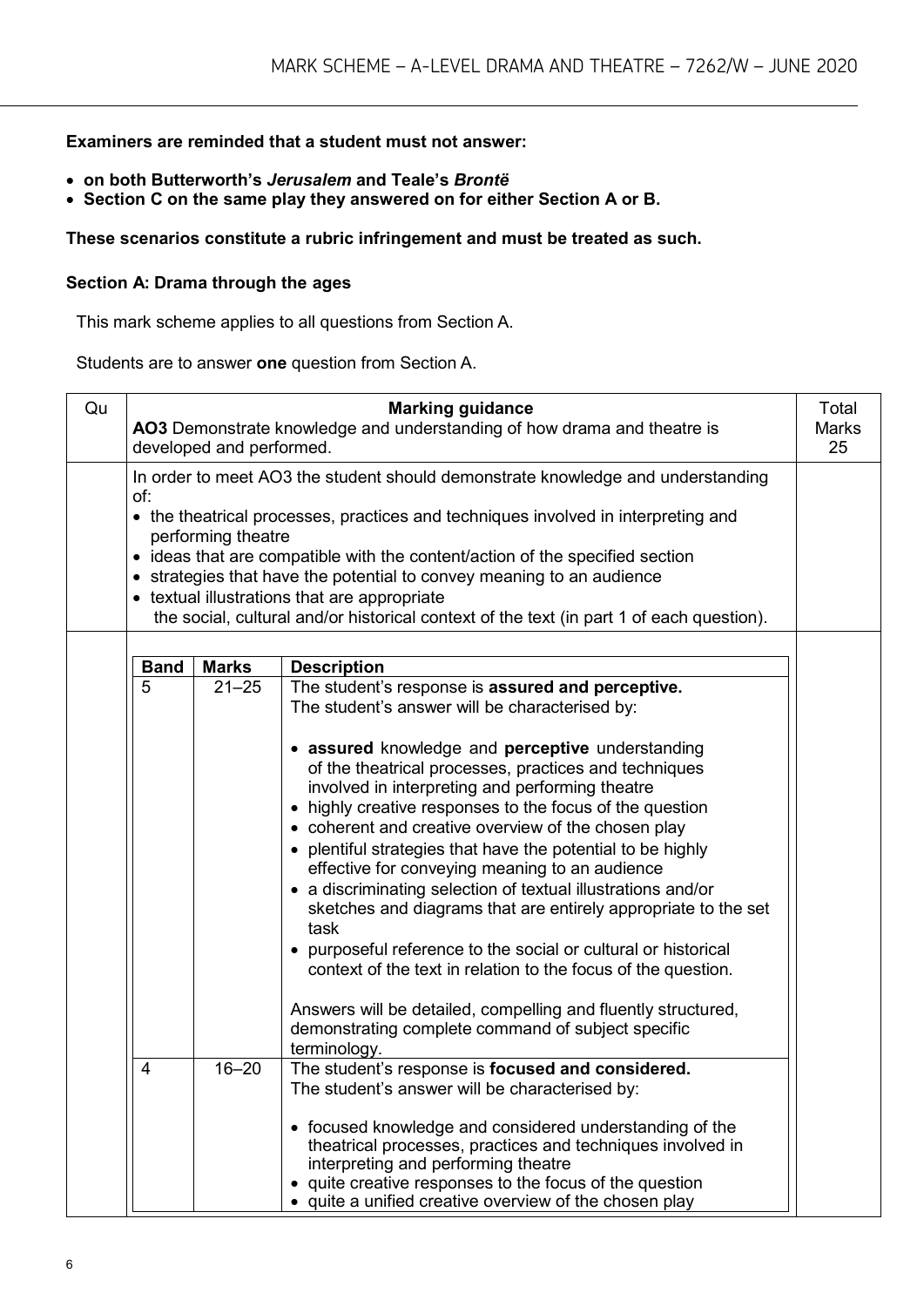|                |                   | • several strategies that have the potential to be quite effective<br>for conveying meaning to an audience<br>• a considered selection of textual illustrations and/or sketches<br>and diagrams that are appropriate to the set task<br>• considered reference to the social or cultural or historical<br>context of the text in relation to the focus of the question.<br>Answers will be detailed, considered and well-structured,<br>demonstrating a strong knowledge of subject specific                                                                                                                                                                   |
|----------------|-------------------|----------------------------------------------------------------------------------------------------------------------------------------------------------------------------------------------------------------------------------------------------------------------------------------------------------------------------------------------------------------------------------------------------------------------------------------------------------------------------------------------------------------------------------------------------------------------------------------------------------------------------------------------------------------|
|                |                   | terminology.                                                                                                                                                                                                                                                                                                                                                                                                                                                                                                                                                                                                                                                   |
| 3              | $\frac{1}{11-15}$ | The student's response is straightforward and pertinent.<br>The student's answer will be characterised by:                                                                                                                                                                                                                                                                                                                                                                                                                                                                                                                                                     |
|                |                   | • straightforward knowledge and pertinent understanding<br>of the theatrical processes, practices and techniques<br>involved in interpreting and performing theatre<br>• occasionally creative responses to the focus of the question<br>• a slightly disjointed creative overview of the chosen play<br>• some strategies for conveying meaning to an audience that<br>have the potential to create some effects<br>• a selection of textual illustrations and/or sketches and<br>diagrams loosely appropriate to the set task<br>• useful reference to the social or cultural or historical context<br>of the text in relation to the focus of the question. |
|                |                   | Answers will be clear and simply structured with some thought<br>and detail, demonstrating good knowledge of subject specific<br>terminology.                                                                                                                                                                                                                                                                                                                                                                                                                                                                                                                  |
| $\overline{2}$ | $6 - 10$          | The student's response is generalised with limited coherence.<br>The student's answer will be characterised by:                                                                                                                                                                                                                                                                                                                                                                                                                                                                                                                                                |
|                |                   | • generalised knowledge and limited coherent<br>understanding of the theatrical processes, practices and<br>techniques involved in interpreting and performing theatre<br>limited creativity in their responses to the focus of the question<br>• a fragmented over-view of the chosen play<br>• a few ill-considered strategies with limited potential to<br>create effects for conveying meaning to an audience<br>• a selection of textual illustrations and/or sketches and<br>diagrams which may be scanty and/or inappropriate to the set<br>task<br>• limited reference to the social or cultural or historical context                                 |
|                |                   | of the text in relation to the focus of the question.<br>Answers will lack detail and thought and may require greater<br>clarity of expression and organisation at times. Answers will<br>demonstrate reasonable knowledge of subject specific<br>terminology.                                                                                                                                                                                                                                                                                                                                                                                                 |
| 1              | $1 - 5$           | The student's response shows little relevance and little<br>understanding.<br>The student's answer will be characterised by:                                                                                                                                                                                                                                                                                                                                                                                                                                                                                                                                   |
|                |                   | • little relevant knowledge and little understanding of the                                                                                                                                                                                                                                                                                                                                                                                                                                                                                                                                                                                                    |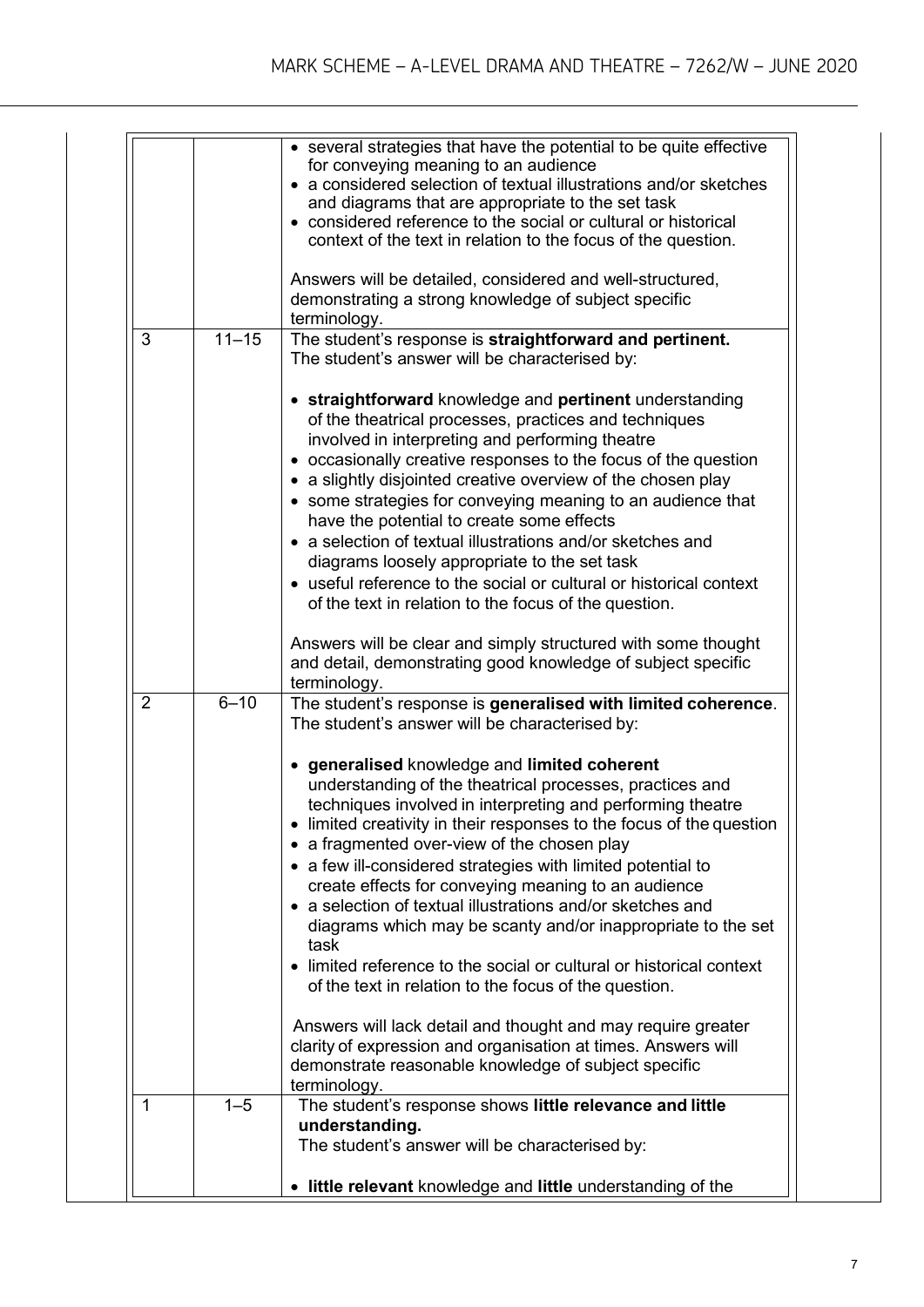|   |   | theatrical processes and practices involved in interpreting<br>and performing theatre<br>• lack of creativity in their responses to the focus of the question<br>• a restricted overview of the chosen play<br>• negligible strategies for conveying meaning to an audience<br>• insufficient or completely inappropriate support for their<br>responses to the set task<br>• little or no reference to the social or cultural or historical<br>context of the text in relation to the focus of the question.<br>Answers will have very little structure, detail or thought,<br>demonstrating little knowledge of subject specific terminology. |
|---|---|-------------------------------------------------------------------------------------------------------------------------------------------------------------------------------------------------------------------------------------------------------------------------------------------------------------------------------------------------------------------------------------------------------------------------------------------------------------------------------------------------------------------------------------------------------------------------------------------------------------------------------------------------|
| 0 | 0 | A mark of 0 (zero marks) is awarded if there is nothing worthy of<br>credit/nothing written.                                                                                                                                                                                                                                                                                                                                                                                                                                                                                                                                                    |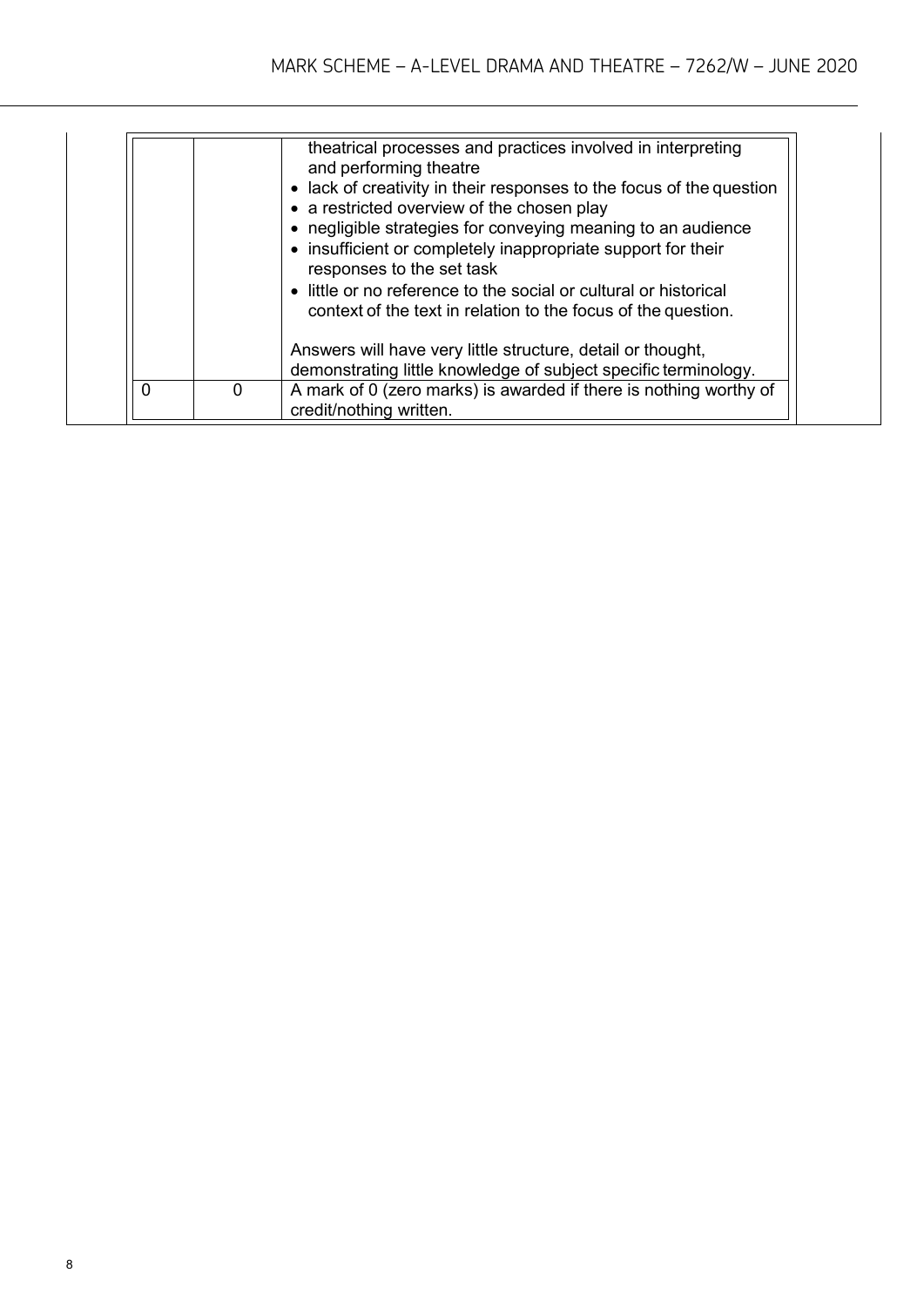#### **Indicative content**

Indicative content is provided for each of the set plays. Please see the table below to find the page number for the set play for Section A (list A).

#### **Section A: Drama through the ages**

| <b>Play</b>                                   | Question       | Page for Indicative content |
|-----------------------------------------------|----------------|-----------------------------|
| Sophocles: Antigone                           | 1              | p. 10                       |
| Sophocles: Antigone                           | $\overline{2}$ | p. 11                       |
| Shakespeare: Much Ado<br><b>About Nothing</b> | 3              | p. 12-13                    |
| Shakespeare: Much Ado<br><b>About Nothing</b> | $\overline{4}$ | p. 13                       |
| Goldoni: A Servant to<br><b>Two Masters</b>   | 5              | p. 14                       |
| Goldoni: A Servant to<br><b>Two Masters</b>   | 6              | p. 15                       |
| Ibsen: Hedda Gabler                           | $\overline{7}$ | p. 16-17                    |
| Ibsen: Hedda Gabler                           | 8              | p. 17-18                    |
| Brecht: The Caucasian<br><b>Chalk Circle</b>  | 9              | p. 19                       |
| Brecht: The Caucasian<br><b>Chalk Circle</b>  | 10             | p. 20                       |
| Fo: Accidental Death of an<br>Anarchist       | 11             | p. 21-22                    |
| Fo: Accidental Death of an<br>Anarchist       | 12             | p. 22                       |
| Butterworth: Jerusalem                        | 13             | p. 23                       |
| Butterworth: Jerusalem                        | 14             | p. 24                       |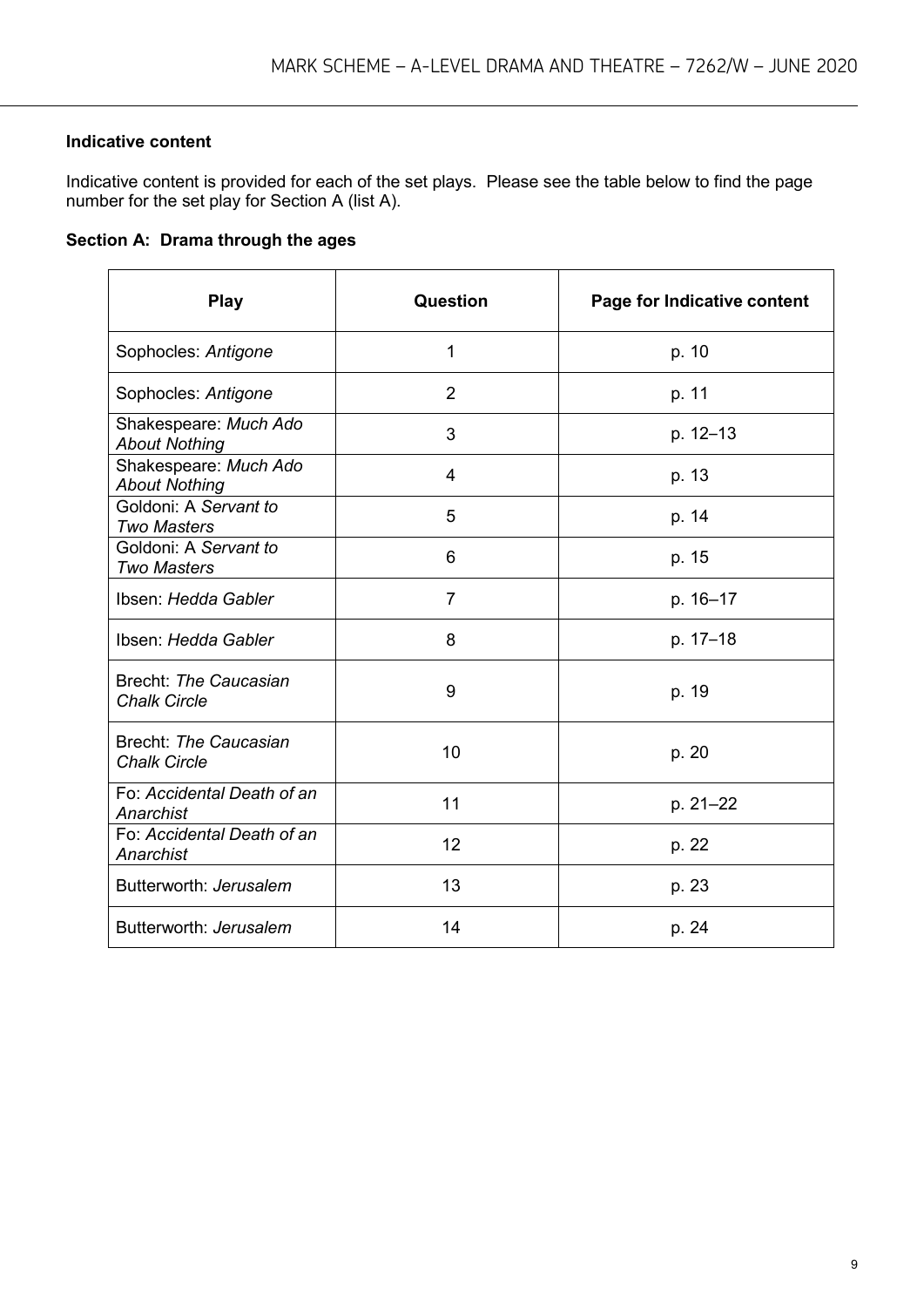| Qu | <b>Indicative content</b><br><b>Sophocles: Antigone</b>                                                                                                                                                                                                                                                                                                                                                                                                                                                                                                                                                        | <b>Total</b><br><b>Marks</b> |
|----|----------------------------------------------------------------------------------------------------------------------------------------------------------------------------------------------------------------------------------------------------------------------------------------------------------------------------------------------------------------------------------------------------------------------------------------------------------------------------------------------------------------------------------------------------------------------------------------------------------------|------------------------------|
| 01 | As a director, or as a performer playing Creon, discuss how you would<br>achieve your intended effects in two separate sections where Creon<br>interacts with Antigone.<br>You must make specific reference to the social, cultural and/or historical<br>context of Antigone in your answer.                                                                                                                                                                                                                                                                                                                   | 25                           |
|    | Students must demonstrate an understanding of the demands of question 01,<br>which are depending upon the chosen focus:<br>• a director's or performer's perspective<br>• clear identification of the intended effects for the audience during two separate<br>sections of interaction between Creon and Antigone and focus on achieving<br>these effects<br>• reference to the social, cultural and/or historical context of Antigone.                                                                                                                                                                        |                              |
|    | Additionally, in common with all questions in this section the question demands:<br>• a creative overview<br>• appropriate selection of textual illustrations.                                                                                                                                                                                                                                                                                                                                                                                                                                                 |                              |
|    | In meeting the demands of question 01 and the assessment objective AO3,<br>students are expected to make reference to some of the following:                                                                                                                                                                                                                                                                                                                                                                                                                                                                   |                              |
|    | • from a director's perspective, strategies for achieving preferred effects:<br>o casting decisions, if relevant to preferred effects<br>$\circ$ direction of the actors' interaction with each other, including, for<br>example: eye-contact, eye-line, physical contact, shifting spatial<br>relationships<br>$\circ$ delivery of lines: use of pause, pitch, volume, pace and climax<br>$\circ$ movement and gesture<br>o confrontation; stichomythic exchanges<br>$\circ$ choice of staging elements to support direction.                                                                                 |                              |
|    | • from a performance perspective, strategies for achieving preferred effects:<br>$\circ$ Creon's physical appearance, age, height, build, colouring, facial features<br>$\circ$ vocal qualities: pitch, pace, tone, volume, accent; delivery of specific lines<br>o movement, gesture, gait, posture, demeanour and facial expressions<br>o style and use of costume, make-up, props and accessories.                                                                                                                                                                                                          |                              |
|    | • social, cultural or historical context which might include, for example:<br>$\circ$ the notion of male superiority over females<br>$\circ$ the conflict between man's law and the law of the gods<br>o reference to Ancient Greek performance conventions; the wearing of<br>masks/cothurni; the use of only male actors<br>o accurate staging terminology: for example, skene, parados, proskenion<br>$\circ$ structure of play: prologue, parodos, stasima and episodes, exodus<br>$\circ$ dramatic conventions, including, for example: stichomythia, strophe and<br>antistrope, peripeteia, anagnorisis. |                              |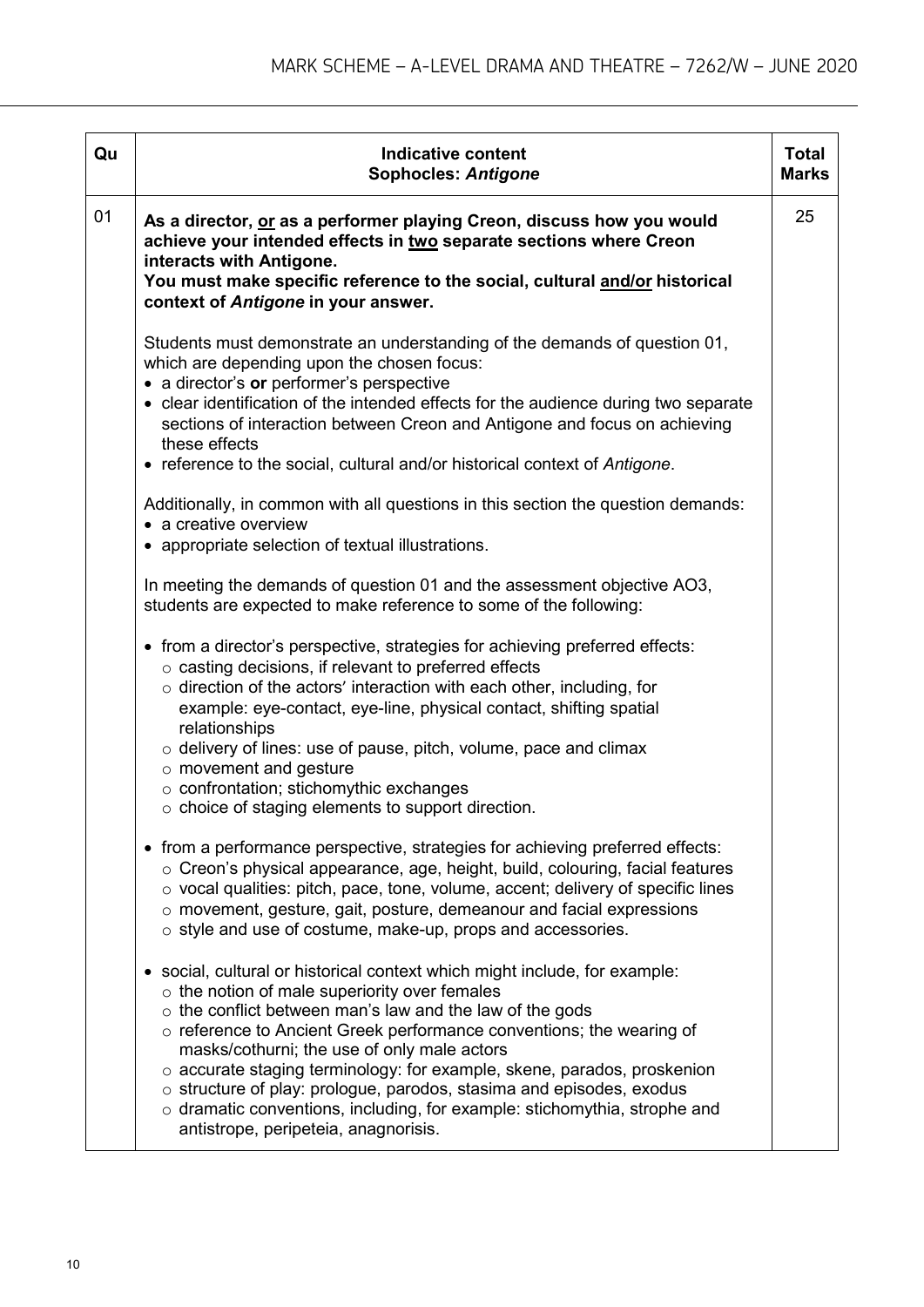| Qu | <b>Indicative content</b><br><b>Sophocles: Antigone</b>                                                                                                                                                                                                                                                                                                                                                                                                                                                                                                                                                                                                                                                                                                                                                                                                                                                                                                                                                                                                                                                | <b>Total</b><br><b>Marks</b> |
|----|--------------------------------------------------------------------------------------------------------------------------------------------------------------------------------------------------------------------------------------------------------------------------------------------------------------------------------------------------------------------------------------------------------------------------------------------------------------------------------------------------------------------------------------------------------------------------------------------------------------------------------------------------------------------------------------------------------------------------------------------------------------------------------------------------------------------------------------------------------------------------------------------------------------------------------------------------------------------------------------------------------------------------------------------------------------------------------------------------------|------------------------------|
| 02 | As a designer, discuss how you would create a dramatic impact for your<br>audience in two sections of the play. You should refer to two or more of the<br>following design elements in your answer: set, costume, lighting, sound.                                                                                                                                                                                                                                                                                                                                                                                                                                                                                                                                                                                                                                                                                                                                                                                                                                                                     | 25                           |
|    | You must make specific reference to the social, cultural and/or<br>historical context of Antigone in your answer.                                                                                                                                                                                                                                                                                                                                                                                                                                                                                                                                                                                                                                                                                                                                                                                                                                                                                                                                                                                      |                              |
|    | Students must demonstrate an understanding of the demands of question 02,<br>which are depending upon the chosen focus:<br>• a designer's perspective<br>• a clear focus on the creation of a dramatic impact and the design ideas<br>calculated to achieve it in two sections of the play<br>• reference to the social, cultural and/or historical context of the play.<br>Additionally, in common with all questions in this section the question demands:<br>• a creative overview                                                                                                                                                                                                                                                                                                                                                                                                                                                                                                                                                                                                                  |                              |
|    | • appropriate selection of textual illustrations.<br>In meeting the demands of Question 02 and the assessment objective<br>AO3 students are expected to make reference to some of the following:                                                                                                                                                                                                                                                                                                                                                                                                                                                                                                                                                                                                                                                                                                                                                                                                                                                                                                       |                              |
|    | • from a design perspective, strategies for creating a dramatic impact, for<br>example:                                                                                                                                                                                                                                                                                                                                                                                                                                                                                                                                                                                                                                                                                                                                                                                                                                                                                                                                                                                                                |                              |
|    | • design fundamentals, appropriate to selected design elements, for example: for<br>set:<br>$\circ$ choice of staging form, for example: arena, proscenium, thrust, studio<br>o scale, materials, texture, shape, colour<br>$\circ$ use of levels, ramps; projections<br>$\circ$ focus on entrances and exits<br>$\circ$ discrete area for the Chorus<br>$\circ$ representation of: the altar, palace doors, outdoor setting<br>$\bullet$ for costume:<br>$\circ$ colour fabric, cut, fit, condition<br>o style, ornamentation, headgear, footwear<br>$\circ$ chiton, himation, chlamys, peplos<br>• for lighting:<br>$\circ$ intensity, angle, colour, fades, blackouts; choice of lanterns, gels<br>$\circ$ lasers, holograms, strobes, UV light<br>• for sound:<br>$\circ$ diegetic and non-diegetic sounds<br>o amplification, direction, surround sound.<br>social, cultural or historical context might include, for example:<br>$\bullet$<br>o staging/design terminology: skene, parados, proskenion, ekkyklema<br>$\circ$ elements that reflect Greek design – scale, pillars, levels, steps. |                              |
|    | Students are expected to include sketches and/or diagrams in answers to design<br>questions.                                                                                                                                                                                                                                                                                                                                                                                                                                                                                                                                                                                                                                                                                                                                                                                                                                                                                                                                                                                                           |                              |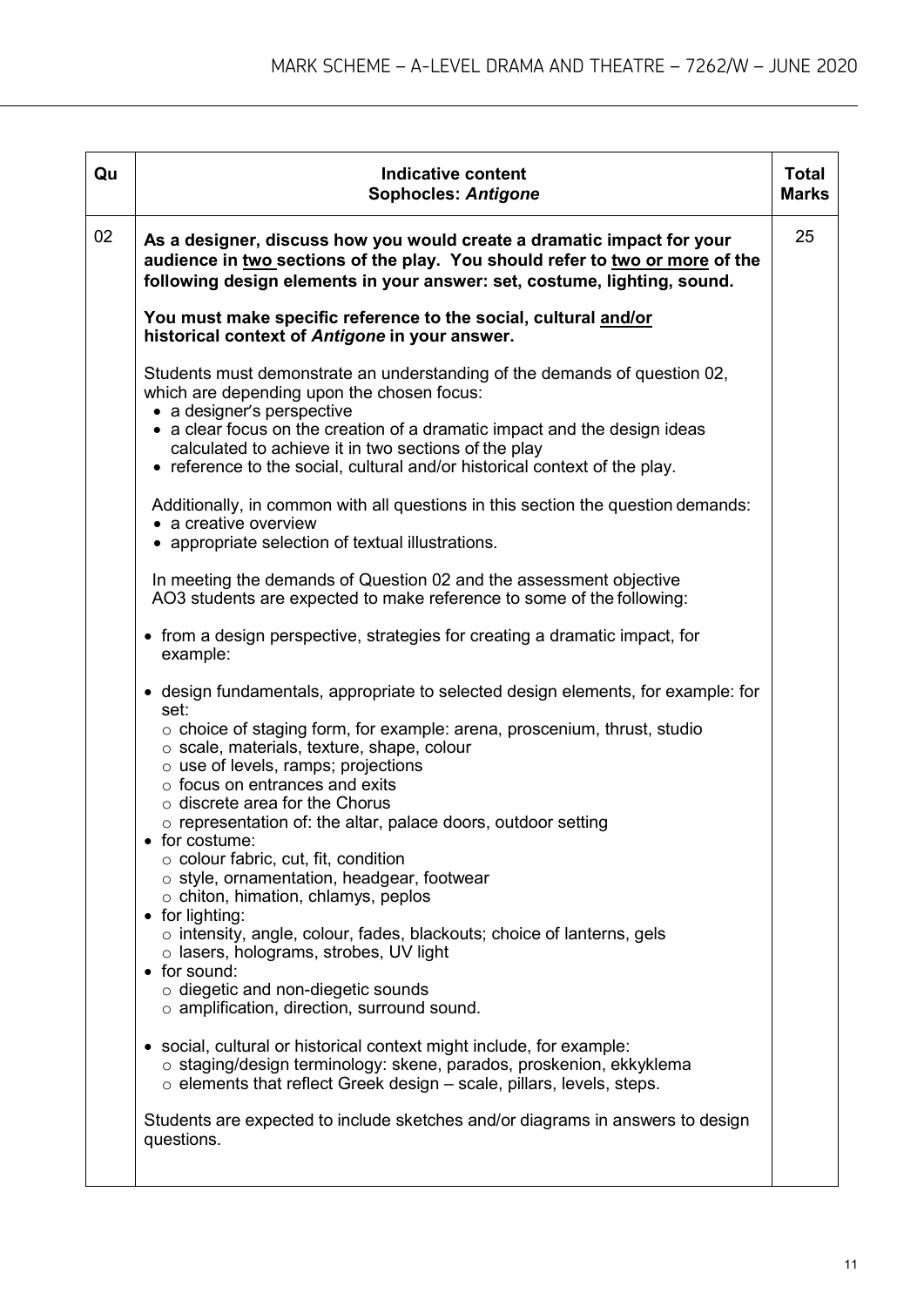| Qu | <b>Indicative content</b><br><b>Shakespeare: Much Ado About Nothing</b>                                                                                                                                                                                                                                                                                                                                                                                                                                                                                                                                                                                                                                                                         | <b>Total</b><br><b>Marks</b> |
|----|-------------------------------------------------------------------------------------------------------------------------------------------------------------------------------------------------------------------------------------------------------------------------------------------------------------------------------------------------------------------------------------------------------------------------------------------------------------------------------------------------------------------------------------------------------------------------------------------------------------------------------------------------------------------------------------------------------------------------------------------------|------------------------------|
| 03 | As a designer responsible for costumes and accessories for members of<br>'the Watch', or as a performer playing Dogberry, discuss the methods you<br>would use to make the audience laugh in two separate sections of the play.                                                                                                                                                                                                                                                                                                                                                                                                                                                                                                                 | 25                           |
|    | You must make specific reference to the social, cultural and/or historical<br>context of Much Ado About Nothing in your answer.                                                                                                                                                                                                                                                                                                                                                                                                                                                                                                                                                                                                                 |                              |
|    | Students must demonstrate an understanding of the demands of<br>Question 03 which are depending upon the chosen focus:<br>• a designer's or performer's perspective<br>• a clear focus on the creation of comedy through costume design or<br>performance strategies in two separate sections of the play<br>• reference to the social, cultural and/or historical context of the play.                                                                                                                                                                                                                                                                                                                                                         |                              |
|    | Additionally, in common with all questions in this section the question demands:<br>• a creative overview<br>• appropriate selection of textual illustrations.                                                                                                                                                                                                                                                                                                                                                                                                                                                                                                                                                                                  |                              |
|    | In meeting the demands of Question 03 and the assessment objective<br>AO3 students are expected to make reference to some of the following:                                                                                                                                                                                                                                                                                                                                                                                                                                                                                                                                                                                                     |                              |
|    | • from a costume designer's perspective, strategies for creating comedy:<br>$\circ$ costume design ideas to create comedy through the (possibly failed)<br>attempts of 'the Watch' to appear authoritative/official: various pieces of<br>improvised uniform, trousers, breeches, tunics, jackets, helmets, hats, boots<br>o unconventional/unorthodox items to suggest 'authority'<br>o creation of a comical sense of hierarchy across 'the Watch'<br>o suggestions for accessories such as a variety of weaponry, modes of<br>restraint<br>$\circ$ design fundamentals: texture, shape, colour, fabric, condition, fit                                                                                                                       |                              |
|    | $\circ$ design consonant with the Italian setting of the play, if chosen.<br>• from a performer's perspective<br>$\circ$ Dogberry's physical appearance, age, height, build, colouring, facial features<br>o application of comic method: timing, rule of three, speed of cues<br>$\circ$ interaction with other members of the Watch and/or with nobility<br>$\circ$ vocal qualities: pitch, volume, pace, tone, accent<br>$\circ$ delivery of specific lines<br>$\circ$ interaction with others, eye contact, spatial relationships, physical contact;<br>use of space<br>$\circ$ movement, gesture, gait, posture, energy, demeanour and facial expressions<br>o style and use of: costume, make-up<br>$\circ$ use of props and accessories. |                              |
|    | • social, cultural or historical context might include, for example:<br>$\circ$ Elizabethan law enforcement<br>○ Shakespeare's creation of comedy from lower class/uneducated characters<br>o Elizabethan staging conventions.<br>Students are expected to include sketches and/or diagrams in answers<br>to design questions.                                                                                                                                                                                                                                                                                                                                                                                                                  |                              |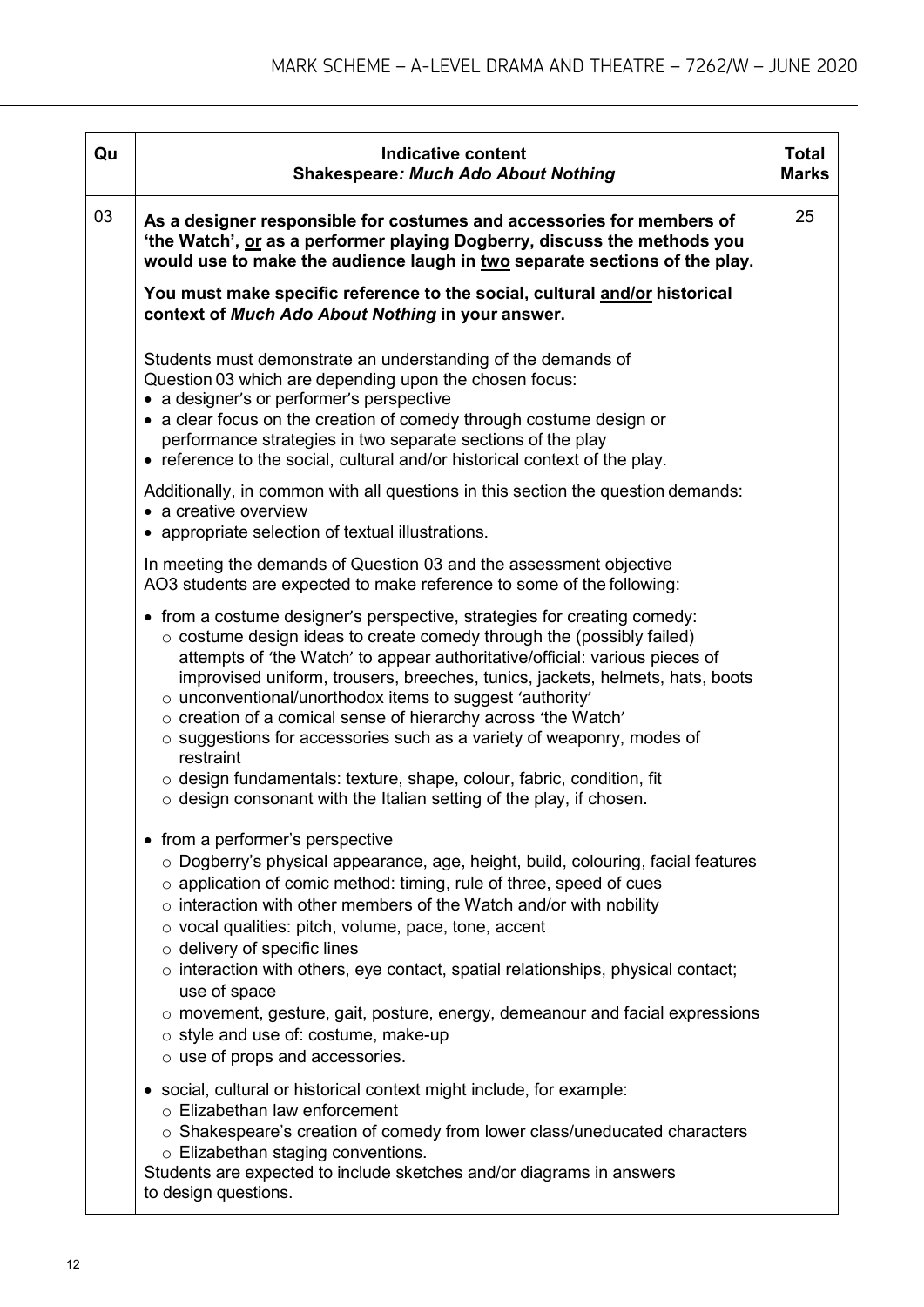| Qu | <b>Indicative content</b><br><b>Shakespeare: Much Ado About Nothing</b>                                                                                                                                                                                                                                                                           | <b>Total</b><br><b>Marks</b> |
|----|---------------------------------------------------------------------------------------------------------------------------------------------------------------------------------------------------------------------------------------------------------------------------------------------------------------------------------------------------|------------------------------|
| 04 | As a director, discuss how your direction of Don Pedro and Don John would<br>help to convey their contrasting characters to the audience.                                                                                                                                                                                                         | 25                           |
|    | You should refer to two separate sections of the play where Don Pedro and<br>Don John appear either together or separately.                                                                                                                                                                                                                       |                              |
|    | You must make specific reference to the social, cultural and/or<br>historical context of Much Ado About Nothing in your answer.                                                                                                                                                                                                                   |                              |
|    | Students must demonstrate an understanding of the demands of<br>Question 04 which are depending upon the chosen focus:<br>• a directorial perspective                                                                                                                                                                                             |                              |
|    | • a clear focus on conveying the contrasting characters of Don Pedro and Don<br>John in two separate sections<br>• reference to the social, cultural and/or historical context of the play.                                                                                                                                                       |                              |
|    | Additionally, in common with all questions in this section the question demands:<br>• a creative overview<br>• appropriate selection of textual illustrations.                                                                                                                                                                                    |                              |
|    | In meeting the demands of Question 04 and the assessment objective<br>AO3 students are expected to make reference to some of the following:<br>• the physical appearance of Don Pedro and Don John: their relative ages,<br>height, build, colouring, facial features - the contrasting appearances of the<br>brothers; differentiation of status |                              |
|    | • the contrasting natures of the brothers: Don Pedro supportive, amiable,<br>empathetic while Don John is confrontational, malicious and sociopathic<br>• vocal qualities: volume, pitch, pace, tone, accent<br>• delivery of specific lines: interaction with each other, eye contact, spatial<br>relationships, physical contact                |                              |
|    | • use of space<br>movement, gesture, gait, posture, demeanour and facial expressions<br>٠<br>style, use of costume, make-up to distinguish between the brothers' characters<br>$\bullet$<br>• use of props and accessories.                                                                                                                       |                              |
|    | • social, cultural or historical context might include, for example:<br>$\circ$ attitudes to bastard children and inheritance in the Elizabethan period<br>$\circ$ Elizabethan staging conventions<br>o Elizabethan dramatic conventions of the good and the bad brother.                                                                         |                              |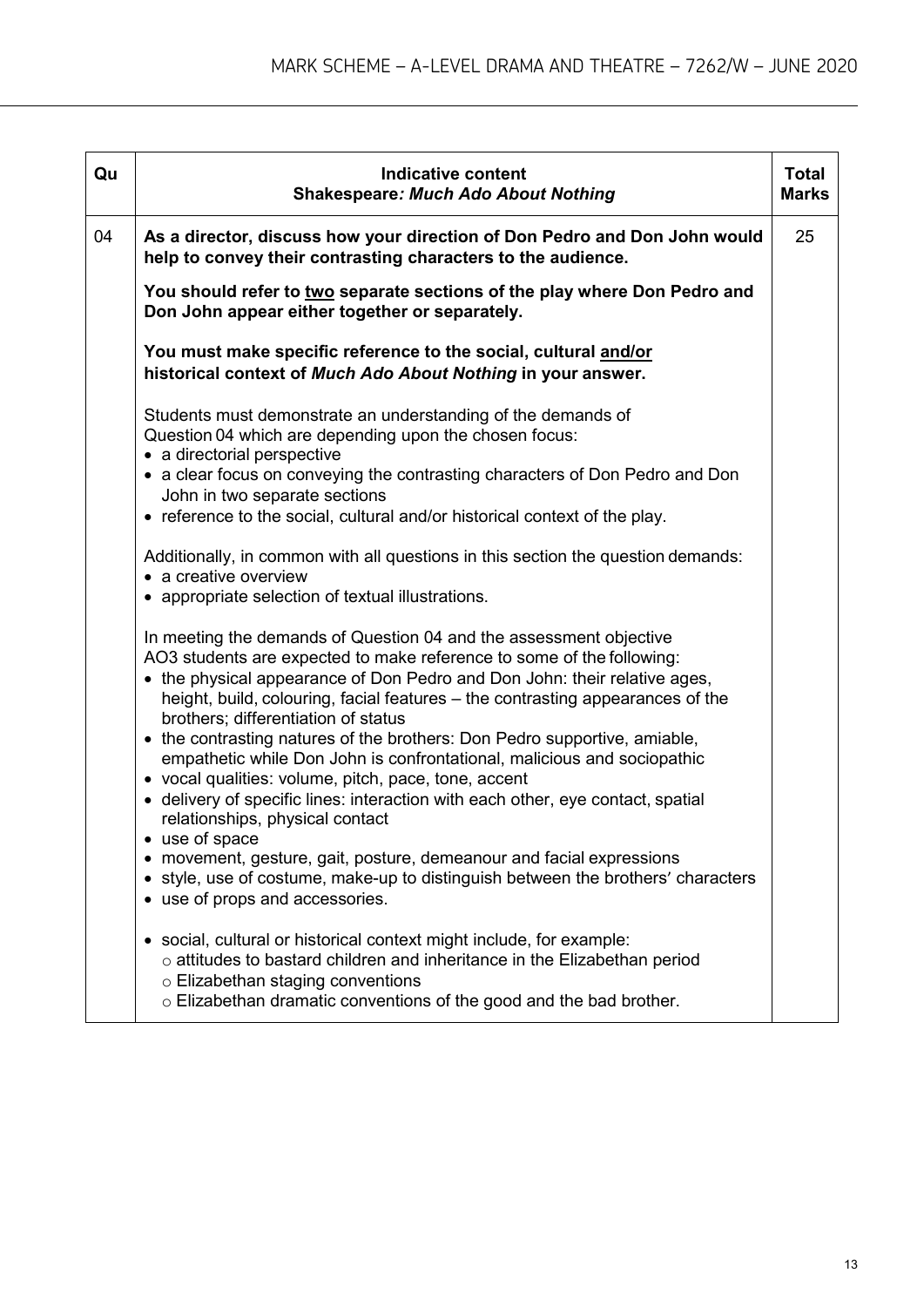| Qu | <b>Indicative Content</b><br><b>Goldoni: A Servant to Two Masters</b>                                                                                                                                                                                                                                                                                                                                                                                                                                                                                                                  | <b>Total</b><br><b>Marks</b> |
|----|----------------------------------------------------------------------------------------------------------------------------------------------------------------------------------------------------------------------------------------------------------------------------------------------------------------------------------------------------------------------------------------------------------------------------------------------------------------------------------------------------------------------------------------------------------------------------------------|------------------------------|
| 05 | As a director, or as a sound designer, discuss how you would increase the<br>comedy in two sections of the play that each include physical routines such<br>as stage fighting, beatings and lazzi.                                                                                                                                                                                                                                                                                                                                                                                     | 25                           |
|    | You must make specific reference to the social, cultural and/or<br>historical context of A Servant to Two Masters in your answer.                                                                                                                                                                                                                                                                                                                                                                                                                                                      |                              |
|    | Students must demonstrate an understanding of the demands of<br>Question 05 which are depending upon the chosen focus:<br>• a directorial or sound designer's perspective<br>• a clear focus on increasing comedy in sections that include physical routines,<br>fighting, beatings and lazzi<br>• directorial/sound design ideas calculated to increase the comedy in<br>two sections of the play<br>• reference to the social, cultural and/or historical context of the play.                                                                                                       |                              |
|    | Additionally, in common with all questions in this section the question demands:<br>• a creative overview<br>• appropriate selection of textual illustrations.                                                                                                                                                                                                                                                                                                                                                                                                                         |                              |
|    | In meeting the demands of Question 05 and the assessment objective<br>AO3 students are expected to make reference to some of the following:                                                                                                                                                                                                                                                                                                                                                                                                                                            |                              |
|    | • from a directorial perspective, strategies for creating comedy:<br>$\circ$ the physical routines which involve for example, Truffaldino with almost<br>every character, Silvio and Pantalone, Beatrice and Silvio, the sparring<br>Vecchi, Pantalone and Lombardi<br>o the 'master/servant' relationship which permits both Beatrice as Federigo<br>and Florindo to 'beat' Truffaldino<br>$\circ$ physical interaction between characters, spatial relationships, physical<br>contact, the 'comical' beatings and beratings, Truffaldino's 'avoidance'<br>tactics<br>o use of space  |                              |
|    | o movement, gesture, gait, posture, demeanour and facial expressions<br>o use of props and accessories, for example the 'letter' that Truffaldino<br>attempts to reseal, the 'slapstick', the trunks, the food<br>• from a sound designer's perspective, strategies for creating comedy:<br>$\circ$ diegetic and non-diegetic sound<br>o use of microphones, amplifiers, direction<br>o sound levels, reverb, echo, recorded sound effects, fades, soundscapes<br>$\circ$ music underscoring the comic physical action, for example, use of percussion<br>to accompany beatings/blows. |                              |
|    | social, cultural or historical context might include, for example:<br>$\bullet$<br>o references to commedia dell'arte and lazzi conventions<br>$\circ$ use of slapstick<br>$\circ$ cultural conventions of servitude; ownership; right to exercise<br>physical/corporal punishment.                                                                                                                                                                                                                                                                                                    |                              |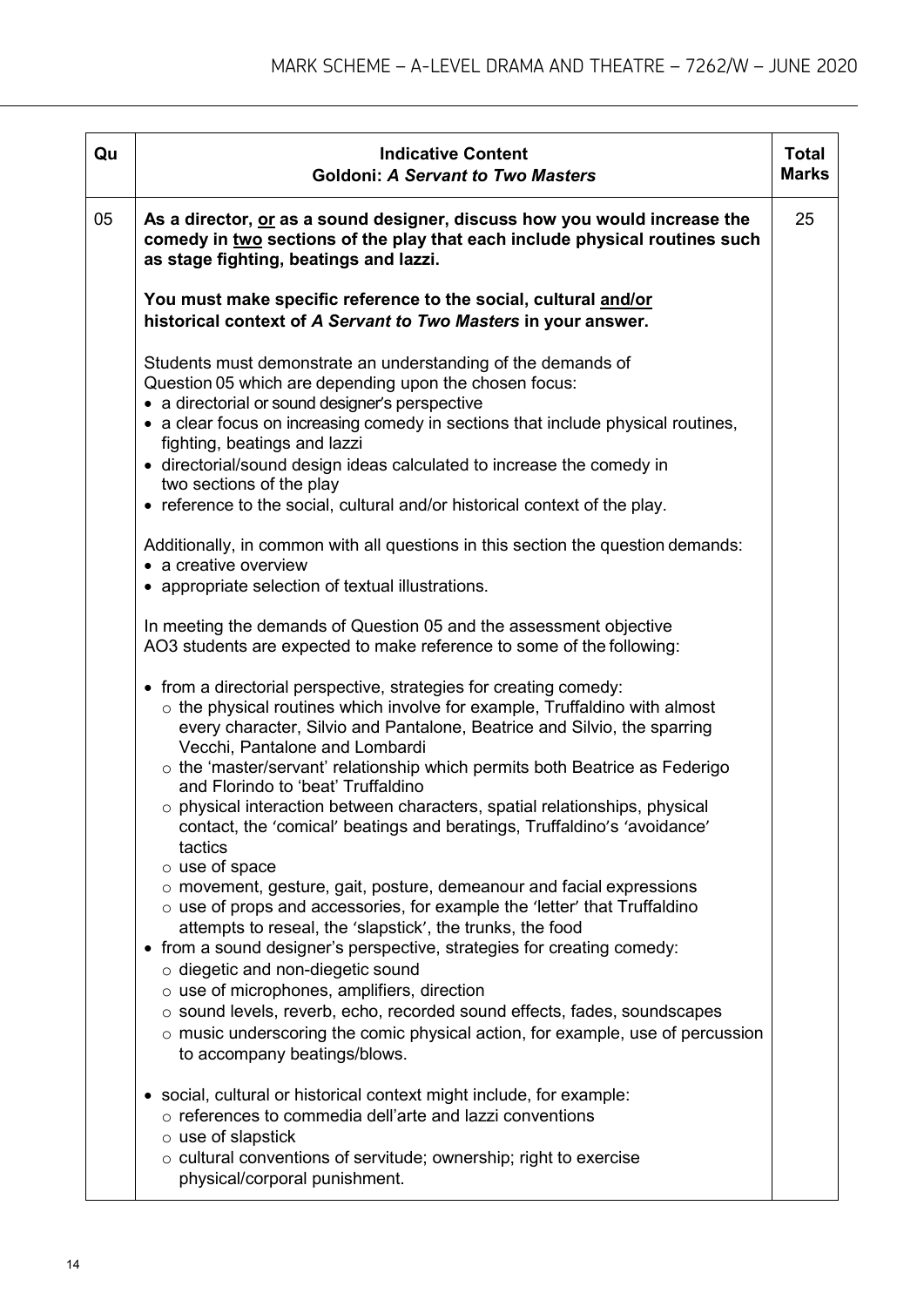| Qu | <b>Indicative content</b><br><b>Goldoni: A Servant to Two Masters</b>                                                                                                                                                                                                                                                                                                                                                                                                                                                                                                                                          | <b>Total</b><br><b>Marks</b> |
|----|----------------------------------------------------------------------------------------------------------------------------------------------------------------------------------------------------------------------------------------------------------------------------------------------------------------------------------------------------------------------------------------------------------------------------------------------------------------------------------------------------------------------------------------------------------------------------------------------------------------|------------------------------|
| 06 | As a performer, discuss how you would play the role of Florindo in at least<br>two separate sections of the play in order to reveal different aspects of his<br>character.                                                                                                                                                                                                                                                                                                                                                                                                                                     | 25                           |
|    | You must make specific reference to the social, cultural and/or<br>historical context of A Servant to Two Masters in your answer.                                                                                                                                                                                                                                                                                                                                                                                                                                                                              |                              |
|    | Students must demonstrate an understanding of the demands of question 06,<br>which are depending upon the chosen focus:<br>• a performer's perspective<br>• clear focus on revealing different aspects of Florindo's character in at least two<br>separate sections of the play<br>• appropriate performance ideas calculated to reveal the different aspects<br>• reference to the social, cultural and/or historical context of A Servant to Two<br>Masters.                                                                                                                                                 |                              |
|    | Additionally, in common with all questions in this section the question demands:<br>• a creative overview<br>• appropriate selection of textual illustrations.                                                                                                                                                                                                                                                                                                                                                                                                                                                 |                              |
|    | In meeting the demands of Question 06 and the assessment objective AO3,<br>students are expected to make reference to some of the following:                                                                                                                                                                                                                                                                                                                                                                                                                                                                   |                              |
|    | • Florindo's physical appearance, age, height, build, colouring, facial features<br>• vocal qualities: volume, pitch, pace, tone, accent<br>• delivery of specific lines: interaction with others, eye contact, spatial<br>relationships, physical contact; use of space<br>• movement, gesture, gait, posture, energy, demeanour and facial expressions<br>• style and use of costume/make-up<br>• use of props and accessories<br>• specific performance ideas clearly calculated to reveal different aspects of<br>Florindo's character: his vanity, his tendency to violence, his passion, his<br>loyalty. |                              |
|    | • social, cultural or historical context might include, for example:<br>o references to original staging of commedia dell'arte<br>$\circ$ stock characters<br>$\circ$ the role of the innamorati<br>$\circ$ traditions involving the relationship between servants and their masters.                                                                                                                                                                                                                                                                                                                          |                              |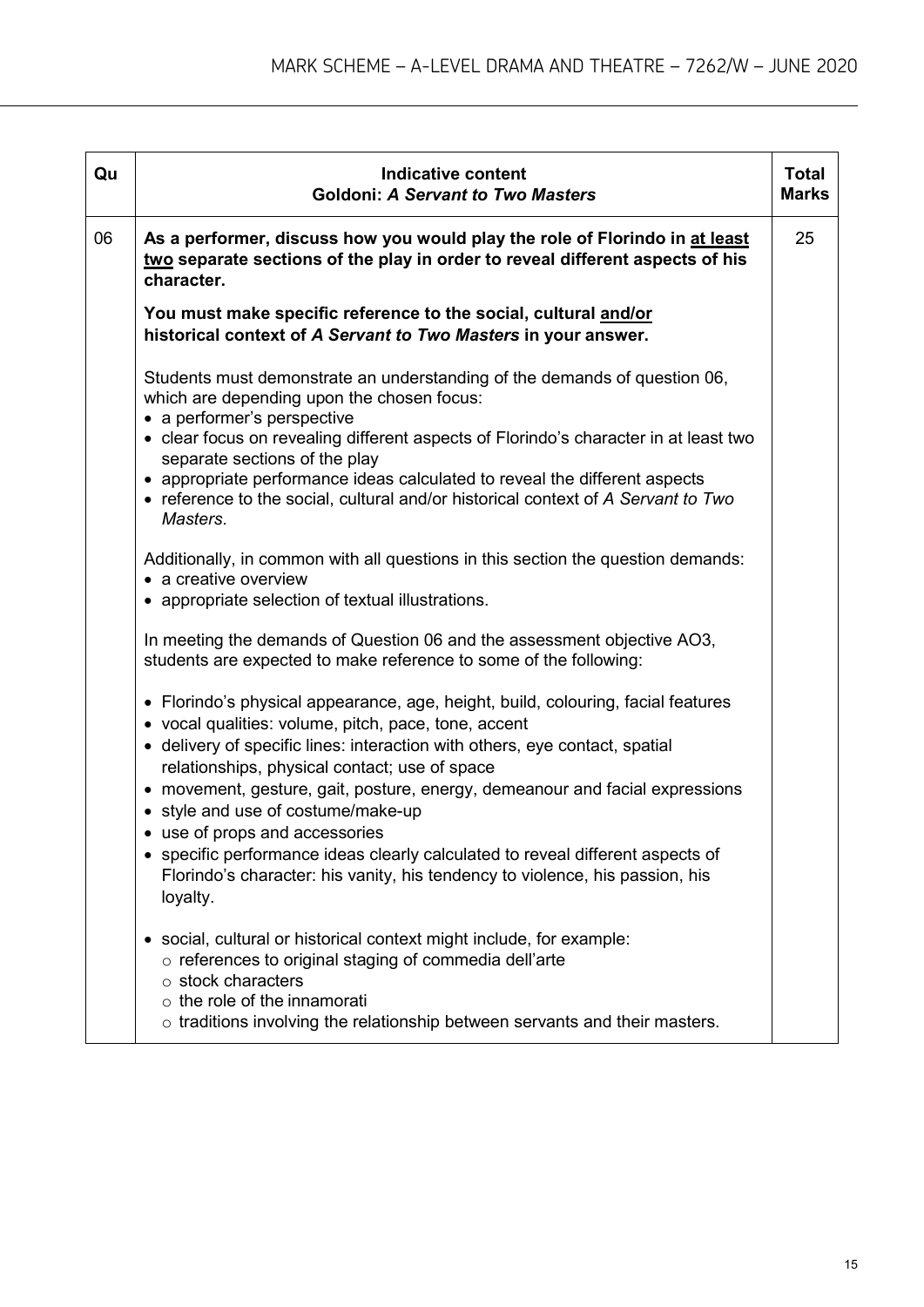| Qu | <b>Indicative Content</b><br>Ibsen: Hedda Gabler                                                                                                                                                                                                                                                                                                                                                                                                                                                                                                                                                                                                                                                                                                                                                                                                                                                                                                                                                                                                                                                                                                                                                                                                                                                                                                                                                                                                                                                                                                                                                                                                                                                                                                                                                                                                                                                                                                                                        | <b>Total</b><br><b>Marks</b> |
|----|-----------------------------------------------------------------------------------------------------------------------------------------------------------------------------------------------------------------------------------------------------------------------------------------------------------------------------------------------------------------------------------------------------------------------------------------------------------------------------------------------------------------------------------------------------------------------------------------------------------------------------------------------------------------------------------------------------------------------------------------------------------------------------------------------------------------------------------------------------------------------------------------------------------------------------------------------------------------------------------------------------------------------------------------------------------------------------------------------------------------------------------------------------------------------------------------------------------------------------------------------------------------------------------------------------------------------------------------------------------------------------------------------------------------------------------------------------------------------------------------------------------------------------------------------------------------------------------------------------------------------------------------------------------------------------------------------------------------------------------------------------------------------------------------------------------------------------------------------------------------------------------------------------------------------------------------------------------------------------------------|------------------------------|
| 07 | As a director, or as a designer of lighting and sound, discuss how you<br>would highlight the growing tension between Hedda and Judge Brack in two<br>or more sections of the play.                                                                                                                                                                                                                                                                                                                                                                                                                                                                                                                                                                                                                                                                                                                                                                                                                                                                                                                                                                                                                                                                                                                                                                                                                                                                                                                                                                                                                                                                                                                                                                                                                                                                                                                                                                                                     | 25                           |
|    | You must make specific reference to the social, cultural and/or<br>historical context of Hedda Gabler in your answer.                                                                                                                                                                                                                                                                                                                                                                                                                                                                                                                                                                                                                                                                                                                                                                                                                                                                                                                                                                                                                                                                                                                                                                                                                                                                                                                                                                                                                                                                                                                                                                                                                                                                                                                                                                                                                                                                   |                              |
|    | Students must demonstrate an understanding of the demands of<br>Question 07 which are depending upon the chosen focus:<br>• a directorial or technical designer's perspective<br>• a clear focus on highlighting the growing tension between Hedda and Brack<br>• directorial or technical design ideas calculated to achieve this in two or more<br>sections of the play<br>• reference to the social, cultural and/or historical context of the play.<br>Additionally, in common with all questions in this section the question demands:<br>• a creative overview<br>• appropriate selection of textual illustrations.<br>In meeting the demands of Question 07 and the assessment objective<br>AO3 students are expected to make reference to some of the following:<br>• from a director's perspective, strategies for highlighting tension:<br>$\circ$ casting ideas, if considered relevant to highlighting tension, for<br>example, relative heights, builds of the characters<br>$\circ$ vocal qualities: volume, pace, pitch, pause, accent, tonal shifts<br>$\circ$ delivery of lines<br>$\circ$ physical qualities to convey the initial flirtatious tension between the<br>pair, turning by degrees into combative tension as Brack asserts his<br>power over Hedda<br>$\circ$ movement, gesture, facial expression, gait, posture, demeanour<br>o eye-line, eye-contact, physical contact<br>$\circ$ attention to blocking to emphasise the growing antipathy that Hedda<br>feels towards Brack; his physical oppressiveness<br>• choice and use of production elements, including costume, use of props to<br>highlight the growing tension.<br>• from a lighting and sound designer's perspective, strategies for highlighting<br>tension:<br>o lighting design, including, for example:<br>$\circ$ intensity, angle, colour, choice of lanterns<br>o gobos, lenses, gels, barn doors, irises<br>$\circ$ wash, hard/soft edged light<br>o blackout, fades, cross-fades. |                              |
|    | • sound design, including, for example:<br>$\circ$ diegetic and non-diegetic sound<br>o use of microphones, amplifiers, direction<br>o sound levels, reverb, echo, recorded sound effects, fades, soundscapes.                                                                                                                                                                                                                                                                                                                                                                                                                                                                                                                                                                                                                                                                                                                                                                                                                                                                                                                                                                                                                                                                                                                                                                                                                                                                                                                                                                                                                                                                                                                                                                                                                                                                                                                                                                          |                              |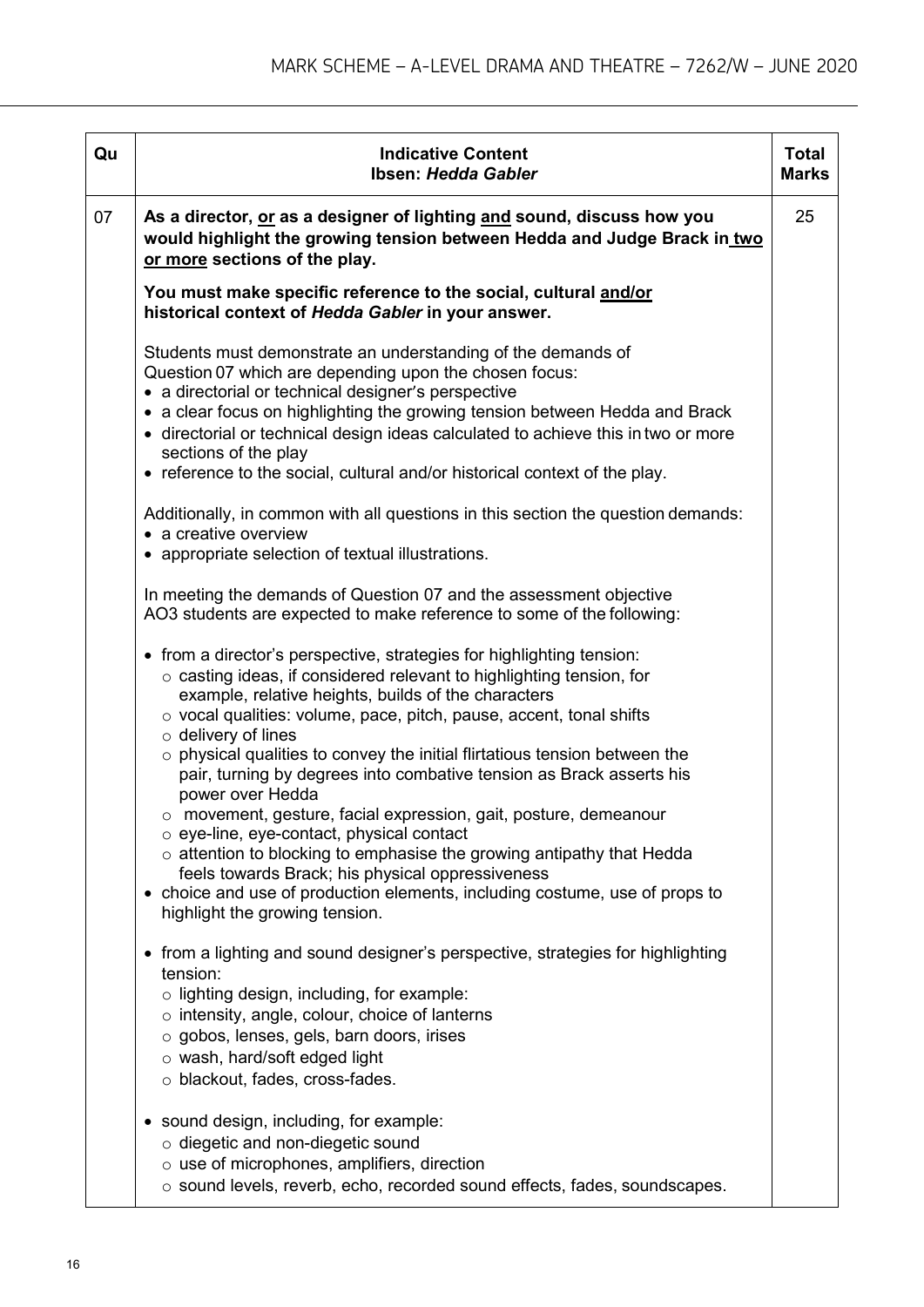Students are expected to include sketches and/or diagrams in answers to design questions.

Social, cultural or historical context might include, for example:

- adherence to the social mores of the period
- demonstration of naturalistic acting techniques
- use of appropriate period costume, props and accessories
- naturalistic setting: action in one room
- 'fourth wall' acting convention.

| Qu | <b>Indicative Content</b><br>Ibsen: Hedda Gabler                                                                                                                                                                                                                                                                                                                                                                                                                                                                                                                                                                                                                                                                                                                                                                                                                                                                                                                                                                                                                                                                                                                                                                                                                                                                                                                                                                                                                                                                                                                                                                                                                             | <b>Total</b><br><b>Marks</b> |
|----|------------------------------------------------------------------------------------------------------------------------------------------------------------------------------------------------------------------------------------------------------------------------------------------------------------------------------------------------------------------------------------------------------------------------------------------------------------------------------------------------------------------------------------------------------------------------------------------------------------------------------------------------------------------------------------------------------------------------------------------------------------------------------------------------------------------------------------------------------------------------------------------------------------------------------------------------------------------------------------------------------------------------------------------------------------------------------------------------------------------------------------------------------------------------------------------------------------------------------------------------------------------------------------------------------------------------------------------------------------------------------------------------------------------------------------------------------------------------------------------------------------------------------------------------------------------------------------------------------------------------------------------------------------------------------|------------------------------|
| 08 | As a performer, discuss how you would play the role of Eilert Loevborg in at<br>least two sections of the play in order to highlight his contrasting attitudes<br>towards Hedda and Thea.                                                                                                                                                                                                                                                                                                                                                                                                                                                                                                                                                                                                                                                                                                                                                                                                                                                                                                                                                                                                                                                                                                                                                                                                                                                                                                                                                                                                                                                                                    | 25                           |
|    | You must make specific reference to the social, cultural and/or<br>historical context of Hedda Gabler in your answer.                                                                                                                                                                                                                                                                                                                                                                                                                                                                                                                                                                                                                                                                                                                                                                                                                                                                                                                                                                                                                                                                                                                                                                                                                                                                                                                                                                                                                                                                                                                                                        |                              |
|    | Students must demonstrate an understanding of the demands of<br>Question 08 which are depending upon the chosen focus:<br>• a performer's perspective<br>• clear focus on highlighting Loevborg's contrasting attitudes towards Hedda and<br>Thea in at least two sections of the play<br>• appropriate performance ideas calculated to reveal Loevborg's attitudes<br>• reference to the social, cultural and/or historical context of Hedda Gabler.<br>Additionally, in common with all questions in this section the question demands:<br>• a creative overview<br>• appropriate selection of textual illustrations.<br>In meeting the demands of Question 08 and the assessment objective AO3,<br>students are expected to make reference to some of the following:<br>• Loevborg's physical appearance: age, height, build, colouring, facial features<br>• vocal qualities: volume, pitch, pace, tone, accent<br>• delivery of specific lines: interaction with Hedda and with Thea, eye contact,<br>spatial relationships, physical contact; use of space<br>• movement, gesture, gait, posture, energy, demeanour and facial expressions<br>• style and use of costume, make-up<br>• use of props and accessories<br>• specific performance ideas clearly calculated to reveal Loevborg's contrasting<br>attitudes, for example, his nostalgia for the past relationship he had with Hedda,<br>attraction towards her, tinged with wariness, contrasted with his familiarity with<br>Thea, admiration of her nature tinged with a sense of patronage<br>exchanges with Hedda, both private and 'public'<br>٠<br>exchanges with Thea, always witnessed by Hedda.<br>٠ |                              |
|    |                                                                                                                                                                                                                                                                                                                                                                                                                                                                                                                                                                                                                                                                                                                                                                                                                                                                                                                                                                                                                                                                                                                                                                                                                                                                                                                                                                                                                                                                                                                                                                                                                                                                              |                              |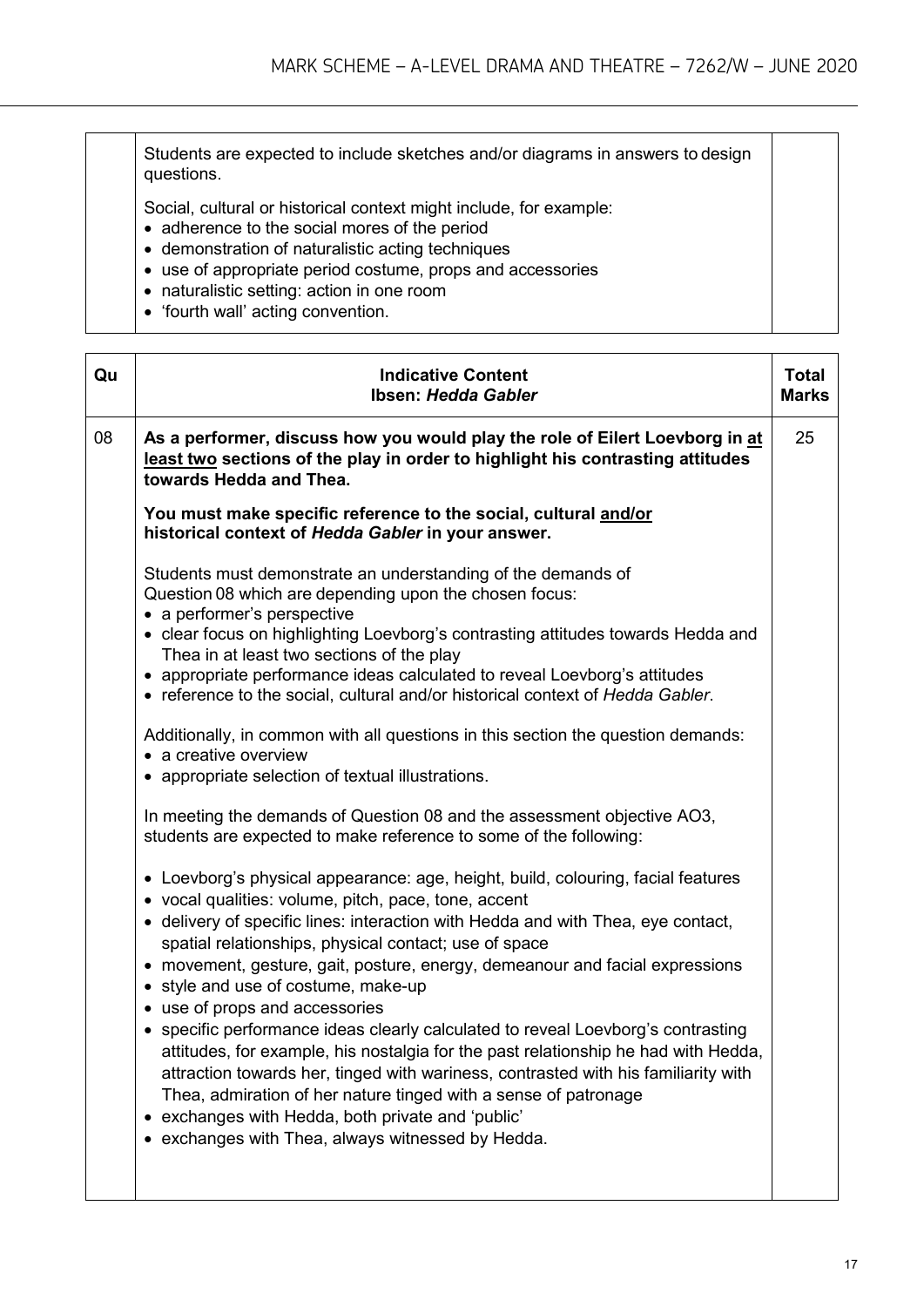- social, cultural or historical context might include, for example:
	- o adherence to the social mores of the period
	- o the conventions of nineteenth century society in relation to chaperones
	- o demonstration of naturalistic acting techniques.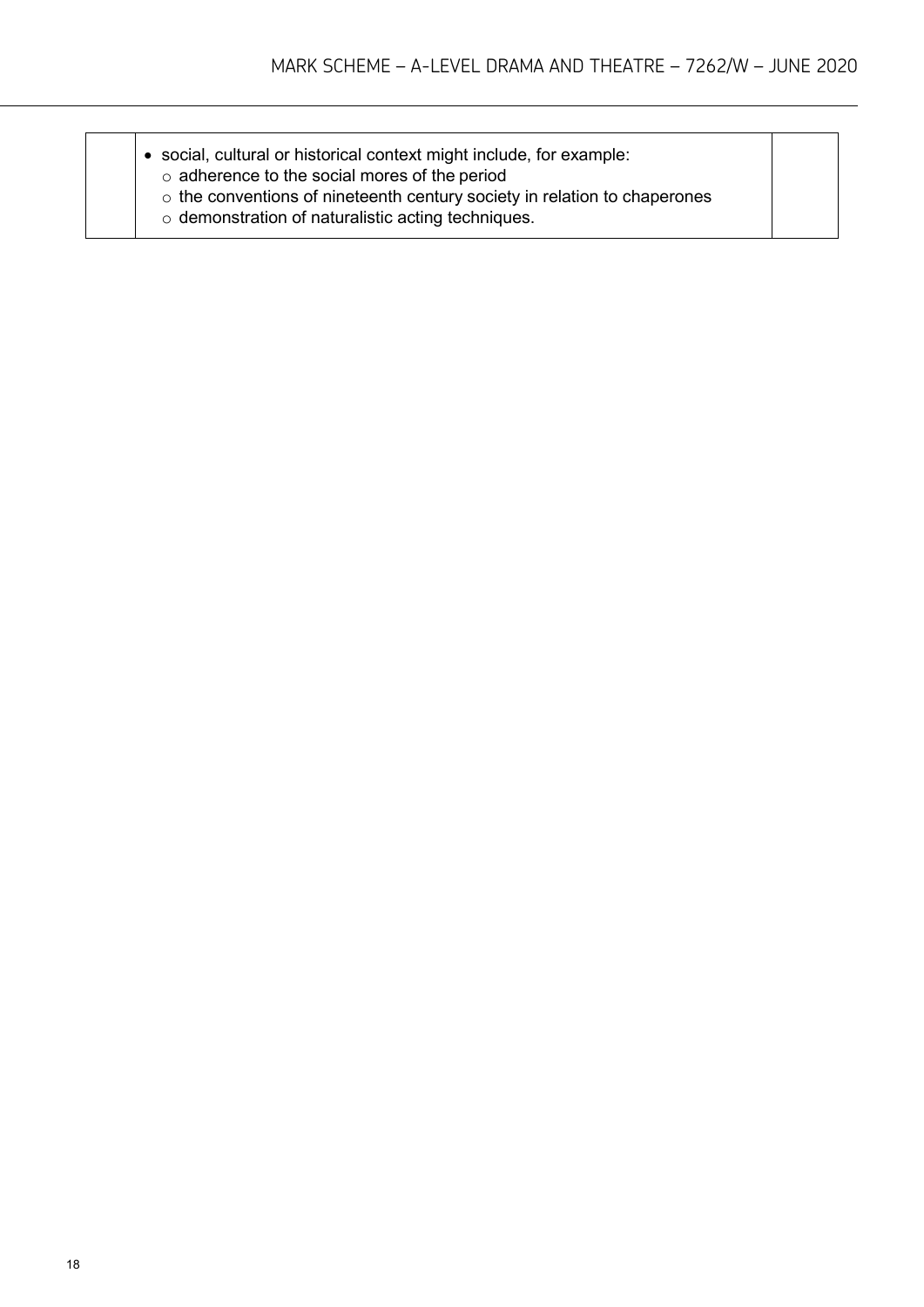| Qu | <b>Indicative Content</b><br><b>Brecht: The Caucasian Chalk Circle</b>                                                                                                                                                                                                                                                                                                                                                                                                                                                                                                                                                                                                                                                                                                                                                                                                                                                                                                              | <b>Total</b><br><b>Marks</b> |
|----|-------------------------------------------------------------------------------------------------------------------------------------------------------------------------------------------------------------------------------------------------------------------------------------------------------------------------------------------------------------------------------------------------------------------------------------------------------------------------------------------------------------------------------------------------------------------------------------------------------------------------------------------------------------------------------------------------------------------------------------------------------------------------------------------------------------------------------------------------------------------------------------------------------------------------------------------------------------------------------------|------------------------------|
| 09 | As a director or as a performer playing the Fat Prince, discuss how you<br>would convey Brecht's criticism of the ruling classes in at least two<br>separate sections of the play.                                                                                                                                                                                                                                                                                                                                                                                                                                                                                                                                                                                                                                                                                                                                                                                                  | 25                           |
|    | You must make specific reference to the social, cultural and/or<br>historical context of The Caucasian Chalk Circle in your answer.                                                                                                                                                                                                                                                                                                                                                                                                                                                                                                                                                                                                                                                                                                                                                                                                                                                 |                              |
|    | Students must demonstrate an understanding of the demands of<br>Question 09 which are depending upon the chosen focus:<br>• a director's or performer's or perspective<br>• a clear focus on conveying Brecht's criticism of the ruling classes, in at least<br>two separate sections<br>• reference to the social, cultural and/or historical context of the play.                                                                                                                                                                                                                                                                                                                                                                                                                                                                                                                                                                                                                 |                              |
|    | Additionally, in common with all questions in this section the question demands:<br>• a creative overview<br>• appropriate selection of textual illustrations.                                                                                                                                                                                                                                                                                                                                                                                                                                                                                                                                                                                                                                                                                                                                                                                                                      |                              |
|    | In meeting the demands of Question 09 and the assessment objective<br>AO3 students are expected to make reference to some of the following:<br>• from a performer's perspective, acting strategies for highlighting Brecht's<br>criticism of the ruling classes:<br>$\circ$ the appearance of the Fat Prince<br>$\circ$ application of Brechtian/epic techniques, for example: acting in a spirit of<br>criticism, fixing the not/but, the application of gestic acting, the application of<br>Spass, cool acting style, distancing, the achievement of archetype<br>$\circ$ use of space, interaction with other characters<br>o style and use of costume, make-up<br>$\circ$ use of props and accessories<br>o physical qualities: movement, gesture, eye-contact, facial<br>expression, gait, posture, demeanour<br>$\circ$ vocal qualities: pitch, pace, pause, volume, tone, delivery of lines<br>$\circ$ attitudes towards the peasants and towards his fellow 'aristocrats'. |                              |
|    | • from a director's perspective, strategies for highlighting Brecht's criticism<br>of the ruling classes:<br>$\circ$ the staging form chosen, for example: proscenium, thrust, studio<br>$\circ$ casting/make-up/mask ideas to distinguish the ruling classes from the<br>proletariat: ruling classes to include, for example, the Governor, the<br>Governor's Wife, the Fat Prince, the Rich Ladies<br>o costume to highlight class differences: colour fabric, cut, fit, condition<br>o Brechtian strategies such as use of authentic props to emphasise class<br>differences, placards, screens to educate the audience.                                                                                                                                                                                                                                                                                                                                                         |                              |
|    | • social, cultural or historical context might include, for example:<br>o demonstration of elements of the v-effekt<br>o Brechtian acting techniques: gestus, demonstration of character<br>$\circ$ costume to denote role or function; use of mask.                                                                                                                                                                                                                                                                                                                                                                                                                                                                                                                                                                                                                                                                                                                                |                              |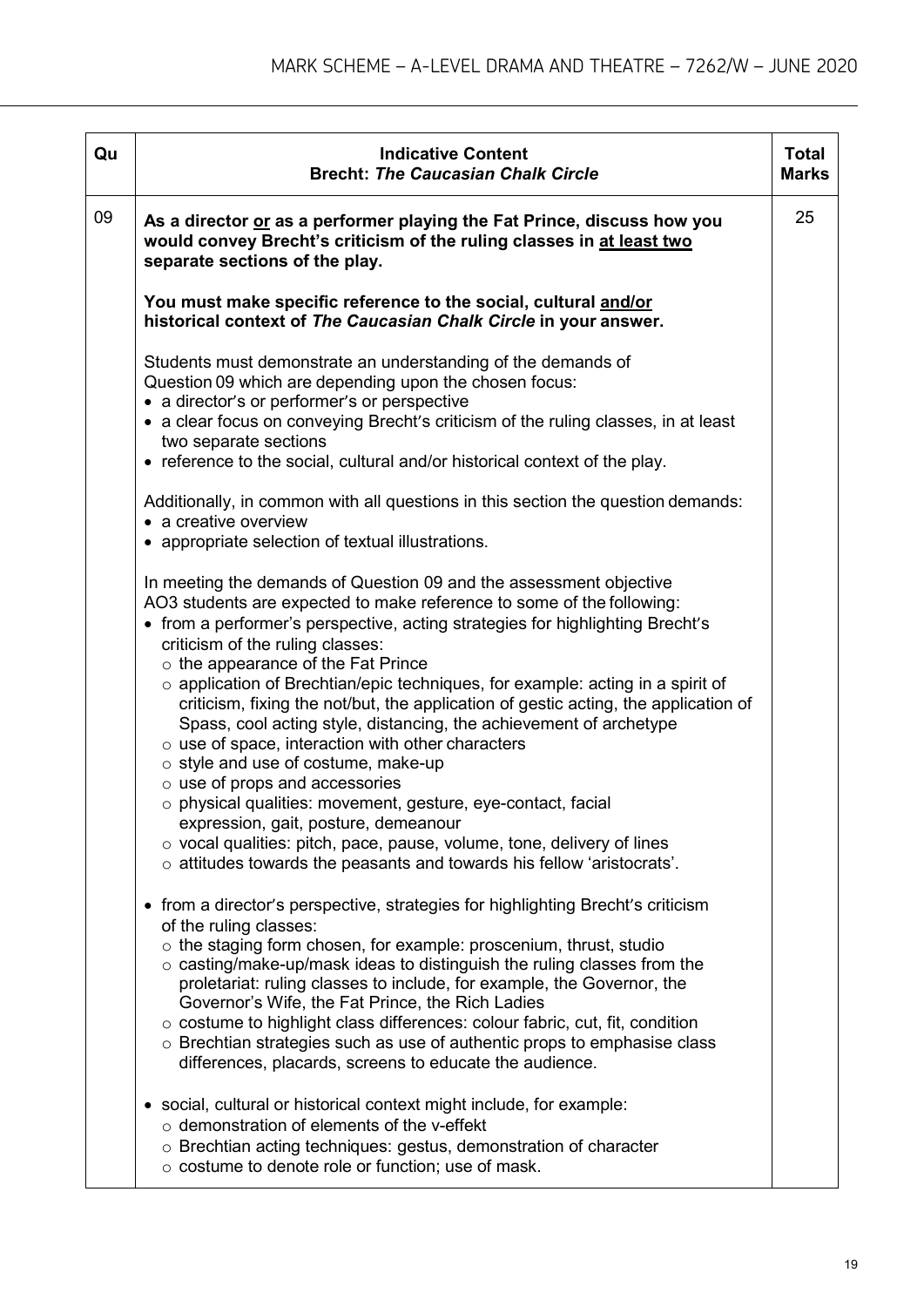| Qu | <b>Indicative content</b>                                                                                                                                                                                                                                                                                                                                                                                                                                                                                                                                                                                                                                                                                                                            | <b>Total</b> |  |  |  |
|----|------------------------------------------------------------------------------------------------------------------------------------------------------------------------------------------------------------------------------------------------------------------------------------------------------------------------------------------------------------------------------------------------------------------------------------------------------------------------------------------------------------------------------------------------------------------------------------------------------------------------------------------------------------------------------------------------------------------------------------------------------|--------------|--|--|--|
|    | <b>Brecht: The Caucasian Chalk Circle</b>                                                                                                                                                                                                                                                                                                                                                                                                                                                                                                                                                                                                                                                                                                            | <b>Marks</b> |  |  |  |
| 10 | As a designer, discuss how your set design ideas would provide suitable<br>settings for at least two different sections of the play. You may include<br>ideas for projections/multi-media, if appropriate to your design concept.                                                                                                                                                                                                                                                                                                                                                                                                                                                                                                                    |              |  |  |  |
|    | You must make specific reference to the social, cultural and/or<br>historical context of The Caucasian Chalk Circle in your answer.                                                                                                                                                                                                                                                                                                                                                                                                                                                                                                                                                                                                                  |              |  |  |  |
|    | Students must demonstrate an understanding of the demands of Question 10<br>which are depending upon the chosen focus:<br>• a set design perspective                                                                                                                                                                                                                                                                                                                                                                                                                                                                                                                                                                                                 |              |  |  |  |
|    | • a clear focus on the provision of appropriate settings for at least two different<br>sections                                                                                                                                                                                                                                                                                                                                                                                                                                                                                                                                                                                                                                                      |              |  |  |  |
|    | • reference to the social, cultural and/or historical context of the play.                                                                                                                                                                                                                                                                                                                                                                                                                                                                                                                                                                                                                                                                           |              |  |  |  |
|    | Additionally, in common with all questions in this section the question demands:<br>• a creative overview                                                                                                                                                                                                                                                                                                                                                                                                                                                                                                                                                                                                                                            |              |  |  |  |
|    | • appropriate selection of textual illustrations.                                                                                                                                                                                                                                                                                                                                                                                                                                                                                                                                                                                                                                                                                                    |              |  |  |  |
|    | In meeting the demands of Question 10 and the assessment objective<br>AO3 students are expected to make reference to some of the following:                                                                                                                                                                                                                                                                                                                                                                                                                                                                                                                                                                                                          |              |  |  |  |
|    | • set design:<br>$\circ$ an appropriate period setting or justified alternative – application of<br>Brechtian design elements<br>$\circ$ the staging form chosen, for example proscenium, thrust, studio<br>o set design fundamentals: scale, texture, shape, colour; position of entrances<br>and exits; use of levels, ramps<br>$\circ$ Brechtian approach to design - set designed to look as if it will last two hours;<br>use of authentic props; placards, screens, cyclorama<br>$\circ$ use of projections and other media types, if appropriate<br>social, cultural or historical context might include, for example:<br>$\circ$ demonstration of elements of the v-effekt<br>$\circ$ 'temporary' appearance of setting and authentic props. |              |  |  |  |
|    | Students are expected to include sketches and/or diagrams in answers to design<br>questions.                                                                                                                                                                                                                                                                                                                                                                                                                                                                                                                                                                                                                                                         |              |  |  |  |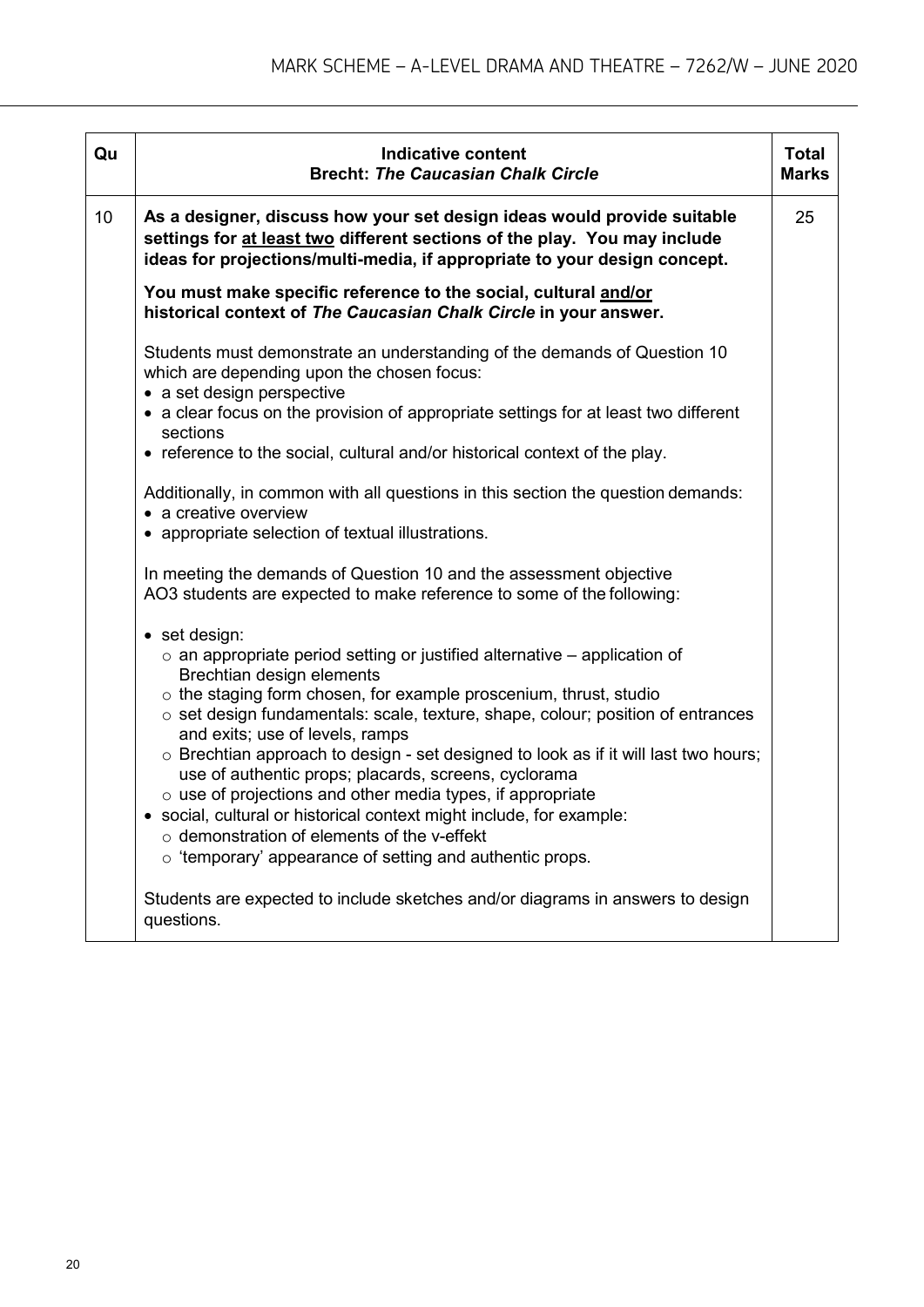| Qu | <b>Indicative content</b><br><b>Fo: Accidental Death of an Anarchist</b>                                                                                                                                                                                                                                                                                                                                                                                                                                                                                                                                                                                                                                                                                                                                                                       | <b>Total</b><br><b>Marks</b> |
|----|------------------------------------------------------------------------------------------------------------------------------------------------------------------------------------------------------------------------------------------------------------------------------------------------------------------------------------------------------------------------------------------------------------------------------------------------------------------------------------------------------------------------------------------------------------------------------------------------------------------------------------------------------------------------------------------------------------------------------------------------------------------------------------------------------------------------------------------------|------------------------------|
| 11 | As a director, or as a designer for lighting and/or sound, discuss how your<br>ideas would contribute to the creation of a chaotic atmosphere in two<br>separate sections of the play.                                                                                                                                                                                                                                                                                                                                                                                                                                                                                                                                                                                                                                                         | 25                           |
|    | You must make specific reference to the social, cultural and/or<br>historical context of Accidental Death of an Anarchist in your<br>answer.                                                                                                                                                                                                                                                                                                                                                                                                                                                                                                                                                                                                                                                                                                   |                              |
|    | Students must demonstrate an understanding of the demands of Question 11<br>which are depending upon the chosen focus:<br>• a directorial or technical design perspective for lighting and/or sound<br>• a clear focus on contributing to the chaotic atmosphere in two separate<br>sections of the play through directorial or lighting/sound design ideas<br>• reference to the social, cultural and/or historical context of the play.                                                                                                                                                                                                                                                                                                                                                                                                      |                              |
|    | Additionally, in common with all questions in this section the question demands:<br>• a creative overview<br>• appropriate selection of textual illustrations.                                                                                                                                                                                                                                                                                                                                                                                                                                                                                                                                                                                                                                                                                 |                              |
|    | In meeting the demands of Question 11 and the assessment objective<br>AO3 students are expected to make reference to some of the following:<br>• from a director's perspective:<br>$\circ$ the staging form chosen for example proscenium, thrust, arena<br>$\circ$ casting ideas, if considered relevant to creating the chaotic<br>atmosphere<br>$\circ$ blocking and stage positioning, tightly choreographed movement<br>o vocal qualities: pace, pitch, pause, accent, tonal shifts, delivery of<br>lines, volume<br>$\circ$ physical qualities: movement, gesture, facial expression, gait,<br>posture, demeanour<br>o physical theatre techniques if appropriate<br>$\circ$ eye-line, eye-contact, physical contact<br>• choice and use of production elements, including costume and props to<br>contribute to the frantic atmosphere. |                              |
|    | • from a technical designer's perspective:<br>o lighting design, including, for example:<br>• intensity, angle, colour, choice of lanterns<br>· gobos, lenses, gels, barn doors, irises<br>• wash, hard/soft edged light<br>• blackout, fades, cross-fades<br>$\circ$ sound design, including, for example:<br>• diegetic and non-diegetic sound<br>• use of microphones, amplifiers, direction<br>• actor generated sound.                                                                                                                                                                                                                                                                                                                                                                                                                    |                              |
|    | • social, cultural or historical context might include, for example:<br>$\circ$ reference to commedia techniques                                                                                                                                                                                                                                                                                                                                                                                                                                                                                                                                                                                                                                                                                                                               |                              |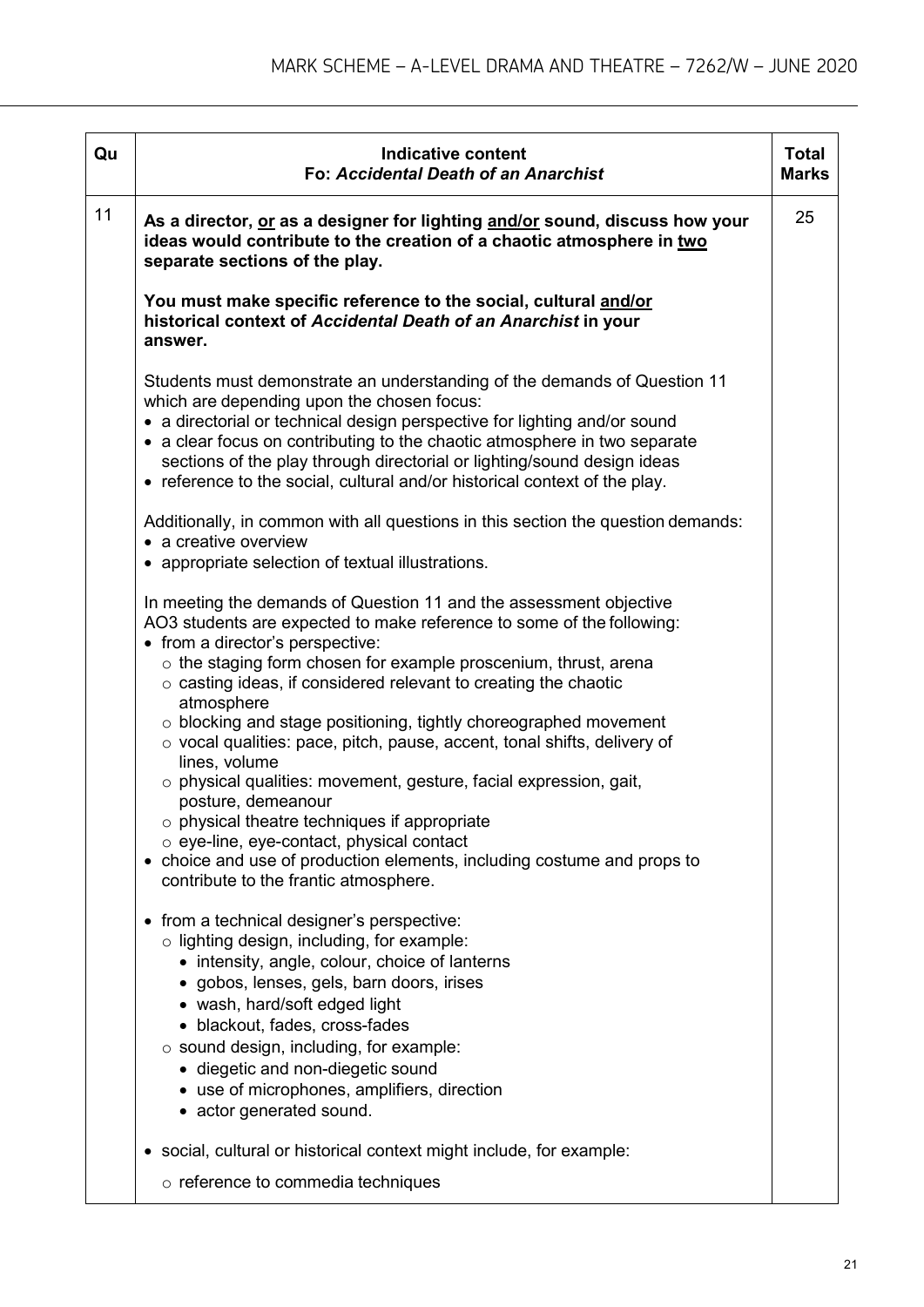| Qu              | <b>Indicative Content</b><br>Fo: Accidental Death of an Anarchist                                                                                                                                                                                                                                                                                                      | <b>Total</b><br><b>Marks</b> |
|-----------------|------------------------------------------------------------------------------------------------------------------------------------------------------------------------------------------------------------------------------------------------------------------------------------------------------------------------------------------------------------------------|------------------------------|
| 12 <sub>2</sub> | As a performer, playing either the role of Feletti, or the role of the<br>Constable, discuss how your performance would achieve your intended<br>audience response in two separate sections of the play.                                                                                                                                                               | 25                           |
|                 | You must make specific reference to the social, cultural and/or<br>historical context of Accidental Death of an Anarchist in your answer.                                                                                                                                                                                                                              |                              |
|                 | Students must demonstrate an understanding of the demands of<br>Question 12, which are depending upon the chosen focus:                                                                                                                                                                                                                                                |                              |
|                 | • a performer's perspective<br>• clear focus on achieving explicitly stated audience responses to either the<br>character of Feletti or the Constable in two separate sections of the play<br>• appropriate performance ideas calculated to achieve those responses<br>• reference to the social, cultural and/or historical context of the play.                      |                              |
|                 | Additionally, in common with all questions in this section the question demands:<br>• a creative overview<br>• appropriate selection of textual illustrations.                                                                                                                                                                                                         |                              |
|                 | In meeting the demands of Question 12 and the assessment objective AO3,<br>students are expected to make reference to some of the following:                                                                                                                                                                                                                           |                              |
|                 | • the preferred audience response: amusement, laughter, engagement<br>• the physical appearance of Feletti or the Constable, age, height, build,<br>colouring, facial features<br>• vocal qualities: pitch, pace, tone, accent, volume<br>• delivery of specific lines: interaction with others, eye contact, spatial<br>relationships, physical contact; use of space |                              |
|                 | • movement, gesture, gait, posture, energy, demeanour and facial expressions<br>style/use of costume/make-up; of props and accessories<br>• specific performance ideas clearly calculated to elicit the preferred audience<br>response<br>• Feletti's scepticism and forthright questioning; the Constable's naivete/stupidity.                                        |                              |
|                 | social, cultural or historical context might include, for example:<br>$\circ$ understanding of the political context of the play<br>$\circ$ the satirical nature of the play<br>o comic elements; use of heightened realism, cartoon style<br>$\circ$ the political background to the action.                                                                          |                              |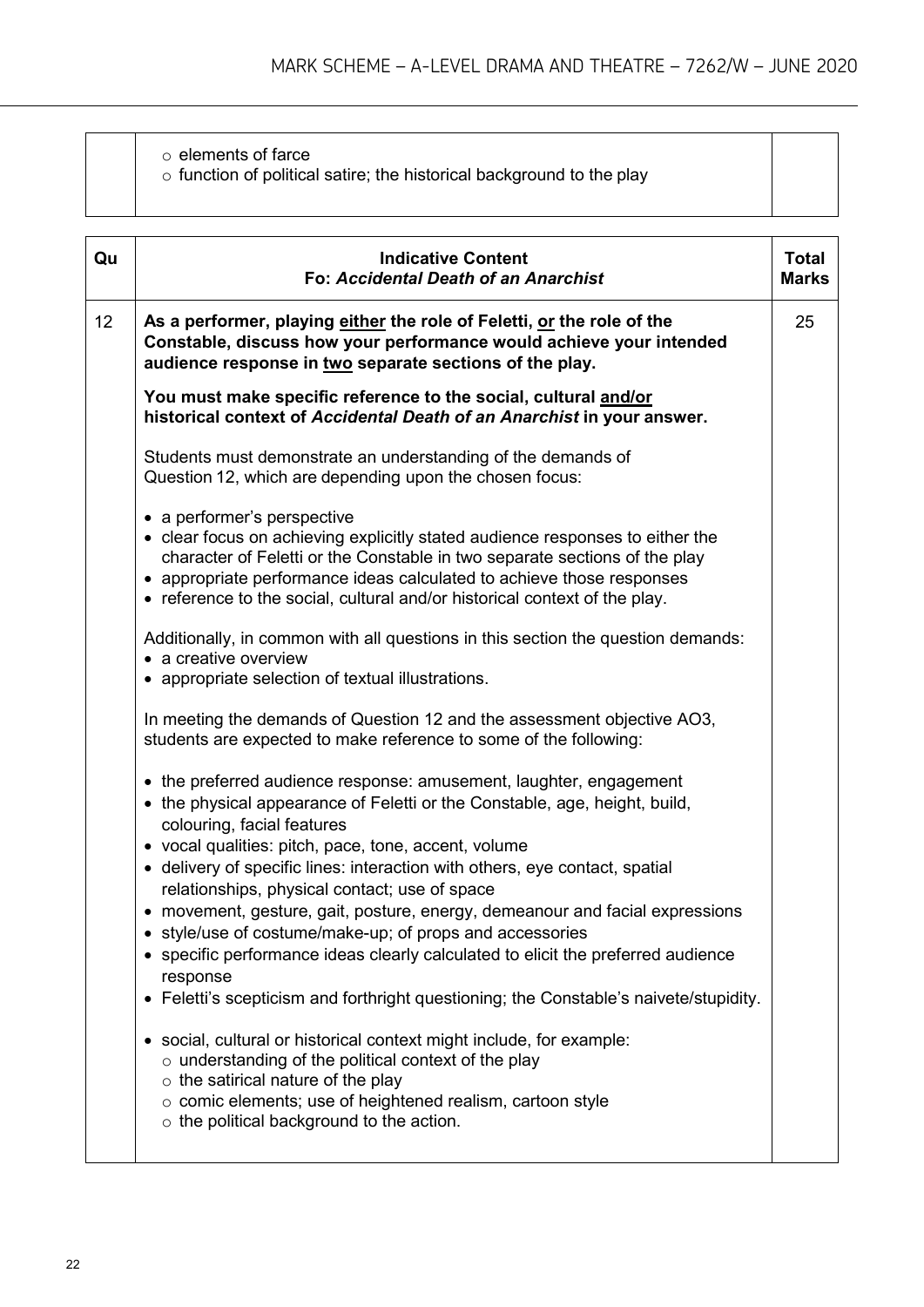| Qu | <b>Indicative content</b><br><b>Butterworth: Jerusalem</b>                                                                                                                                                                                                                                                                                                                                                                                                                                                                                                                                   | <b>Total</b><br><b>Marks</b> |
|----|----------------------------------------------------------------------------------------------------------------------------------------------------------------------------------------------------------------------------------------------------------------------------------------------------------------------------------------------------------------------------------------------------------------------------------------------------------------------------------------------------------------------------------------------------------------------------------------------|------------------------------|
| 13 | As a director, or as a performer playing Johnny, discuss how you would<br>communicate the nature of Johnny's relationships with different characters<br>in two or more sections of the play.                                                                                                                                                                                                                                                                                                                                                                                                 | 25                           |
|    | You must make specific reference to the social, cultural and/or<br>historical context of Jerusalem in your answer.                                                                                                                                                                                                                                                                                                                                                                                                                                                                           |                              |
|    | Students must demonstrate an understanding of the demands of Question 13<br>which are depending upon the chosen focus:<br>• a directorial or performance perspective<br>• a clear focus on the communication of the nature of Johnny's relationships with                                                                                                                                                                                                                                                                                                                                    |                              |
|    | different characters<br>• reference to two or more sections of the play<br>• reference to the social, cultural and/or historical context of the play.                                                                                                                                                                                                                                                                                                                                                                                                                                        |                              |
|    | Additionally, in common with all questions in this section the question demands:<br>• a creative overview<br>• appropriate selection of textual illustrations.                                                                                                                                                                                                                                                                                                                                                                                                                               |                              |
|    | In meeting the demands of Question 13 and the assessment objective<br>AO3 students are expected to make reference to some of the following:                                                                                                                                                                                                                                                                                                                                                                                                                                                  |                              |
|    | • from a director's perspective:<br>$\circ$ casting decisions for Johnny, physicality and vocal qualities<br>$\circ$ direction of Johnny in his interaction with other characters,<br>including: use of space, physical and eye-contact; delivery of lines<br>$\circ$ choice of staging elements to facilitate the communication of different<br>relationships<br>$\circ$ use of space; use of props<br>$\circ$ direction of the verbal interactions between Johnny and other characters, for<br>example: Ginger, council representatives, Professor, Wesley, Dawn, Marky,<br>Troy, Phaedra. |                              |
|    | • additionally, from a performer's perspective:<br>o Johnny's larger than life personality, casual manner, jocular attitude,<br>fiercely protective of his own image<br>o vocal, physical and facial expression<br>$\circ$ his thinly veiled contempt toward Ginger<br>o his varied responses to his 'tribe' of 'followers'<br>$\circ$ his relationship with authority figures.                                                                                                                                                                                                              |                              |
|    | • social, cultural or historical context might include, for example:<br>$\circ$ demonstration of naturalistic directorial/performance techniques<br>$\circ$ allegorical/mythological elements<br>$\circ$ culture of violence and aggression.                                                                                                                                                                                                                                                                                                                                                 |                              |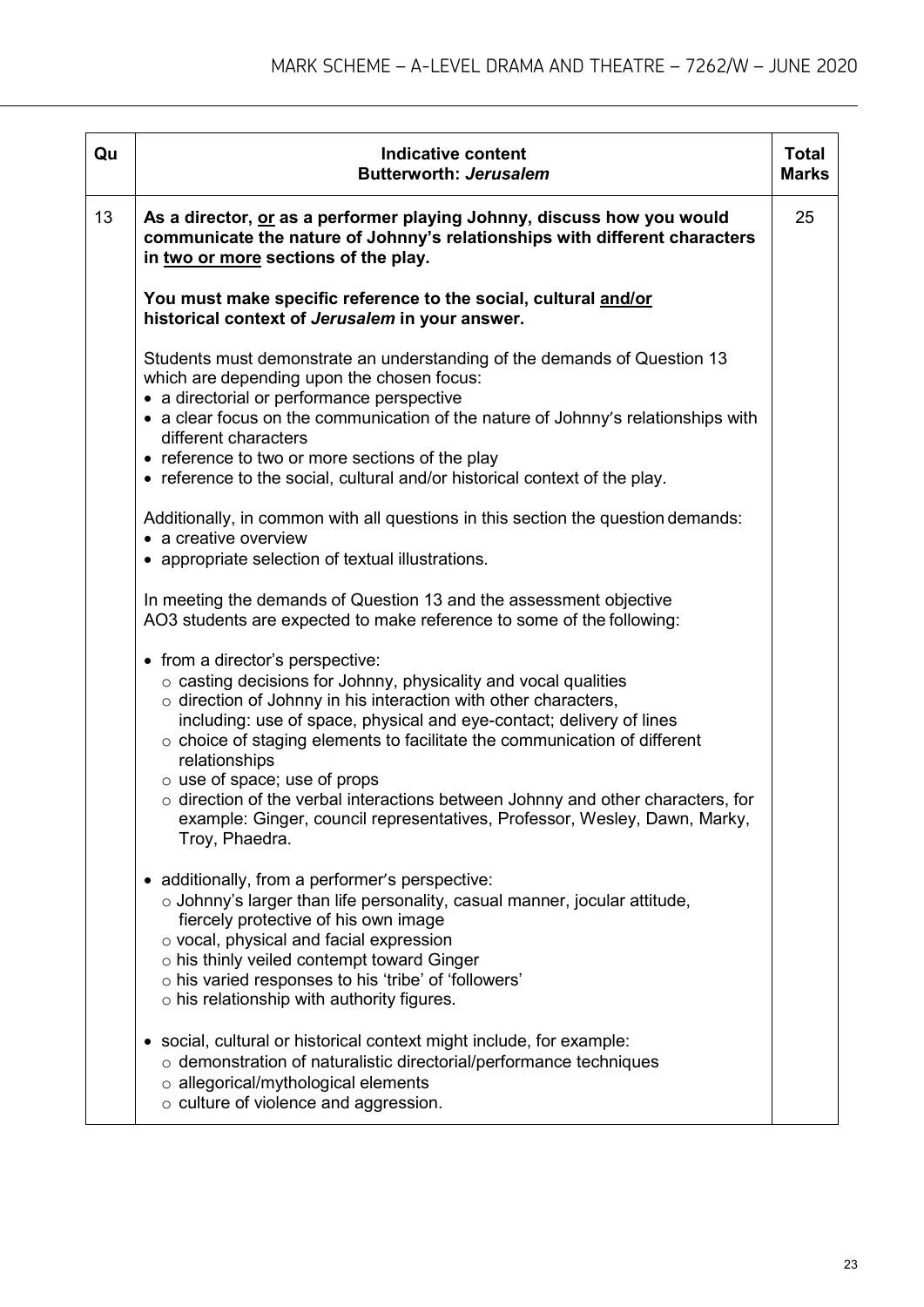| Qu | <b>Indicative content</b><br><b>Butterworth: Jerusalem</b>                                                                                                                                                                                                                                                                                                                                                                                                                                                                                                                                                          | <b>Total</b><br><b>Marks</b> |
|----|---------------------------------------------------------------------------------------------------------------------------------------------------------------------------------------------------------------------------------------------------------------------------------------------------------------------------------------------------------------------------------------------------------------------------------------------------------------------------------------------------------------------------------------------------------------------------------------------------------------------|------------------------------|
| 14 | As a designer responsible for lighting and sound, discuss the specific<br>effects you would wish to create in at least two sections of the play and how<br>you would achieve them.                                                                                                                                                                                                                                                                                                                                                                                                                                  | 25                           |
|    | You must make specific reference to the social, cultural and/or<br>historical context of Jerusalem in your answer.                                                                                                                                                                                                                                                                                                                                                                                                                                                                                                  |                              |
|    | Students must demonstrate an understanding of the demands of Question 14<br>which are depending upon the chosen focus:<br>• a technical designer's perspective<br>• a focus on the explicit effects that are intended, and design ideas calculated to<br>achieve them in at least two sections of the play<br>• reference to the social, cultural and/or historical context of the play.                                                                                                                                                                                                                            |                              |
|    | Additionally, in common with all questions in this section the question demands:<br>• a creative overview<br>• appropriate selection of textual illustrations.                                                                                                                                                                                                                                                                                                                                                                                                                                                      |                              |
|    | In meeting the demands of Question 14 and the assessment objective AO3<br>students are expected to make reference to some of the following:<br>• intended effects, for example, the creation of the outdoors setting in lighting and<br>sound terms; the creation of the 'rave' atmosphere, the sound effects of the<br>Flintock fair; Johnny's beating.                                                                                                                                                                                                                                                            |                              |
|    | • lighting:<br>$\circ$ choice and positioning of lanterns<br>o focus, intensity, angle, colour<br>$\circ$ shadow, silhouette; use of gauzes<br>o gobos, lenses, gels, barn doors, irises<br>o flood/wash, hard/soft edged light<br>o blackout, fades, cross-fades, timing of lighting changes<br>$\circ$ special effects, lasers, strobes<br>• sound design including:<br>$\circ$ diegetic and non-diegetic sound<br>o use of microphones, amplifiers, direction/location, surround sound<br>o sound levels, reverb, echo, recorded sound effects, fades, soundscapes<br>$\circ$ pitch, volume, rhythm; live sound. |                              |
|    | • social, cultural or historical context might include, for example:<br>$\circ$ understanding of contemporary technical opportunities<br>o allegorical/mythological elements<br>$\circ$ indices of alternative culture.                                                                                                                                                                                                                                                                                                                                                                                             |                              |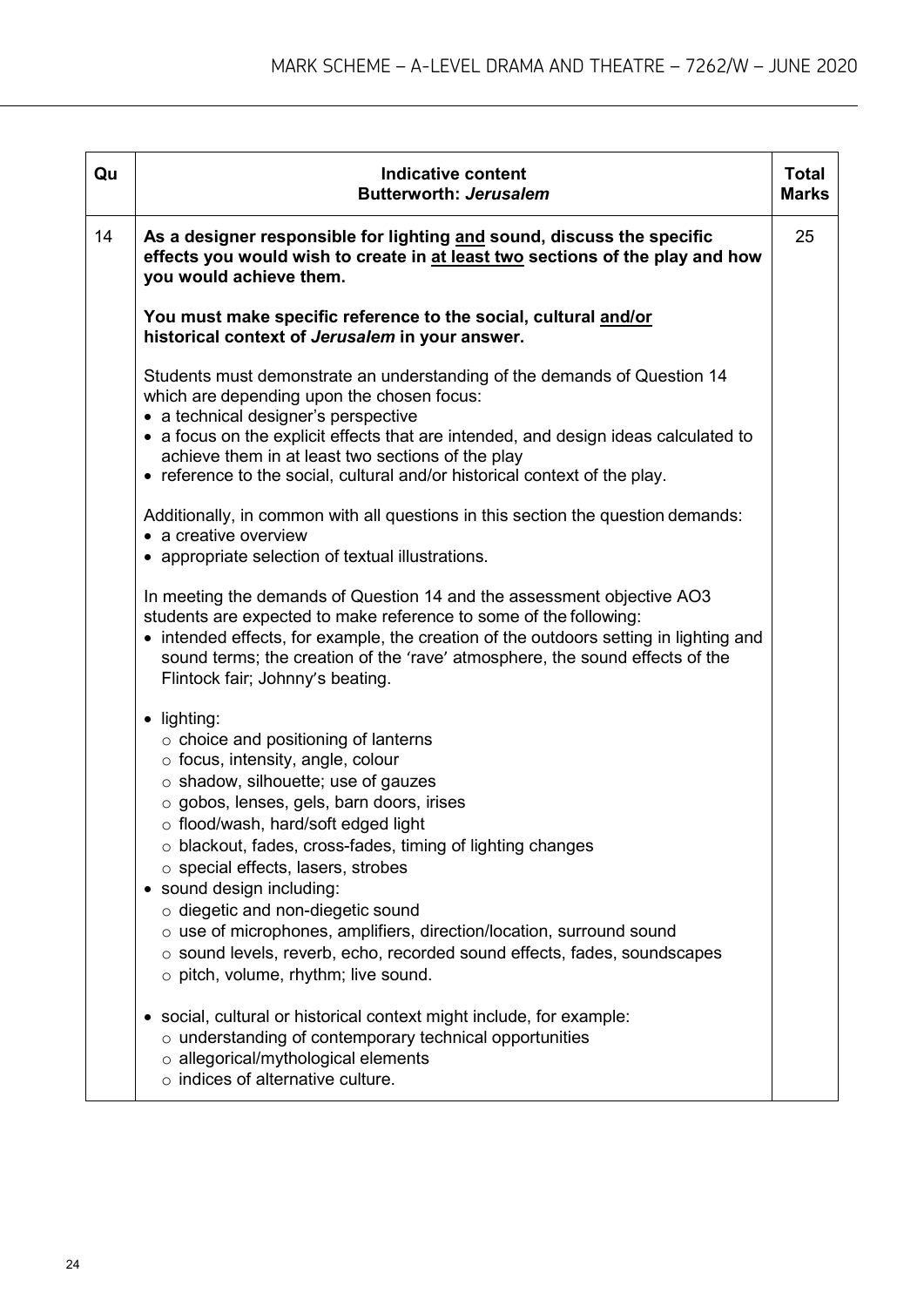#### **Section B: 20th and 21st century drama**

In Section B students answer questions on the prescribed 20<sup>th</sup>/21<sup>st</sup> century drama play they have studied as part of their course.

This mark scheme applies to all questions from Section B.

#### **Students must answer all three parts of their chosen question.**

| Qu |                | developed and performed | <b>Marking guidance</b><br>AO3 Demonstrate knowledge and understanding of how drama and theatre is                                                                                                                                                                                                                                                                                                                                                                                                                                                                                                                                                                                                                                                                                                                                                                                                                   | Total<br><b>Marks</b><br>10 |
|----|----------------|-------------------------|----------------------------------------------------------------------------------------------------------------------------------------------------------------------------------------------------------------------------------------------------------------------------------------------------------------------------------------------------------------------------------------------------------------------------------------------------------------------------------------------------------------------------------------------------------------------------------------------------------------------------------------------------------------------------------------------------------------------------------------------------------------------------------------------------------------------------------------------------------------------------------------------------------------------|-----------------------------|
|    | <b>Band</b>    | <b>Marks</b>            | <b>Description</b>                                                                                                                                                                                                                                                                                                                                                                                                                                                                                                                                                                                                                                                                                                                                                                                                                                                                                                   |                             |
|    | 5              | $9 - 10$                | The student's response is assured and perceptive. The<br>student's answer will be characterised by:                                                                                                                                                                                                                                                                                                                                                                                                                                                                                                                                                                                                                                                                                                                                                                                                                  |                             |
|    |                |                         | • assured knowledge and perceptive understanding of the<br>theatrical processes, practices and techniques involved in<br>interpreting and performing theatre<br>• highly creative responses to the printed extract that are<br>completely consonant with the play as a whole<br>• very detailed strategies for conveying meaning to an<br>audience, offering a coherent interpretation of the extract<br>that has the potential to be highly effective<br>• discriminating reference to the text and/or with sketches<br>and diagrams that are entirely appropriate to the set<br>task<br>• purposeful reference to the social or cultural or historical<br>context of the text in relation to the focus of the question.<br>Answers will demonstrate a complete command of subject<br>specific terminology. A detailed and fluently structured<br>explanation is provided, and the response is fully justified with |                             |
|    | $\overline{4}$ | $7 - 8$                 | compelling and perceptive arguments.<br>The student's response is focused and considered. The<br>student's answer will be characterised by:<br>• focused knowledge and considered understanding of the<br>theatrical processes, practices and techniques involved in<br>interpreting and performing theatre<br>• quite creative responses to the printed extract that are largely<br>consonant with the play as a whole.<br>• quite detailed strategies for conveying meaning to an<br>audience, offering a unified interpretation of the extract that<br>has the potential to be quite effective<br>• a thoughtful reference to the text and/or with sketches<br>and diagrams that are appropriate to the set task<br>• considered reference to the social or cultural or historical<br>context of the text in relation to the focus of the question.                                                               |                             |
|    |                |                         | Answers will demonstrate a strong command of subject specific<br>terminology. A detailed, considered and well-structured                                                                                                                                                                                                                                                                                                                                                                                                                                                                                                                                                                                                                                                                                                                                                                                             |                             |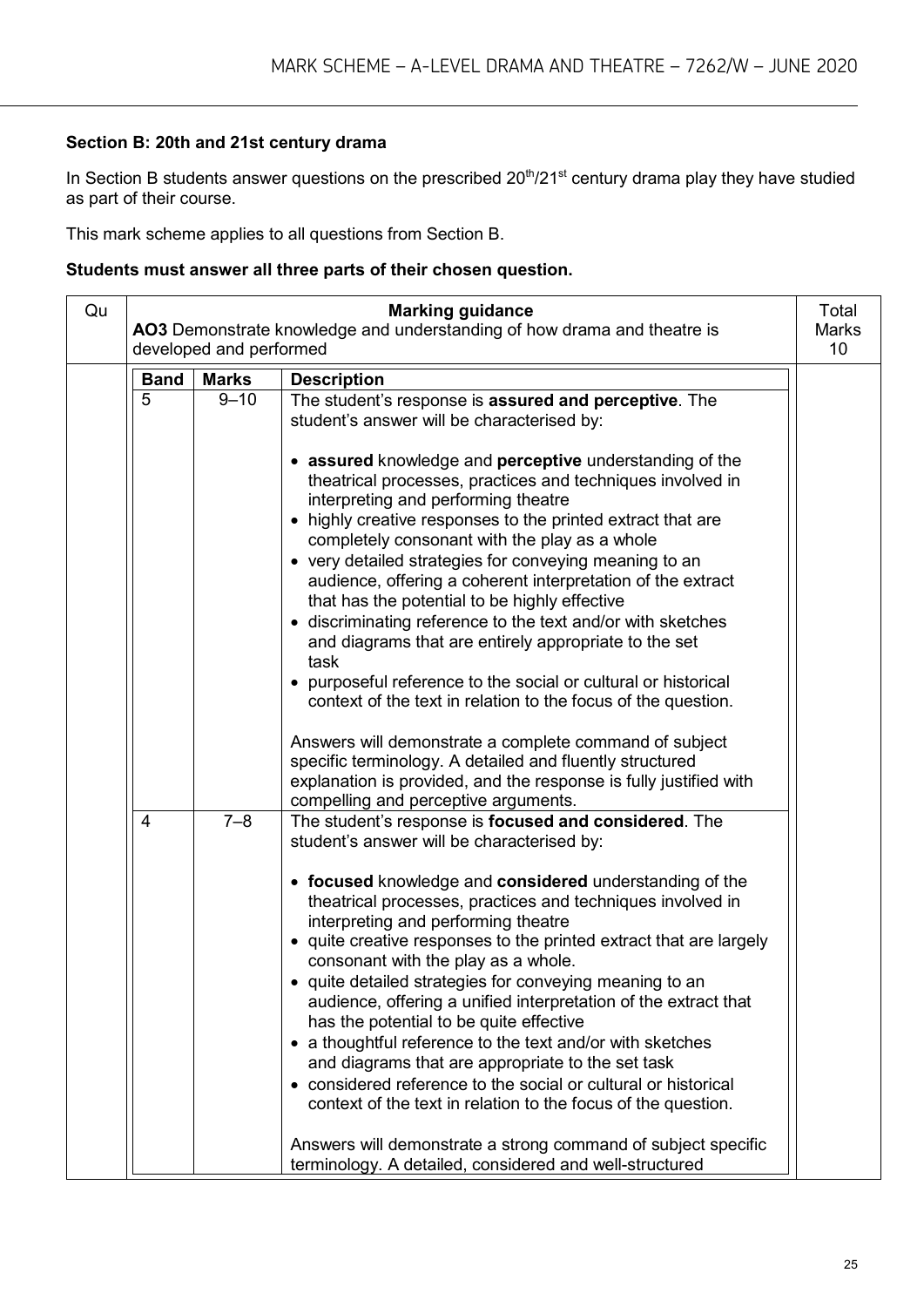|                |         | explanation is provided, and the response offers a convincing<br>justification.                                                                                                                                                                                                                                                                                                                                                                                                                                                                                                                                                                                                                                                                                                                                                                                                                                                                                                                 |
|----------------|---------|-------------------------------------------------------------------------------------------------------------------------------------------------------------------------------------------------------------------------------------------------------------------------------------------------------------------------------------------------------------------------------------------------------------------------------------------------------------------------------------------------------------------------------------------------------------------------------------------------------------------------------------------------------------------------------------------------------------------------------------------------------------------------------------------------------------------------------------------------------------------------------------------------------------------------------------------------------------------------------------------------|
| 3              | $5 - 6$ | The student's response is straightforward and pertinent. The<br>student's answer will be characterised by:                                                                                                                                                                                                                                                                                                                                                                                                                                                                                                                                                                                                                                                                                                                                                                                                                                                                                      |
|                |         | • straightforward knowledge and pertinent understanding<br>of the theatrical processes, practices and techniques<br>involved in interpreting and performing theatre<br>• occasionally creative responses to the printed extract<br>that are loosely appropriate for the play as a whole<br>• some strategies for conveying meaning to an audience, but<br>detail may be lacking and the interpretation of the extract<br>may be uneven although having the potential to create some<br>effects<br>• reference to the text and/or use of sketches and diagrams that<br>are loosely appropriate to the set task<br>• useful reference to the social or cultural or historical context<br>of the text in relation to the focus of the question.<br>Answers demonstrate good knowledge of subject specific<br>terminology. A clear explanation with some detail is provided,                                                                                                                        |
|                |         | simply structured with some justification and logical thought.                                                                                                                                                                                                                                                                                                                                                                                                                                                                                                                                                                                                                                                                                                                                                                                                                                                                                                                                  |
| $\overline{2}$ | $3 - 4$ | The student's response is generalised with limited coherence.<br>The student's answer will be characterised by:<br>• generalised knowledge and limited coherent<br>understanding of the theatrical processes, practices and<br>techniques involved in interpreting and performing theatre<br>• responses to the printed extract which may reveal limited<br>creativity and may not be in keeping with the play as a whole<br>• a few quite vague strategies for conveying meaning to an<br>audience and the interpretation of the extract may be<br>fragmented with limited potential to create effects<br>• reference to the text and/or use of sketches and diagrams that<br>is scanty and/or inappropriate to the set task<br>• limited reference to the social or cultural or historical<br>context of the text in relation to the focus of the question.<br>Answers may demonstrate reasonable knowledge of subject<br>specific terminology. The explanation will lack detail, thought and |
|                |         | justification, and may require greater clarity of expression and<br>organisation at times.                                                                                                                                                                                                                                                                                                                                                                                                                                                                                                                                                                                                                                                                                                                                                                                                                                                                                                      |
| 1              | $1 - 2$ | The student's response shows little relevance<br>and little understanding.<br>The student's answer will be characterised by:<br>• little relevant knowledge and little understanding of the<br>theatrical processes and practices involved in<br>interpreting and performing theatre<br>• responses to the printed extract which may reveal limited<br>creativity and may be completely inappropriate for the play as<br>a whole<br>sketchy or confused strategies for conveying meaning to an                                                                                                                                                                                                                                                                                                                                                                                                                                                                                                  |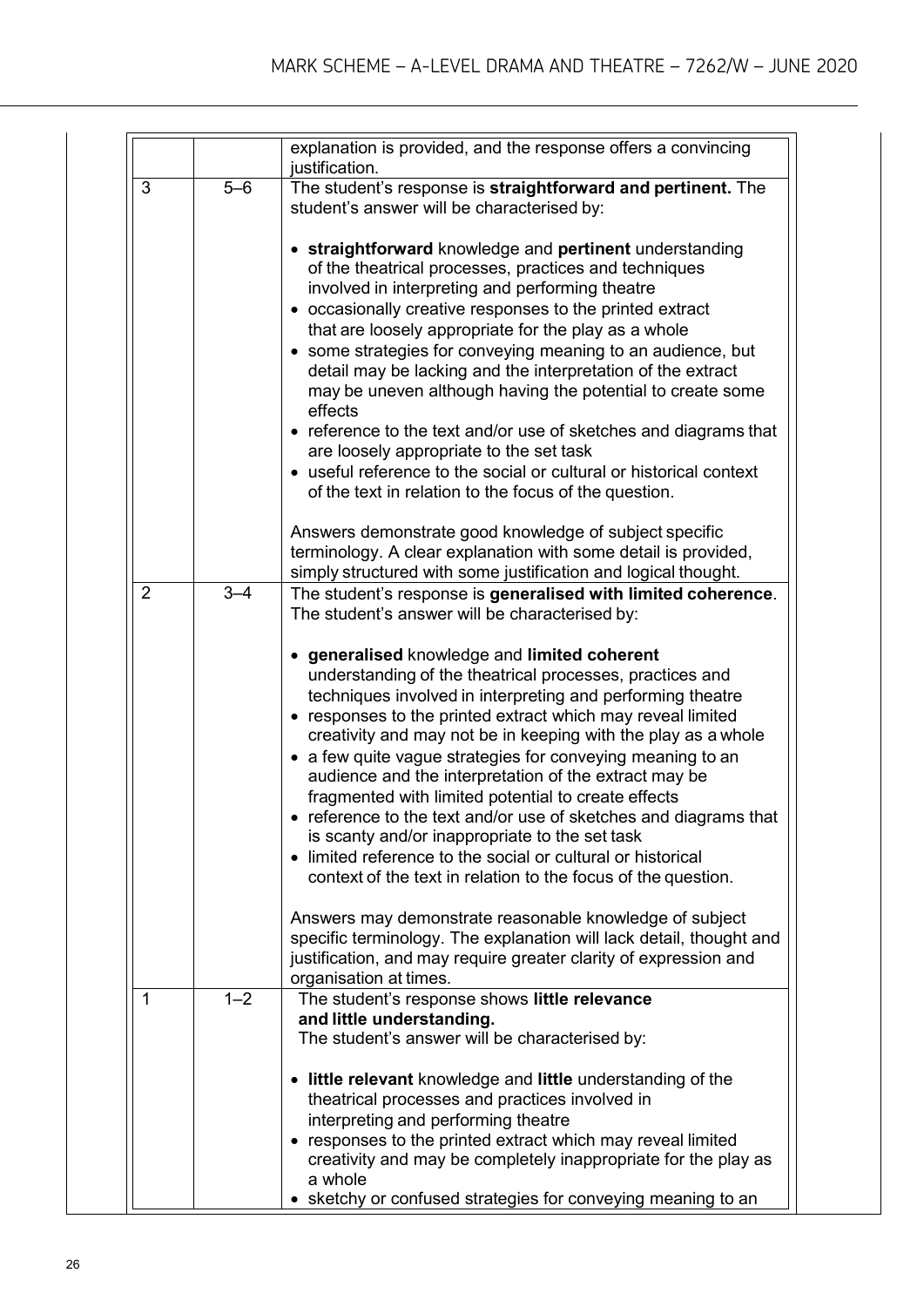|          | audience, and the interpretation of the extract may lack<br>effectiveness<br>• insufficient or completely inappropriate reference to the text<br>with little or no use made of sketches or diagrams and scant<br>attention to the set task<br>• little or no reference to the social or cultural or historical<br>context of the text in relation to the focus of the question. |
|----------|---------------------------------------------------------------------------------------------------------------------------------------------------------------------------------------------------------------------------------------------------------------------------------------------------------------------------------------------------------------------------------|
|          | Answers will demonstrate insecure knowledge of subject specific<br>terminology. The response will have little structure, detail or<br>thought and there will be little or no justification.                                                                                                                                                                                     |
| $\Omega$ | A mark of 0 (zero marks) is awarded if there is nothing worthy of<br>credit/nothing written.                                                                                                                                                                                                                                                                                    |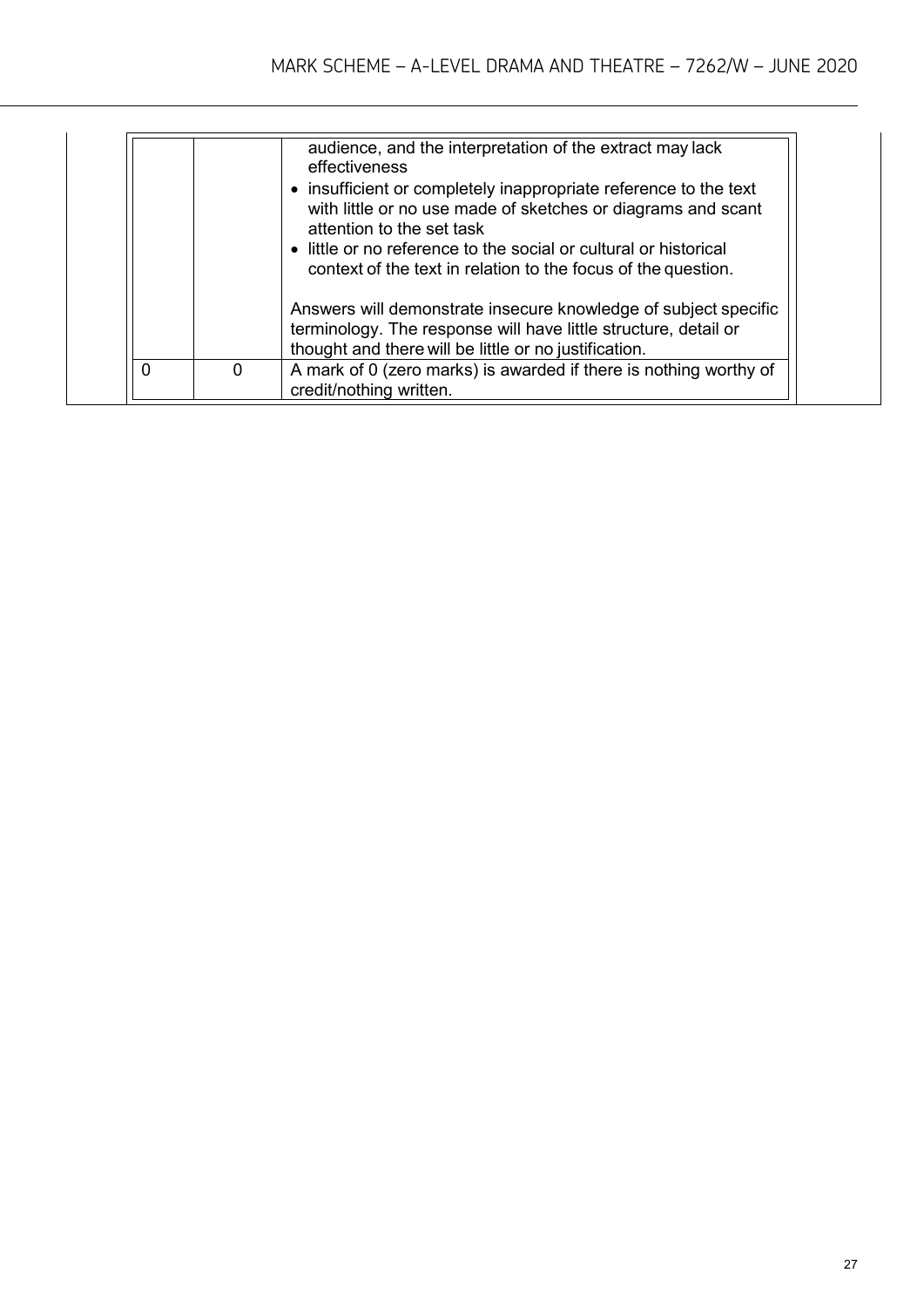#### **Indicative content**

Indicative content is provided for each of the set plays. Please see the table below to find the page number for the set play for Section B (list B).

**Section B: 20th and 21st century drama**

| <b>Play</b>                                                          | <b>Question</b> | Page for Indicative content |
|----------------------------------------------------------------------|-----------------|-----------------------------|
| Lorca – Yerma<br>From Act One, Scene Two                             | 15              | p. 29-30                    |
| Williams – The Glass<br>Menagerie<br><b>From Scene Three</b>         | 16              | p. 31–32                    |
| Berkoff - Metamorphosis<br>From Opening sequence                     | 17              | p. 33–34                    |
| Wertenbaker - Our<br>Country's Good<br>From Act Two, Scene<br>Eleven | 18              | p. 35-36                    |
| Churchill - Cloud Nine<br>From Act Two, Scene One                    | 19              | p. 37-38                    |
| Teale - Brontë<br>From Act Two                                       | 20              | p. 39-40                    |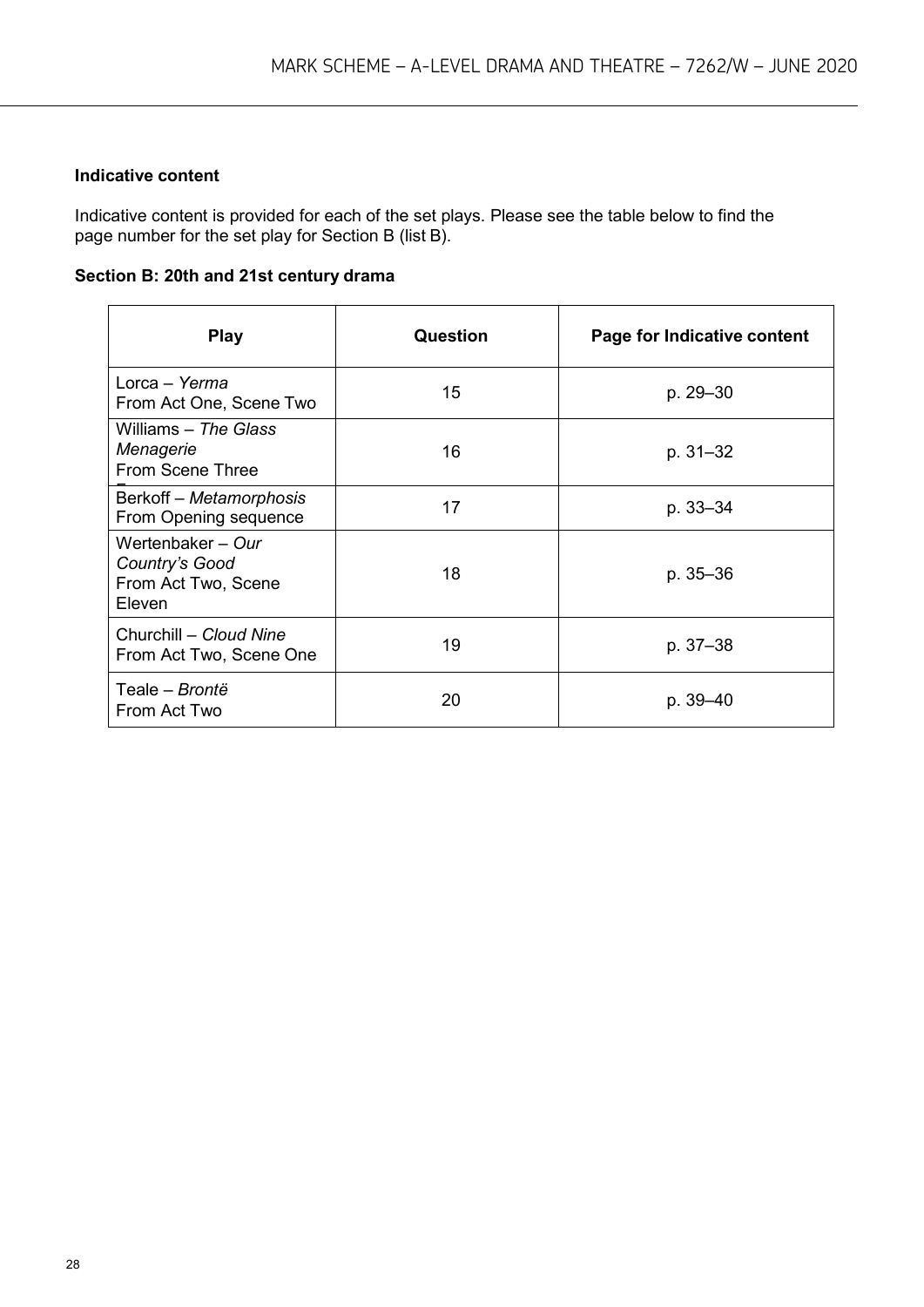| Qu   | <b>Indicative content</b>                                                                                                                                                                                                                                                                                                                                                                                                                                                                                                                                                                                                               | <b>Total</b> |
|------|-----------------------------------------------------------------------------------------------------------------------------------------------------------------------------------------------------------------------------------------------------------------------------------------------------------------------------------------------------------------------------------------------------------------------------------------------------------------------------------------------------------------------------------------------------------------------------------------------------------------------------------------|--------------|
|      | Lorca: Yerma<br>From Act One, Scene Two                                                                                                                                                                                                                                                                                                                                                                                                                                                                                                                                                                                                 | <b>Marks</b> |
| 15   |                                                                                                                                                                                                                                                                                                                                                                                                                                                                                                                                                                                                                                         |              |
|      | Answer all parts of this question.<br>Students must make specific reference to the social, cultural and/or historical context<br>of the play, which might include, for example:<br>• Lorca's symbolism within both text and design<br>• the patriarchal culture and role of women in Andalucian society<br>• attitudes towards magic/witchcraft in 1930's Spain<br>• poetic style<br>• use of Andalucian music<br>• significance of rural location.                                                                                                                                                                                     |              |
|      | Students' interpretative ideas must be appropriate to the play as a whole.                                                                                                                                                                                                                                                                                                                                                                                                                                                                                                                                                              |              |
| 15.1 | Explain and justify how you would direct the actors from line 1 to line 51 in order<br>to create your preferred effects for the audience.                                                                                                                                                                                                                                                                                                                                                                                                                                                                                               | 10           |
|      | Students must demonstrate an understanding of the demands of Question 15.1<br>which are:<br>• a directorial perspective<br>• a clear focus on achieving explicitly identified effects through directorial ideas<br>• reference to the social, cultural or historical context of the play.                                                                                                                                                                                                                                                                                                                                               |              |
|      | In meeting the demands of Question 15.1 and the assessment objective AO3<br>students are expected to make reference to some of the following:                                                                                                                                                                                                                                                                                                                                                                                                                                                                                           |              |
|      | • preferred effects which might include, for example: curiosity about Yerma's interest<br>in Dolores; admiration of Victor's singing, sympathy towards Yerma and/or Victor; a<br>sense of anticipation as the pair meet; awareness of Yerma's strength of feelings<br>· directorial strategies including:<br>$\circ$ direction of performers' movement and delivery of lines<br>$\circ$ staging elements; costume, make-up<br>$\circ$ vocal and physical qualities of the actors<br>o movement and/or stillness; gesture, stance, demeanour<br>o eye-contact and its withdrawal<br>o picking up of cues, use of pause, pitch, emphasis. |              |
|      | <b>AND</b>                                                                                                                                                                                                                                                                                                                                                                                                                                                                                                                                                                                                                              |              |
| 15.2 | As a performer, explain how you would perform the role of Yerma from line 53 to<br>line 102, in order to demonstrate her contrasting feelings towards Victor and<br>Juan.                                                                                                                                                                                                                                                                                                                                                                                                                                                               | 10           |
|      | Students must demonstrate an understanding of the demands of Question 15.2<br>which are:<br>• a performer's perspective<br>• a focus on the performance methods required to demonstrate Yerma's contrasting<br>feelings towards Victor and Juan<br>• reference to the social, cultural or historical context of the play.                                                                                                                                                                                                                                                                                                               |              |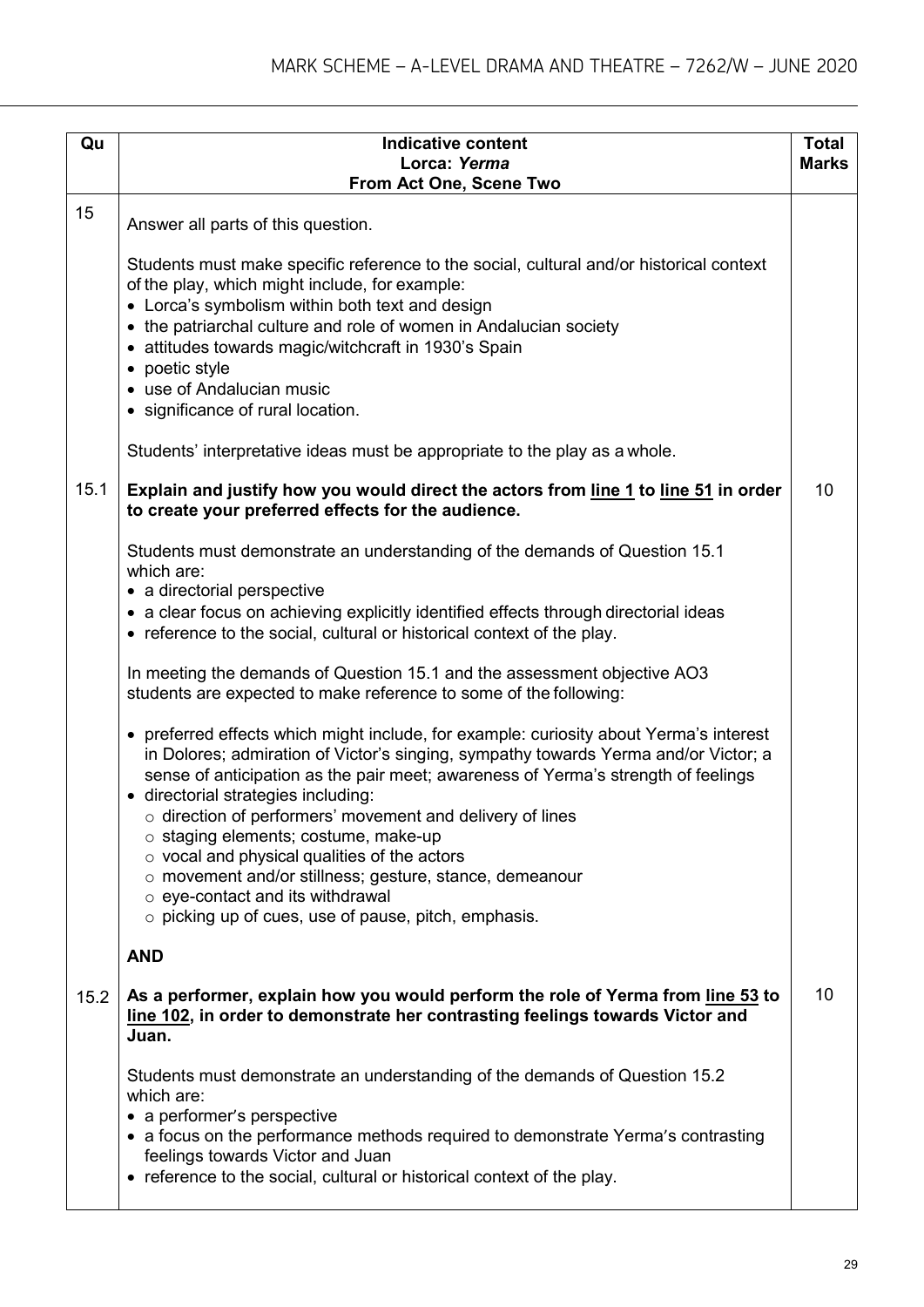|      | In meeting the demands of Question 15.2 and the assessment objective AO3<br>students are expected to make reference to some of the following:                                                                                                                                                                                                                                                                                                                                                                                                                                                                                                                                                                                                                                                 |    |
|------|-----------------------------------------------------------------------------------------------------------------------------------------------------------------------------------------------------------------------------------------------------------------------------------------------------------------------------------------------------------------------------------------------------------------------------------------------------------------------------------------------------------------------------------------------------------------------------------------------------------------------------------------------------------------------------------------------------------------------------------------------------------------------------------------------|----|
|      | • Yerma's physical demeanour towards the two men; her admiration of Victor's<br>singing; her response to the mark on Victor's face and to the sound of the baby; her<br>defensiveness with Juan followed by her aggressiveness<br>· vocal qualities: volume pitch, pace, tone, accent<br>• delivery of specific lines - interaction with Victor and Juan<br>• eye contact, spatial relationships, physical contact<br>• use of space<br>• movement, gesture, gait, posture and facial expressions<br>• style, use of costume, make-up<br>• use of props and accessories.                                                                                                                                                                                                                      |    |
|      | <b>AND</b>                                                                                                                                                                                                                                                                                                                                                                                                                                                                                                                                                                                                                                                                                                                                                                                    |    |
| 15.3 | As a designer, explain and justify how your design ideas for the extract would<br>create an appropriate setting for the action. You should refer to one or more of<br>the following elements:<br>$•$ set<br>• lighting<br>· sound.                                                                                                                                                                                                                                                                                                                                                                                                                                                                                                                                                            | 10 |
|      | Students must demonstrate an understanding of the demands of Question 15.3<br>which are:<br>• a designer's perspective<br>• clear ideas for creating an appropriate setting for this extract, set in the fields<br>• reference to the social, cultural or historical context of the play.                                                                                                                                                                                                                                                                                                                                                                                                                                                                                                     |    |
|      | • In meeting the demands of Question 15.3 and the assessment objective AO3<br>students are expected to make reference to some of the following:<br>$\circ$ appropriate setting ideas for this outdoor scene<br>o set design fundamentals: configuration, scale, levels, entrances and exits;<br>sense of outdoor space<br>$\circ$ fabrics/materials; use of colour<br>$\circ$ lighting fundamentals: focus, intensity, angle, colour, use of gauzes, gobos, gels,<br>lenses, floods, washes, specials<br>o sound fundamentals: diegetic and non-diegetic sound, use of microphones,<br>amplifiers, direction/location, surround sound; live and recorded sound, Victor's<br>song<br>$\circ$ sound levels, reverb, echo, recorded sound effects, fades, soundscapes; pitch,<br>volume, rhythm. |    |
|      | Students are expected to include sketches and/or diagrams in answers to design<br>questions.                                                                                                                                                                                                                                                                                                                                                                                                                                                                                                                                                                                                                                                                                                  |    |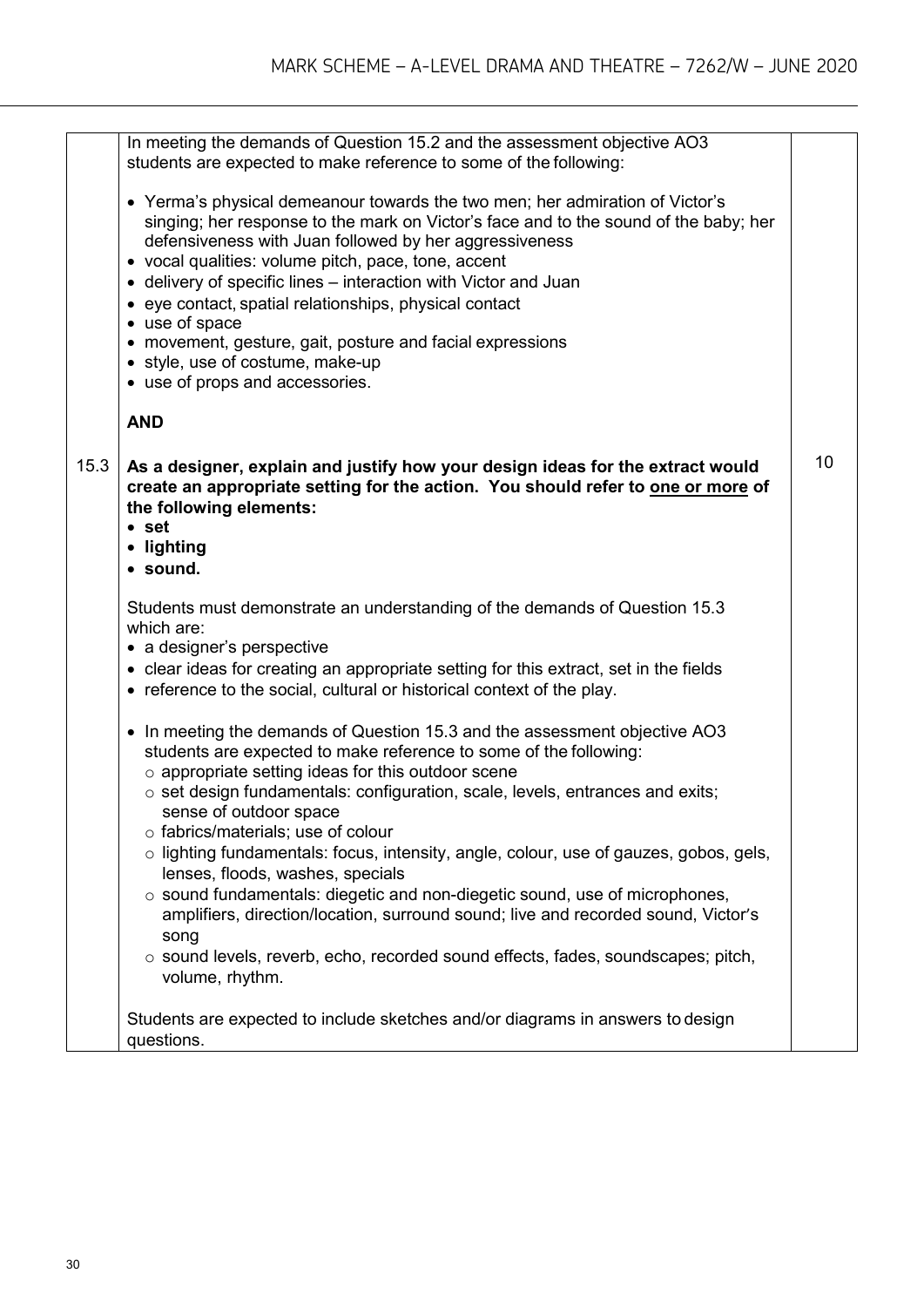| Qu   | <b>Indicative content</b><br><b>Williams: The Glass Menagerie</b><br><b>From Scene Three</b>                                                                                                                                                                                                                                                                        | <b>Total</b><br><b>Marks</b> |
|------|---------------------------------------------------------------------------------------------------------------------------------------------------------------------------------------------------------------------------------------------------------------------------------------------------------------------------------------------------------------------|------------------------------|
| 16   | Answer all parts of this question.                                                                                                                                                                                                                                                                                                                                  |                              |
|      | Students must make specific reference to the social, cultural and/or historical context<br>of the play, which might include, for example:<br>• Williams' memory play<br>• elements of realism/naturalism/symbolism within performance and/or design<br>• references to the American Dream<br>• significance of the Southern setting.                                |                              |
|      | Students' interpretative ideas must be appropriate to the play as a whole.                                                                                                                                                                                                                                                                                          |                              |
| 16.1 | Explain and justify how you would direct the section from line 53 to line 94 in<br>order to create your preferred effects for the audience.                                                                                                                                                                                                                         | 10                           |
|      | Students must demonstrate an understanding of the demands of Question 16.1<br>which are:<br>• a director's perspective<br>• a clear focus on creating explicitly identified effects<br>• reference to the social, cultural or historical context of the play.                                                                                                       |                              |
|      | In meeting the demands of Question 16.1 and the assessment objective AO3<br>students are expected to make reference to some of the following:                                                                                                                                                                                                                       |                              |
|      | • preferred effects for the audience which might include, for example, tension, fear for<br>what Tom might do to his mother; dismay at Amanda's attempts to control and<br>humiliate Tom; horror at the accident with the glass menagerie; pity for Laura<br>· directorial strategies including ideas for:<br>$\circ$ staging configuration and use of space        |                              |
|      | $\circ$ casting and direction of performers' movement and delivery of lines<br>$\circ$ staging elements                                                                                                                                                                                                                                                             |                              |
|      | o revealing the relationship between Tom and his mother<br>o revealing Tom's feelings about his sister<br>$\circ$ the characters' vocal qualities, pace, pitch, tone, volume<br>$\circ$ spatial relationships, eye-contact, physical stance and facial demeanour<br>$\circ$ movement and/or stillness<br>$\circ$ picking up of cues, use of pause, pitch, emphasis. |                              |
|      | <b>AND</b>                                                                                                                                                                                                                                                                                                                                                          |                              |
| 16.2 | As a performer, explain how you would perform the role of Amanda from line 1<br>to line 53, in order to demonstrate her attempt to control Tom.                                                                                                                                                                                                                     | 10                           |
|      | Students must demonstrate an understanding of the demands of Question 16.2<br>which are:<br>• a performer's perspective<br>• a clear focus on demonstrating Amanda's attempts to control Tom<br>• reference to the social, cultural or historical context of the play                                                                                               |                              |
|      | In meeting the demands of Question 16.2 and the assessment objective AO3                                                                                                                                                                                                                                                                                            |                              |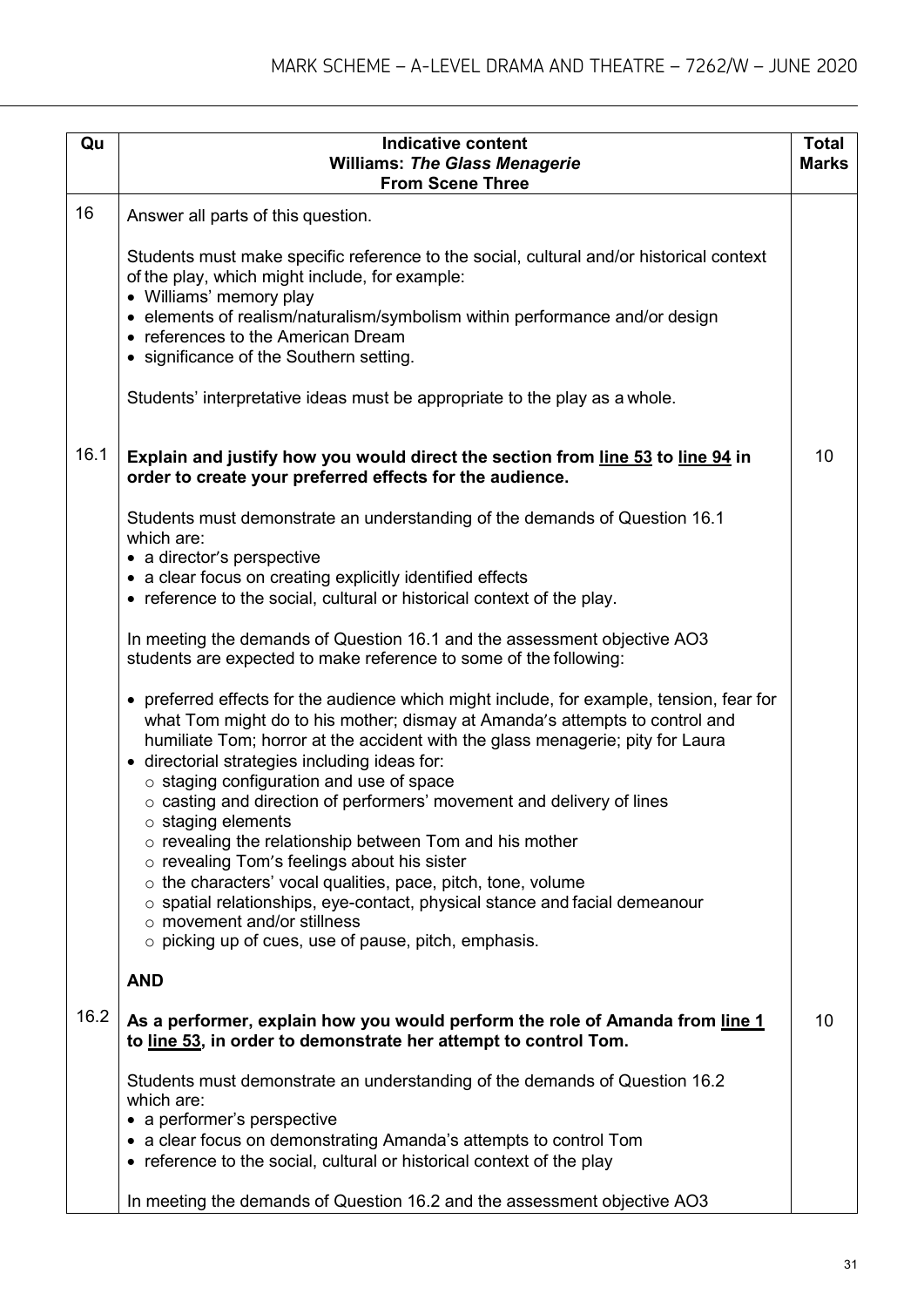|      | students are expected to make reference to some of the following:                                                                                                                                                                                                                                                                                                                                                                                                                                                                 |    |
|------|-----------------------------------------------------------------------------------------------------------------------------------------------------------------------------------------------------------------------------------------------------------------------------------------------------------------------------------------------------------------------------------------------------------------------------------------------------------------------------------------------------------------------------------|----|
|      | • Amanda's physical appearance, age, height, build, colouring, facial features<br>• her vocal qualities: pitch, pace, tone, accent, volume<br>• delivery of specific lines; interaction with Tom; use of the stage space<br>• the naturalistic/conversational/melodramatic qualities of the confrontation; Amanda's<br>demands, her orders, her attempt at demonstrating her power over Tom<br>• movement, gesture, gait, posture, demeanour and facial expressions<br>• style, use of costume<br>• use of props and accessories. |    |
|      | <b>AND</b>                                                                                                                                                                                                                                                                                                                                                                                                                                                                                                                        |    |
| 16.3 | As a designer, explain and justify how your ideas would contribute to the<br>escalation of tension as the scene develops.                                                                                                                                                                                                                                                                                                                                                                                                         | 10 |
|      | Students must demonstrate an understanding of the demands of Question 16.3<br>which are:<br>• a designer's perspective                                                                                                                                                                                                                                                                                                                                                                                                            |    |
|      | • clear justified ideas for contributing to the escalation of tension that builds in the<br>extract                                                                                                                                                                                                                                                                                                                                                                                                                               |    |
|      | • reference to the social, cultural or historical context of the play.                                                                                                                                                                                                                                                                                                                                                                                                                                                            |    |
|      | In meeting the demands of Question 16.3 and the assessment objective AO3<br>students are expected to make reference to some of the following:                                                                                                                                                                                                                                                                                                                                                                                     |    |
|      | • ways in which tension can be created through set and lighting design<br>• set design fundamentals: configuration of space, scale, levels, entrances and<br>exits; sense of interior space                                                                                                                                                                                                                                                                                                                                       |    |
|      | • fabrics/materials, use of colour, furnishings, the positioning and design of the<br>'menagerie'                                                                                                                                                                                                                                                                                                                                                                                                                                 |    |
|      | • the use of the projection screen                                                                                                                                                                                                                                                                                                                                                                                                                                                                                                |    |
|      | • the sudden/violent opening and closing of the portieres, the over-turned chair,<br>the portrait of Tom's father                                                                                                                                                                                                                                                                                                                                                                                                                 |    |
|      | lighting fundamentals: variation of focus, intensity, angle, colour                                                                                                                                                                                                                                                                                                                                                                                                                                                               |    |
|      | • sound fundamentals: diegetic and non-diegetic sound, use of microphones,<br>amplifiers, direction/location, surround sound; live and recorded sound                                                                                                                                                                                                                                                                                                                                                                             |    |
|      | • sound levels, reverb, echo, recorded sound effects, fades, soundscapes; pitch,<br>volume, rhythm                                                                                                                                                                                                                                                                                                                                                                                                                                |    |
|      | • use of gauzes, gobos, lenses, floods, washes, gels, specials; use of silhouette on<br>the portieres – 'gesticulating shadows'; fades and blackout.                                                                                                                                                                                                                                                                                                                                                                              |    |
|      | Students are expected to include sketches and/or diagrams in answers to design<br>questions.                                                                                                                                                                                                                                                                                                                                                                                                                                      |    |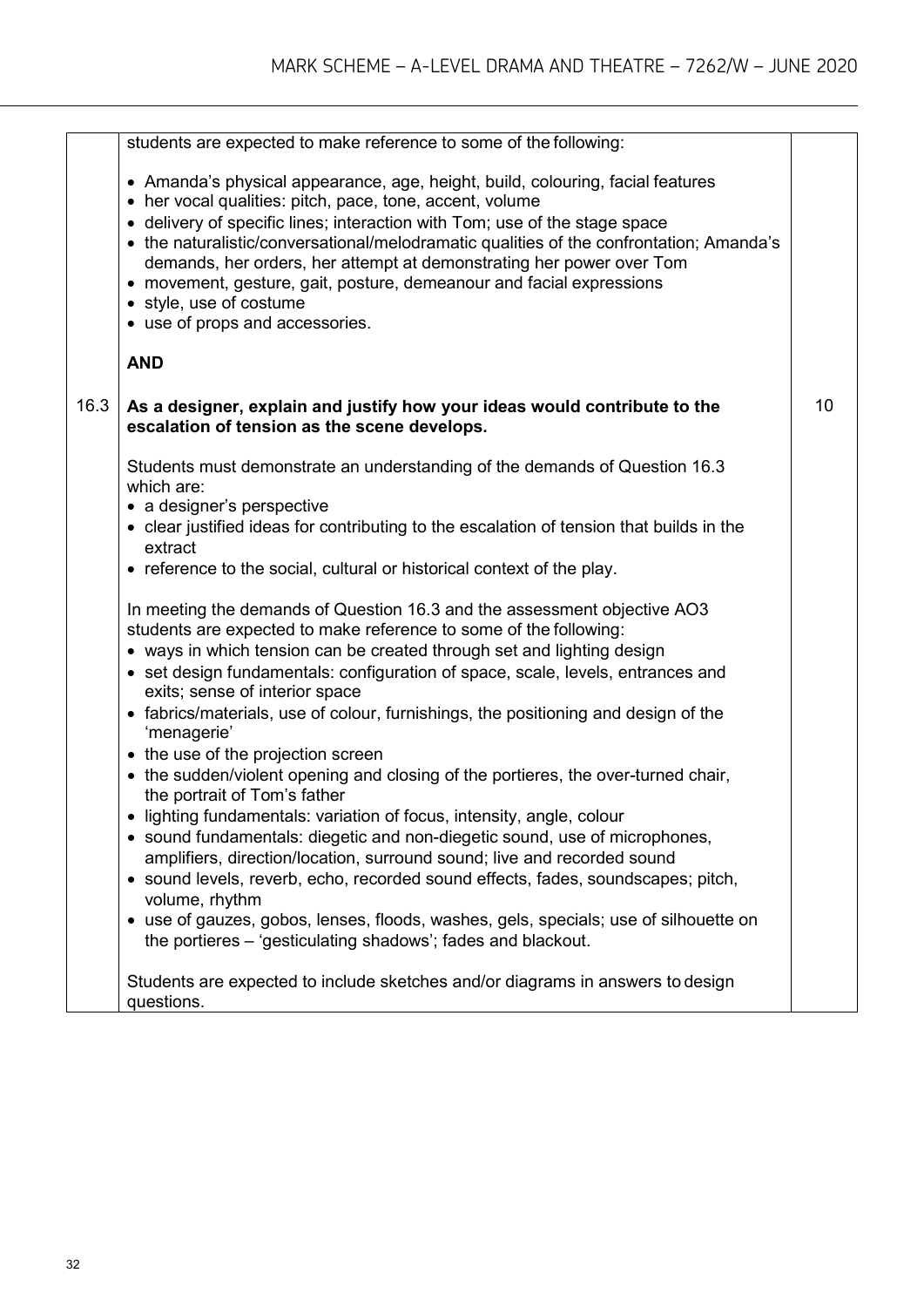| Qu   | <b>Indicative content</b>                                                                                                                                                                                                                                               | <b>Total</b> |
|------|-------------------------------------------------------------------------------------------------------------------------------------------------------------------------------------------------------------------------------------------------------------------------|--------------|
|      | <b>Berkoff: Metamorphosis</b>                                                                                                                                                                                                                                           | <b>Marks</b> |
|      | From the opening sequences of the play                                                                                                                                                                                                                                  |              |
| 17   | Answer all parts of this question.                                                                                                                                                                                                                                      |              |
|      | Students must make specific reference to the social, cultural and/or historical context<br>of the play, which might include, for example:<br>• Berkoff's total theatre                                                                                                  |              |
|      | • physical theatre elements: voice and movement<br>• expressionism                                                                                                                                                                                                      |              |
|      | • elements of Kafkaesque nightmare.                                                                                                                                                                                                                                     |              |
|      | Students' interpretative ideas must be appropriate to the play as a whole.                                                                                                                                                                                              |              |
| 17.1 | Explain and justify how you would direct the actors from line 1 to line 33 in order<br>to create your intended atmosphere.                                                                                                                                              | 10           |
|      | Students must demonstrate an understanding of the demands of Question 17.1<br>which are:                                                                                                                                                                                |              |
|      | • a directorial perspective<br>• a clear focus on creating the intended atmosphere                                                                                                                                                                                      |              |
|      | • reference to the social, cultural or historical context of the play.                                                                                                                                                                                                  |              |
|      | In meeting the demands of Question 17.1 and the assessment objective AO3<br>students are expected to make reference to some of the following:                                                                                                                           |              |
|      | • directorial strategies for creating the intended atmosphere for example:<br>monotonous, pessimistic, tense, surreal, comic                                                                                                                                            |              |
|      | • casting and direction of performers' movement and delivery of lines<br>• features including: choral speech and contrapuntal delivery; distorted dialogue<br>• stylised movement, for example, synchronized movement/action, rhythmic gestures,<br>mechanical routines |              |
|      | • spatial relationship between the family members; eye-contact; physical<br>stance and facial demeanour                                                                                                                                                                 |              |
|      | • picking up of cues; use of pause, pitch, emphasis; use of integrated vocal<br>and physical work                                                                                                                                                                       |              |
|      | • the ticking clock and accompanying mimes                                                                                                                                                                                                                              |              |
|      | • contrast between Gregor's exhaustion and the family's 'encouragement'<br>• Iudicrous/satirical images and mimes supporting a serious message.                                                                                                                         |              |
|      | <b>AND</b>                                                                                                                                                                                                                                                              |              |
| 17.2 | As a performer, explain and justify how you would perform the role of Greta<br>from line 41 to line 93 in order to achieve your preferred audience response to<br>the character.                                                                                        | 10           |
|      | Students must demonstrate an understanding of the demands of Question 17.2<br>which are:                                                                                                                                                                                |              |
|      | • a performer's perspective<br>• a clear focus on performing the role of Greta at this point in the play in order to<br>achieve a specific audience response                                                                                                            |              |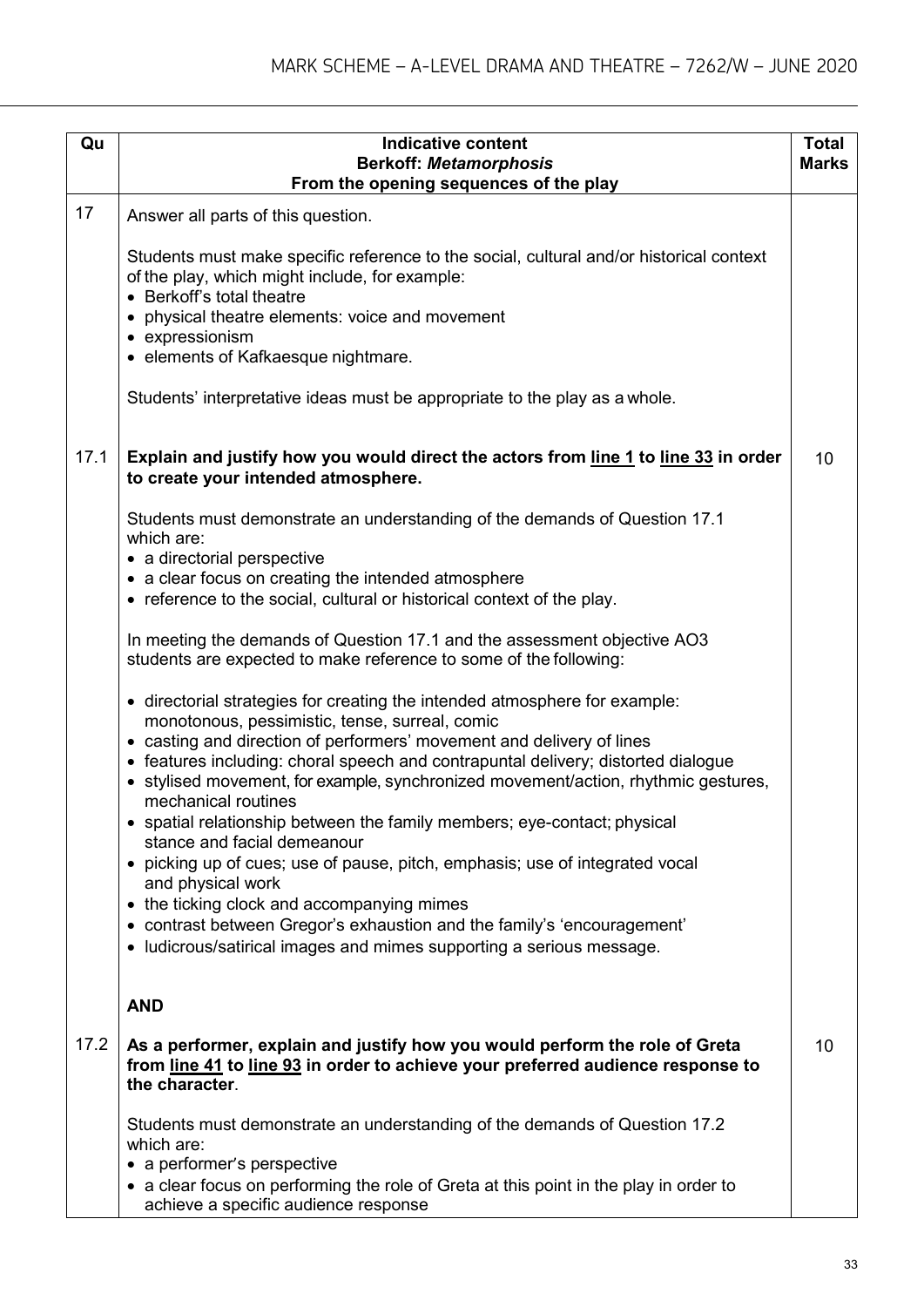|      | • reference to the social, cultural or historical context of the play.                                                                                                                                                                                                                                                                                                                                                                                                                                                                                                                                                                                 |    |
|------|--------------------------------------------------------------------------------------------------------------------------------------------------------------------------------------------------------------------------------------------------------------------------------------------------------------------------------------------------------------------------------------------------------------------------------------------------------------------------------------------------------------------------------------------------------------------------------------------------------------------------------------------------------|----|
|      | In meeting the demands of Question 17.2 and the assessment objective AO3<br>students are expected to make reference to some of the following:                                                                                                                                                                                                                                                                                                                                                                                                                                                                                                          |    |
|      | • preferred response to Greta, for example, sympathy, empathy, admiration based<br>on her apparent innocence and loyalty to her brother<br>• Greta's physical appearance: age, height, build, colouring, facial features<br>• Greta's vocal qualities: volume, pitch, pace, tone, accent<br>• Greta's movement qualities, mime, freezes, stylised expression of emotion,<br>facial expression, gesture<br>• delivery of specific lines – interaction with her mother and father and Gregor, eye<br>contact, spatial relationships, physical contact; use of space<br>• style, use of costume, make-up<br>• use of props and accessories.<br><b>AND</b> |    |
|      |                                                                                                                                                                                                                                                                                                                                                                                                                                                                                                                                                                                                                                                        |    |
| 17.3 | As a designer, explain and justify how your designs would help you to create the<br>location of the action in the Samsa's home. You should refer to two of the<br>following design elements:<br>$•$ set<br>• sound<br>• lighting<br>• projections.                                                                                                                                                                                                                                                                                                                                                                                                     | 10 |
|      | Students must demonstrate an understanding of the demands of Question 17.3<br>which are:<br>• a designer's perspective<br>• clear ideas for creating the location of the action<br>• reference to the social, cultural or historical context of the play.                                                                                                                                                                                                                                                                                                                                                                                              |    |
|      | In meeting the demands of Question 17.3 and the assessment objective AO3<br>students are expected to make reference to some of the following:                                                                                                                                                                                                                                                                                                                                                                                                                                                                                                          |    |
|      | Set, for example:<br>• the staging form chosen, for example proscenium, thrust, studio<br>· design fundamentals: scale, texture, shape, colour<br>• use of levels, ramps, revolve, positioning and design of Gregor's 'cage'; entrances<br>and exits<br>• furnishings, set dressing; use of light on the set.                                                                                                                                                                                                                                                                                                                                          |    |
|      | Lighting for example:<br>• focus, intensity, angle, colour, use of gauzes, gobos, lenses, floods, washes, gels,<br>specials<br>Sound for example:                                                                                                                                                                                                                                                                                                                                                                                                                                                                                                      |    |
|      | • use of microphones, amplifiers, direction/location, surround sound; live and recorded<br>sound; use of metronome; sound levels, reverb, echo, actor generated sounds<br>Projections, for example:<br>• use of colour or monochrome images                                                                                                                                                                                                                                                                                                                                                                                                            |    |
|      | • use of film or stills.<br>Students are expected to include sketches and/or diagrams in answers to design<br>questions.                                                                                                                                                                                                                                                                                                                                                                                                                                                                                                                               |    |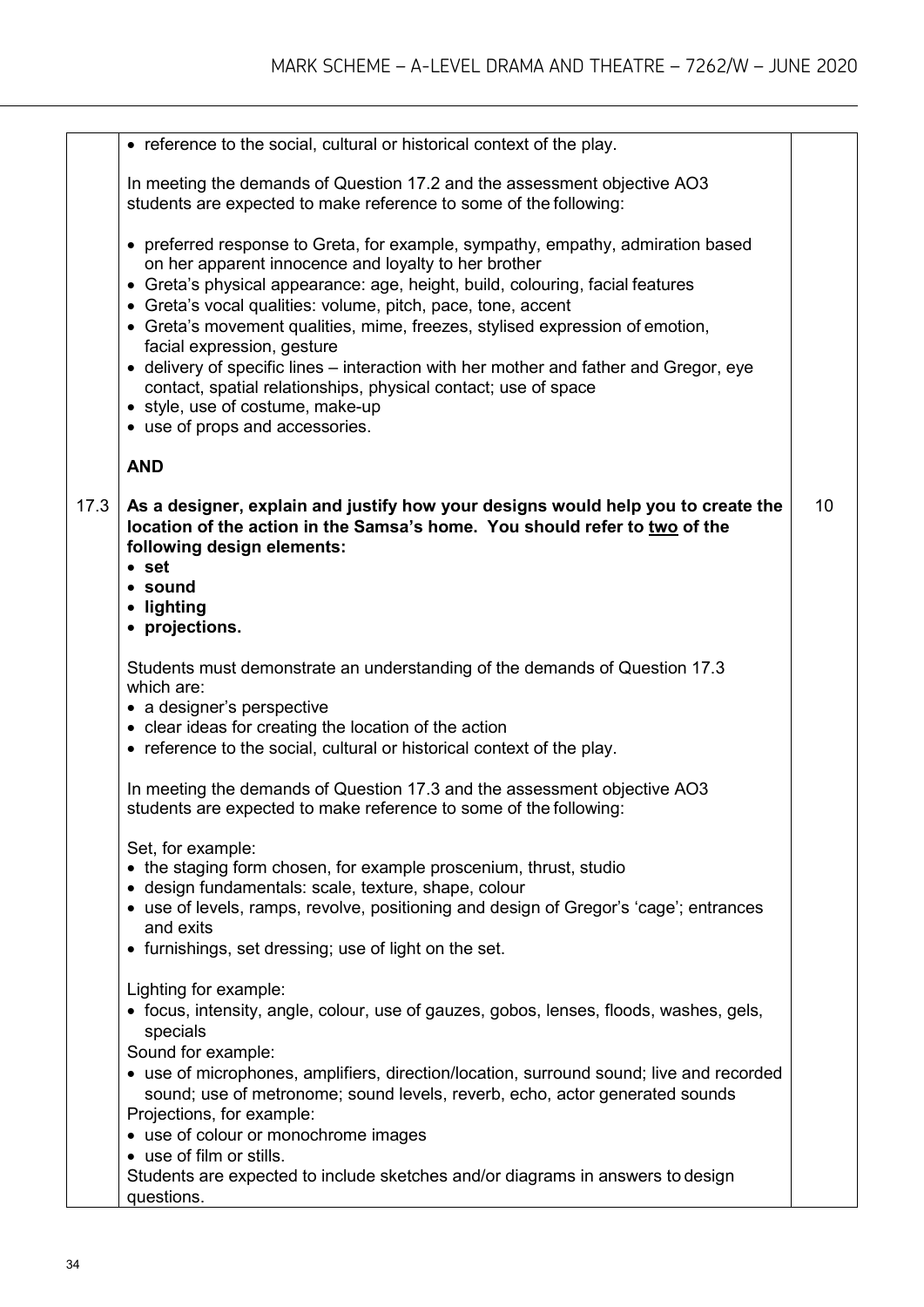| Qu   | <b>Indicative content</b><br><b>Wertenbaker: Our Country's Good</b><br>From Act Two, Scene Eleven: Backstage                                                                                                                                                                                                                                                   | <b>Total</b><br><b>Marks</b> |
|------|----------------------------------------------------------------------------------------------------------------------------------------------------------------------------------------------------------------------------------------------------------------------------------------------------------------------------------------------------------------|------------------------------|
| 18   | Answer all parts of this question.                                                                                                                                                                                                                                                                                                                             |                              |
|      | Students must make specific reference to the social, cultural and/or historical context<br>of the play, which might include, for example:<br>• Wertenbaker's use of historicisation<br>• the political background to the play<br>• elements of epic theatre<br>• multi-role and cross-gender casting<br>• episodic structure.                                  |                              |
|      | Students' interpretative ideas must be appropriate to the play as a whole.                                                                                                                                                                                                                                                                                     |                              |
| 18.1 | Explain how you would direct the actors from line 5 to line 35, in order to<br>demonstrate how the convicts have developed into integrated members of<br>Ralph's 'tiny colony'.                                                                                                                                                                                | 10                           |
|      | Students must demonstrate an understanding of the demands of Question 18.1<br>which are:<br>• a director's perspective                                                                                                                                                                                                                                         |                              |
|      | • a clear focus on demonstrating how the convicts have developed into integrated<br>members of Ralph's 'tiny colony'                                                                                                                                                                                                                                           |                              |
|      | • reference to the social, cultural or historical context of the play.                                                                                                                                                                                                                                                                                         |                              |
|      | In meeting the demands of Question 18.1 and the assessment objective AO3<br>students are expected to make reference to some of the following:                                                                                                                                                                                                                  |                              |
|      | Directorial strategies calculated to demonstrate how the convicts have developed into<br>integrated members of Ralph's 'tiny colony' for example:<br>• staging configuration and use of space; actor/audience relationship<br>• casting and direction of performers' movement and delivery of lines that show the<br>growing unity/integration of the convicts |                              |
|      | • vocal qualities: pitch, pace, pause, tone, volume<br>• physical qualities, facial expression; movement, gesture, demeanour, eye-contact,<br>eye-line                                                                                                                                                                                                         |                              |
|      | • use of costume and props<br>• Liz's concern for Duckling, Mary's kindness towards Duckling, her protectiveness of<br>Ralph; the dreams of Wisehammer and Sideway; the willingness of the convicts to<br>join Sideway's proposed theatre company; the convicts' optimism for the future.                                                                      |                              |
|      | <b>AND</b>                                                                                                                                                                                                                                                                                                                                                     |                              |
| 18.2 | As a performer, explain and justify how you would perform the role of Dabby<br>from line 36 to line 75 in order to achieve your preferred audience response.                                                                                                                                                                                                   | 10                           |
|      | Students must demonstrate an understanding of the demands of Question 18.2 which<br>are:                                                                                                                                                                                                                                                                       |                              |
|      | a performer's perspective<br>• performance ideas calculated to achieve a specific audience response to Dabby at<br>this point in the play                                                                                                                                                                                                                      |                              |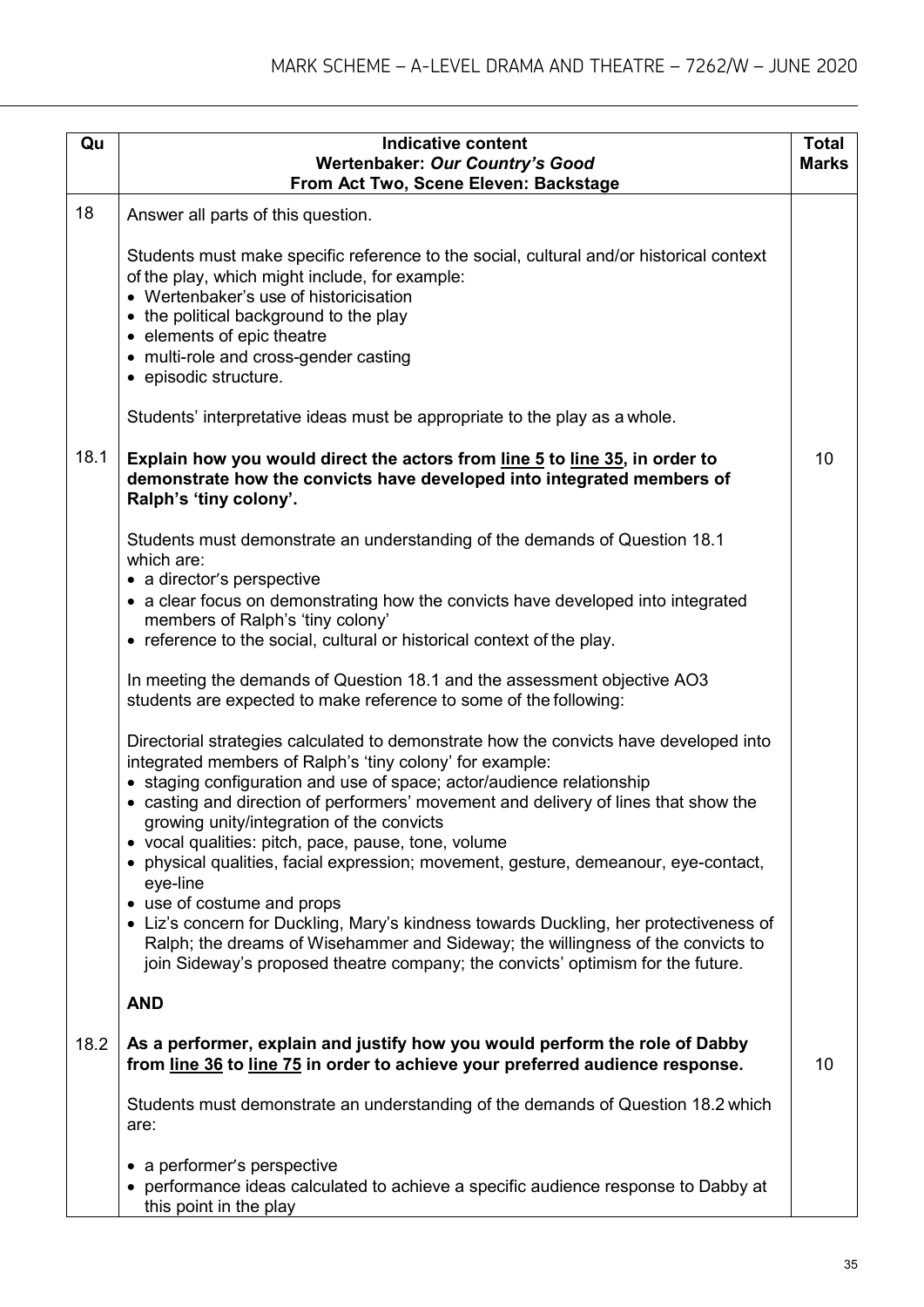|      | • reference to the social, cultural or historical context of the play.                                                                                                                                                                                                                                                                                                                                                                                                                                                                                                                                                                                                                                                                                                                                              |    |
|------|---------------------------------------------------------------------------------------------------------------------------------------------------------------------------------------------------------------------------------------------------------------------------------------------------------------------------------------------------------------------------------------------------------------------------------------------------------------------------------------------------------------------------------------------------------------------------------------------------------------------------------------------------------------------------------------------------------------------------------------------------------------------------------------------------------------------|----|
|      | In meeting the demands of Question 18.2 and the assessment objective AO3<br>students are expected to make reference to some of the following:<br>• preferred audience responses, for example, disappointment with her readiness to<br>abandon her 'friends'; satisfaction that she will escape<br>• Dabby's physical appearance, age, height, build, colouring, facial features<br>• vocal qualities: pitch, pace, tone, accent, volume<br>• delivery of specific lines, interaction with the other characters, eye contact,<br>spatial relationships, physical contact<br>• use of space<br>• movement, gesture, gait, posture, demeanour and facial expressions<br>• style, use of costume, make-up<br>• use of props and accessories.                                                                            |    |
|      | <b>AND</b>                                                                                                                                                                                                                                                                                                                                                                                                                                                                                                                                                                                                                                                                                                                                                                                                          |    |
| 18.3 | As a designer, explain and justify your ideas for costume and accessories for<br>two of the following characters at this point in the play:<br>• The Aborigine<br>• Mary<br>• Wisehammer.                                                                                                                                                                                                                                                                                                                                                                                                                                                                                                                                                                                                                           | 10 |
|      | Students must demonstrate an understanding of the demands of Question 18.3<br>which are:<br>• a designer's perspective<br>• clear ideas for costume and accessories for the selected characters<br>• reference to the social, cultural or historical context of the play.                                                                                                                                                                                                                                                                                                                                                                                                                                                                                                                                           |    |
|      | In meeting the demands of Question 18.3 and the assessment objective AO3<br>students are expected to make reference to some of the following:<br>• costume design fundamentals – period features, style, cut, condition, fit, fabric,<br>colour, ornamentation<br>• costume items for Mary or Wisehammer: appropriate eighteenth century costumes,<br>acquired from the Officers and their wives, uniforms, breeches, shirts, jackets,<br>boots, hats for Wisehammer as Captain Brazen; petticoats, dresses, blouses, skirts,<br>stockings, shoes for Mary as Silvia<br>• tribal costume for the Aborigine which may include, for example, loin cloth adorned<br>with branches, feathers, leaves; body paint and body adornment; patterned fabric;<br>indication of sickness<br>• appropriate footwear and headgear |    |
|      | • accessories, fans, swords, gloves; tribal spears, shields for the Aborigine.<br>Students are expected to include sketches and/or diagrams in answers to design<br>questions.                                                                                                                                                                                                                                                                                                                                                                                                                                                                                                                                                                                                                                      |    |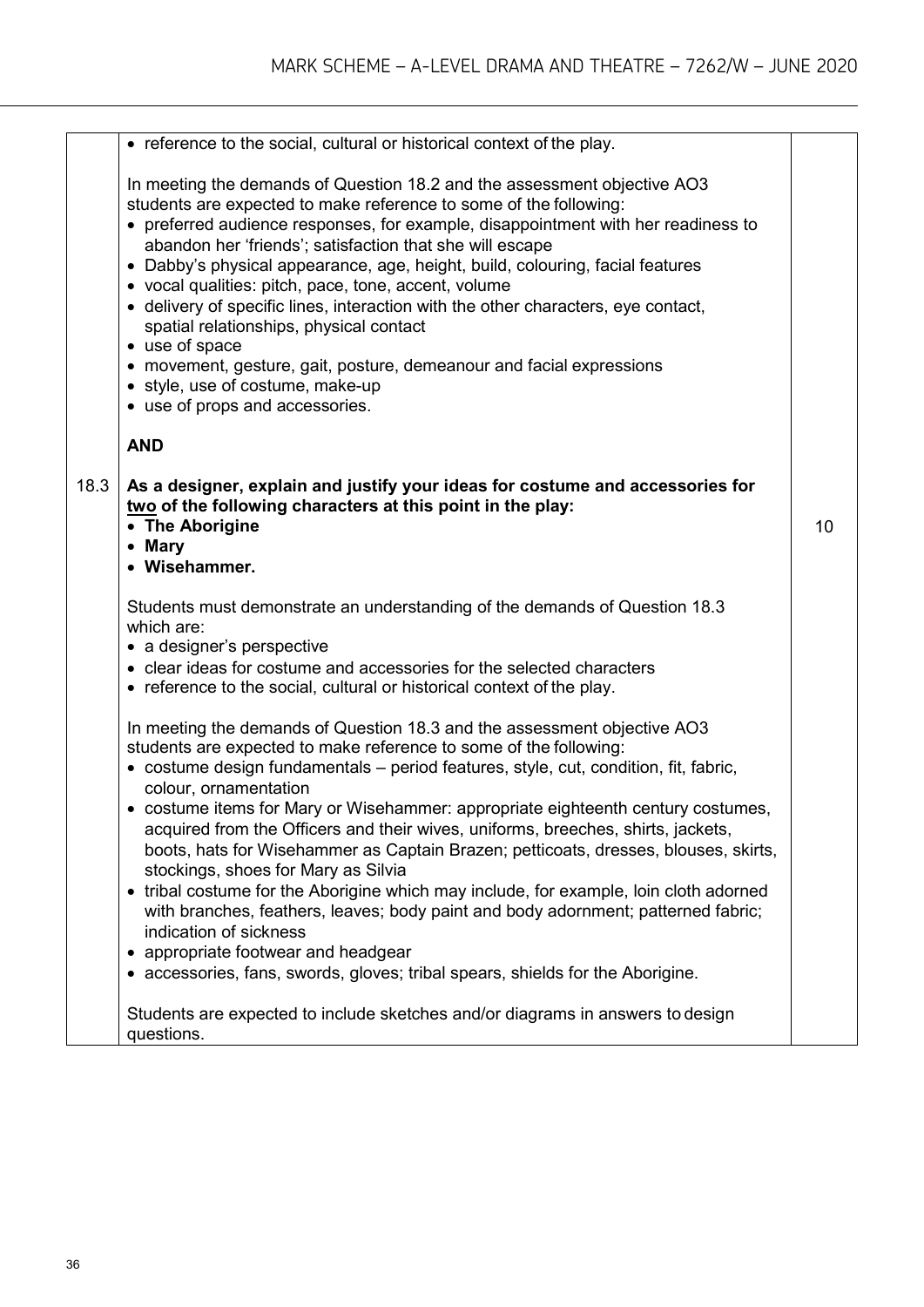| Qu   | <b>Indicative content</b>                                                                                                                                                                                                                                                                                | <b>Total</b> |
|------|----------------------------------------------------------------------------------------------------------------------------------------------------------------------------------------------------------------------------------------------------------------------------------------------------------|--------------|
|      | <b>Churchill: Cloud Nine</b>                                                                                                                                                                                                                                                                             | <b>Marks</b> |
|      | From Act Two, Scene One                                                                                                                                                                                                                                                                                  |              |
| 19   | Answer all parts of this question.                                                                                                                                                                                                                                                                       |              |
|      | Students must make specific reference to the social, cultural and/or historical context<br>of the play, which might include, for example:<br>• Churchill's political/feminist theatre                                                                                                                    |              |
|      | • cross-gender and cross-ethnicity casting<br>• epic style; creation of comedy                                                                                                                                                                                                                           |              |
|      | • challenges to cultural and gender stereotyping.                                                                                                                                                                                                                                                        |              |
|      | Students' interpretative ideas must be appropriate to the play as a whole.                                                                                                                                                                                                                               |              |
| 19.1 | Explain and justify how you would direct the actors playing Cathy and Lin, from<br>line 51 to line 97, in order to achieve your preferred effects.                                                                                                                                                       | 10           |
|      | Students must demonstrate an understanding of the demands of Question 19.1<br>which are:<br>• a director's perspective                                                                                                                                                                                   |              |
|      | • a clear focus on the creation of preferred effects                                                                                                                                                                                                                                                     |              |
|      | • reference to the social, cultural or historical context of the play.                                                                                                                                                                                                                                   |              |
|      | In meeting the demands of Question 19.1 and the assessment objective AO3<br>students are expected to make reference to some of the following:                                                                                                                                                            |              |
|      | • preferred effects which might include, for example, amusement, shock; contrasting<br>Lin's style of mothering to that of Betty in Act One; comedy from the casting of Cathy<br>- played by a middle-aged man; questioning of gender/age stereotyping;<br>· directorial strategies including ideas for: |              |
|      | $\circ$ casting and direction of Cathy and Lin; their movement and delivery of lines                                                                                                                                                                                                                     |              |
|      | $\circ$ appropriate performance style<br>$\circ$ their vocal qualities: use of pause, pitch, pace, volume, emphasis; parody<br>of gender/role stereotyping in vocal qualities                                                                                                                            |              |
|      | $\circ$ spatial relationships, eye-contact; physical stance and facial demeanour<br>$\circ$ movement and/or stillness; stereotypical 'feminine'/'childish' mannerisms shown<br>by Cathy                                                                                                                  |              |
|      | $\circ$ gesture, posture, demeanour, facial expressions                                                                                                                                                                                                                                                  |              |
|      | $\circ$ use of costume<br>$\circ$ staging elements including staging configuration and use of space.                                                                                                                                                                                                     |              |
|      | <b>AND</b>                                                                                                                                                                                                                                                                                               |              |
| 19.2 | As a performer, explain and justify how you would perform the role of Betty from<br>line 7 to line 50 in order to achieve your preferred audience response.                                                                                                                                              | 10           |
|      | Students must demonstrate an understanding of the demands of Question 19.2<br>which are:                                                                                                                                                                                                                 |              |
|      | • a performance perspective<br>• a clear focus on achieving the preferred audience response                                                                                                                                                                                                              |              |
|      | • reference to the social, cultural or historical context of the play.                                                                                                                                                                                                                                   |              |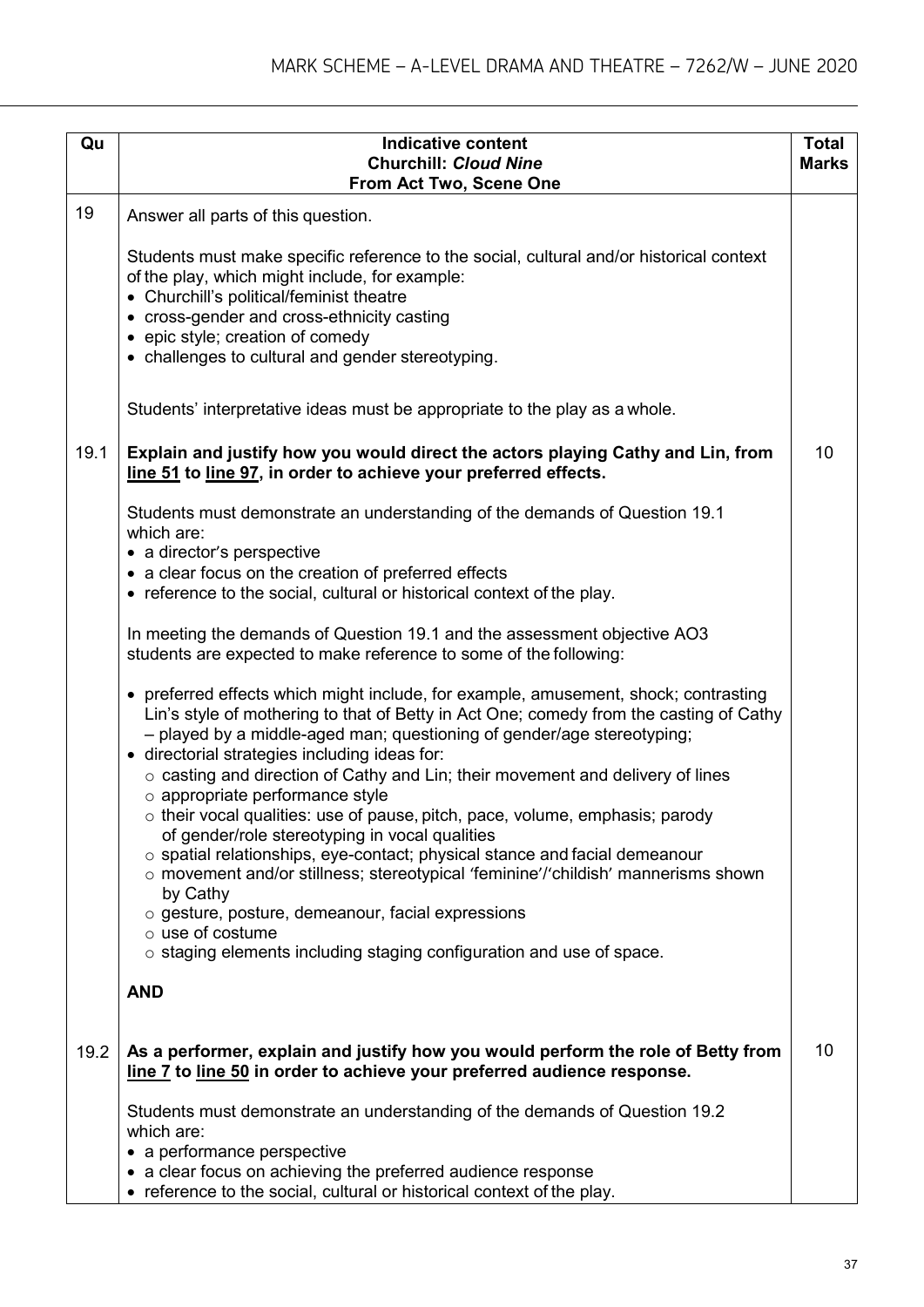|      | In meeting the demands of Question 19.2 and the assessment objective AO3<br>students are expected to make reference to some of the following:                |    |
|------|--------------------------------------------------------------------------------------------------------------------------------------------------------------|----|
|      | • preferred responses which might include for example: amusement, sympathy,<br>surprise, engagement                                                          |    |
|      | • Betty's physical appearance, age, height, build, colouring, facial features;<br>idiosyncrasies – echoes of Act One in mannerisms                           |    |
|      | • vocal qualities: volume, pitch, pace, tone, accent                                                                                                         |    |
|      | • delivery of specific lines<br>• motherly qualities as evidenced in her protectiveness of Cathy and (unseen)                                                |    |
|      | Tommy; attitude towards Clive                                                                                                                                |    |
|      | • eye contact, spatial relationships, physical contact; use of space                                                                                         |    |
|      | • movement, gesture, gait, posture, demeanour and facial expressions                                                                                         |    |
|      | • use of costume, make-up                                                                                                                                    |    |
|      | • use of props and/or accessories.                                                                                                                           |    |
|      | <b>AND</b>                                                                                                                                                   |    |
| 19.3 | As a designer, explain and justify your ideas for the creation of a suitable<br>setting for this extract. You should refer to at least two of the following: | 10 |
|      | $•$ set                                                                                                                                                      |    |
|      | • lighting                                                                                                                                                   |    |
|      | · sound.                                                                                                                                                     |    |
|      | Students must demonstrate an understanding of the demands of Question 19.3<br>which are:                                                                     |    |
|      | • a designer's perspective focused on set and lighting and/or sound                                                                                          |    |
|      | • clear ideas for establishing location at this point in the action                                                                                          |    |
|      | • reference to the social, cultural or historical context of the play.                                                                                       |    |
|      | In meeting the demands of Question 19.3 and the assessment objective AO3                                                                                     |    |
|      | students are expected to make reference to some of the following:<br>• the production style, for example, heightened naturalism, epic, parody                |    |
|      | • the staging form chosen, for example proscenium, thrust, studio                                                                                            |    |
|      | set design<br>$\bullet$                                                                                                                                      |    |
|      | • scale, texture, shape, colour, set dressing                                                                                                                |    |
|      | • the location in a children's playcentre, in a park                                                                                                         |    |
|      | • the shift from the Colonial setting to child-friendly space with toys, painting table,<br>books and seats for the adults; source of warmth                 |    |
|      | • entrances and exits, doors and windows; sense of the English park beyond                                                                                   |    |
|      | lighting, including, for example:                                                                                                                            |    |
|      | $\circ$ intensity, angle, colour, choice of lanterns, gels                                                                                                   |    |
|      | o wash, hard/soft edged light                                                                                                                                |    |
|      | o blackout, fades, cross-fades                                                                                                                               |    |
|      | sound design including, for example:                                                                                                                         |    |
|      | $\circ$ diegetic and non-diegetic sound                                                                                                                      |    |
|      | $\circ$ use of microphones, amplifiers, direction                                                                                                            |    |
|      | o recorded sound effects, fades, soundscapes.                                                                                                                |    |
|      | $\circ$<br>Students are expected to include sketches and/or diagrams in answers to design                                                                    |    |
|      | questions.                                                                                                                                                   |    |
|      |                                                                                                                                                              |    |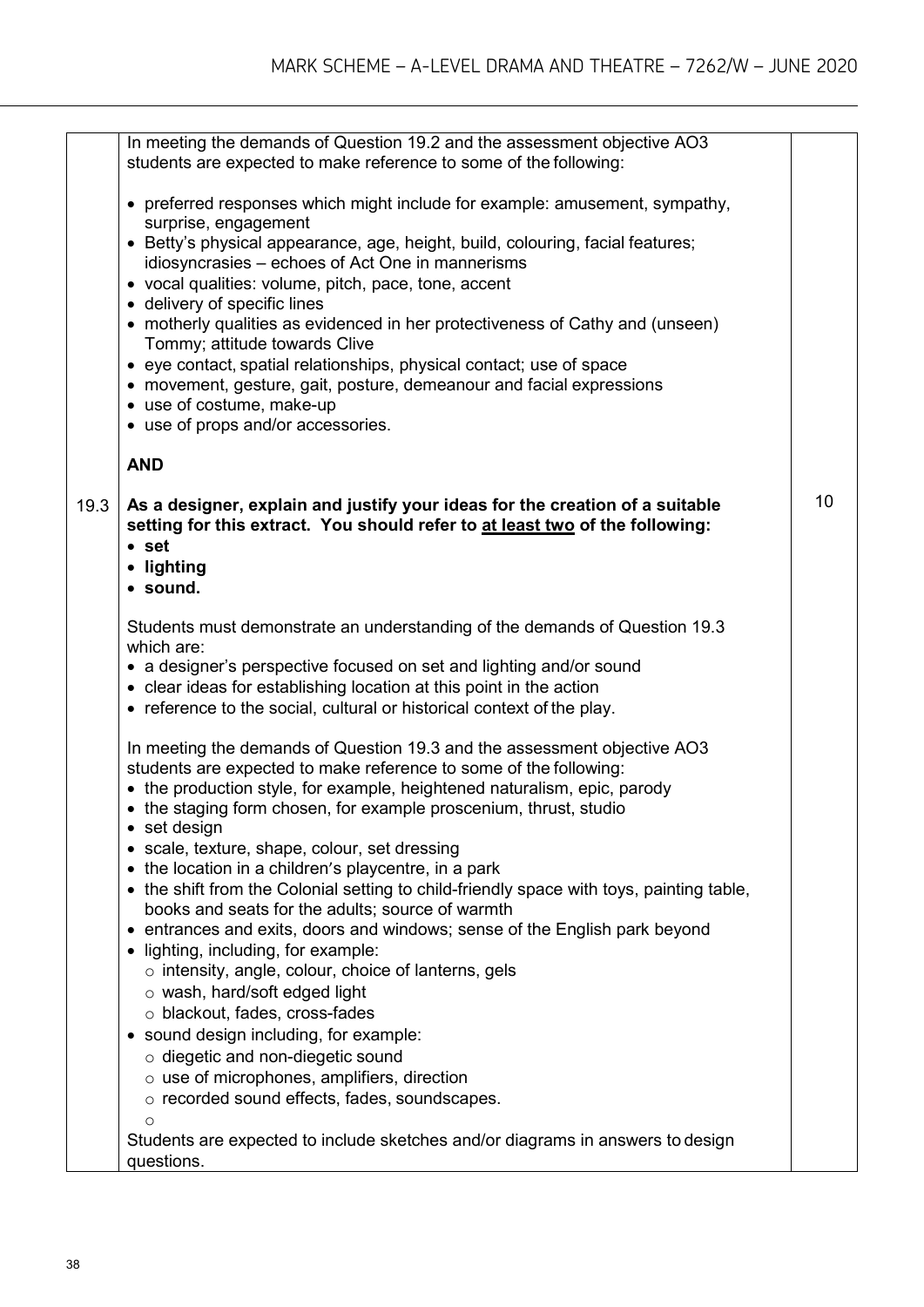| Qu   | <b>Indicative content</b>                                                                                                                                                                                                                                                                                                                                                                                                                                                                                                                                                                                                                                                                                              | <b>Total</b> |
|------|------------------------------------------------------------------------------------------------------------------------------------------------------------------------------------------------------------------------------------------------------------------------------------------------------------------------------------------------------------------------------------------------------------------------------------------------------------------------------------------------------------------------------------------------------------------------------------------------------------------------------------------------------------------------------------------------------------------------|--------------|
|      | Teale: Brontë<br><b>From Act Two</b>                                                                                                                                                                                                                                                                                                                                                                                                                                                                                                                                                                                                                                                                                   | <b>Marks</b> |
| 20   | Answer all parts of this question.                                                                                                                                                                                                                                                                                                                                                                                                                                                                                                                                                                                                                                                                                     |              |
|      | Students must make specific reference to the social, cultural and/or historical context<br>of the play, which might include, for example:<br>• Shared Experience's expressionism; physicalisation of text<br>• storytelling theatre techniques<br>• the history of the Brontës.                                                                                                                                                                                                                                                                                                                                                                                                                                        |              |
|      | Students' interpretative ideas must be appropriate to the play as a whole.                                                                                                                                                                                                                                                                                                                                                                                                                                                                                                                                                                                                                                             |              |
| 20.1 | Explain and justify how you would direct the actors from line 21 to line 84 in<br>order to demonstrate the relationship between Charlotte and Emily at this point<br>in the play.                                                                                                                                                                                                                                                                                                                                                                                                                                                                                                                                      | 10           |
|      | Students must demonstrate an understanding of the demands of Question 20.1<br>which are:<br>• a directorial perspective<br>• a clear focus on demonstrating the relationship between Charlotte and Emily at this<br>point in the play<br>• reference to the social, cultural or historical context of the play                                                                                                                                                                                                                                                                                                                                                                                                         |              |
|      | In meeting the demands of Question 20.1 and the assessment objective AO3<br>students are expected to make reference to some of the following:                                                                                                                                                                                                                                                                                                                                                                                                                                                                                                                                                                          |              |
|      | • directorial strategies including ideas for:<br>o casting and direction of Charlotte's and Emily's movement and delivery of lines;<br>emphasis on Emily's growing hostility towards her sister<br>o the vocal qualities of Charlotte and Emily: accent, volume, pause, pitch,<br>emphasis, picking up of cues<br>$\circ$ physical qualities: gesture, gait, posture, demeanour, facial expressions<br>$\circ$ spatial relationship between the sisters; eye-contact; physical stance and facial<br>demeanour<br>o the tussle over the coal scuttle, Emily's harshness with Charlotte, Charlotte's<br>despair at Emily's death<br>$\circ$ movement and/or stillness<br>$\circ$ use of costume<br>$\circ$ use of props. |              |
|      | <b>AND</b>                                                                                                                                                                                                                                                                                                                                                                                                                                                                                                                                                                                                                                                                                                             |              |
| 20.2 | As a performer, explain and justify how you would perform the role of Anne in<br>this extract in order to create your preferred audience response to the character.                                                                                                                                                                                                                                                                                                                                                                                                                                                                                                                                                    | 10           |
|      | Students must demonstrate an understanding of the demands of Question 20.2<br>which are:<br>• a performer's perspective<br>• a nominated audience response and clear ideas for achieving this                                                                                                                                                                                                                                                                                                                                                                                                                                                                                                                          |              |
|      | through performance<br>• reference to the social, cultural or historical context of the play.                                                                                                                                                                                                                                                                                                                                                                                                                                                                                                                                                                                                                          |              |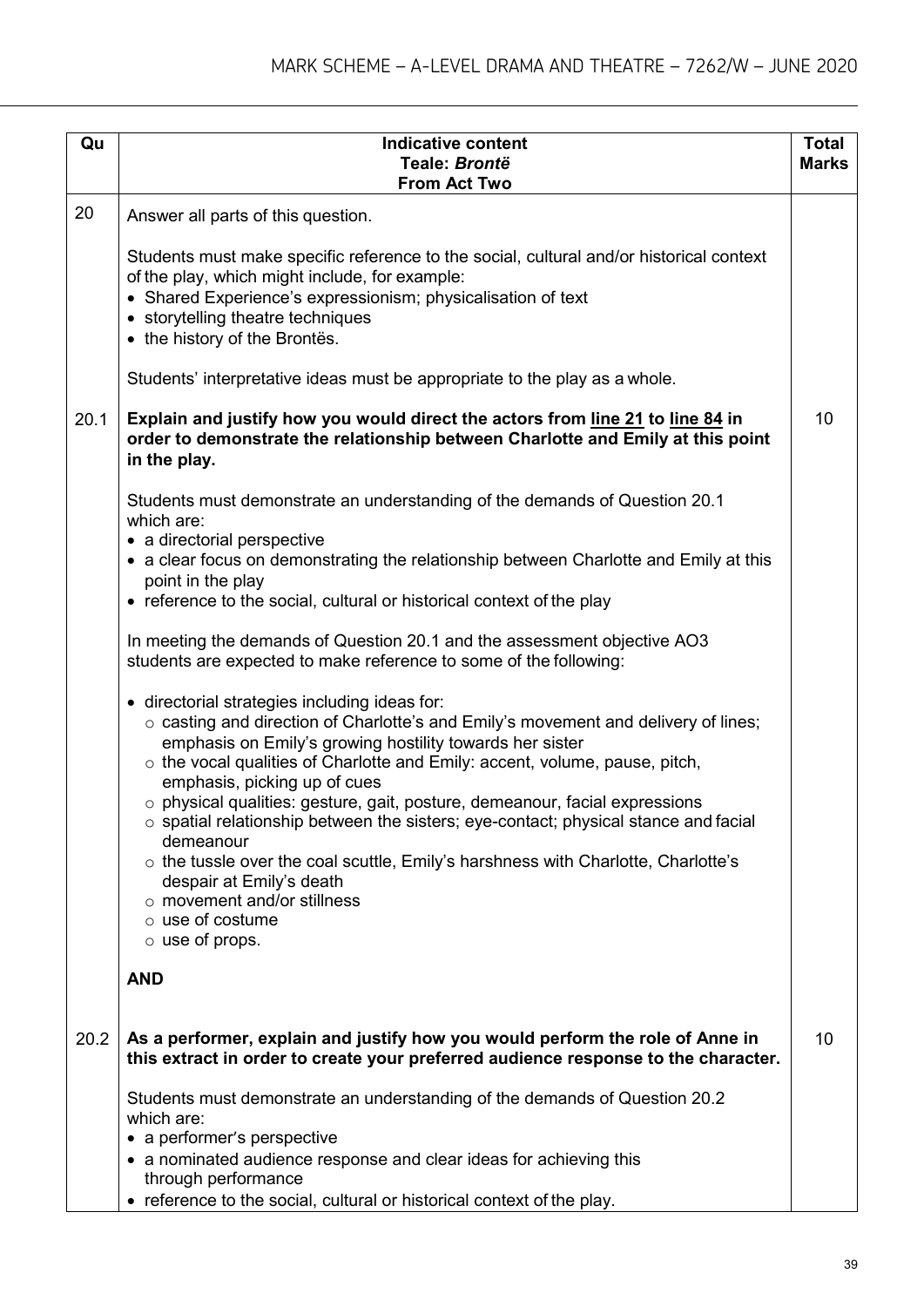|      | In meeting the demands of Question 20.2 and the assessment objective AO3<br>students are expected to make reference to some of the following:<br>• preferred audience response to Anne, which might include sympathy or<br>respect<br>• Anne's physical appearance, age, height, build, colouring, facial features<br>• vocal qualities: pitch, pace, tone, accent, volume<br>• delivery of specific lines – interaction with the other characters, spatial<br>relationships, physical contact; her role as peace-maker, devoted sister to all of<br>her siblings, measured characteristics<br>• movement, gesture, gait, posture, demeanour and facial expressions<br>• style, use of costume<br>• use of space; use of props and accessories.<br><b>AND</b> |    |
|------|---------------------------------------------------------------------------------------------------------------------------------------------------------------------------------------------------------------------------------------------------------------------------------------------------------------------------------------------------------------------------------------------------------------------------------------------------------------------------------------------------------------------------------------------------------------------------------------------------------------------------------------------------------------------------------------------------------------------------------------------------------------|----|
| 20.3 | As a designer, explain and justify how your ideas for setting and props would be<br>appropriate to the time period and action at this point in the play.                                                                                                                                                                                                                                                                                                                                                                                                                                                                                                                                                                                                      | 10 |
|      | Students must demonstrate an understanding of the demands of Question 20.3<br>which are:<br>• a designer's perspective<br>• clear ideas for setting and props<br>• reference to the social, cultural or historical context of the play.                                                                                                                                                                                                                                                                                                                                                                                                                                                                                                                       |    |
|      | In meeting the demands of Question 20.3 and the assessment objective AO3<br>students are expected to make reference to some of the following:                                                                                                                                                                                                                                                                                                                                                                                                                                                                                                                                                                                                                 |    |
|      | $\bullet$ the production style selected $-$ physical theatre/story-telling theatre;<br>naturalism, expressionism, selective realism or universal style setting/costume<br>• design consonant with the action of the play at this point, including, for example<br>o discrete settings or part of a composite design<br>o design fundamentals: scale, colour, texture, materials<br>$\circ$ authentic 19 <sup>th</sup> furnishings for the extract, set mainly in the kitchen in the parsonage<br>$\circ$ design consonant with the action of the play: kitchen table, chairs, fireplace,<br>range, sink, back door<br>o potential transition to bedroom for Emily's deathbed scene, where Emily's bed and                                                     |    |
|      | writing desk may be situated<br>$\circ$ the various entrances and exits needed<br>$\circ$ particular prop requirements, for example: coal scuttle, Emily's paper, candles,<br>tapers, books.                                                                                                                                                                                                                                                                                                                                                                                                                                                                                                                                                                  |    |
|      | Students are expected to include sketches and/or diagrams in answers to design<br>questions.                                                                                                                                                                                                                                                                                                                                                                                                                                                                                                                                                                                                                                                                  |    |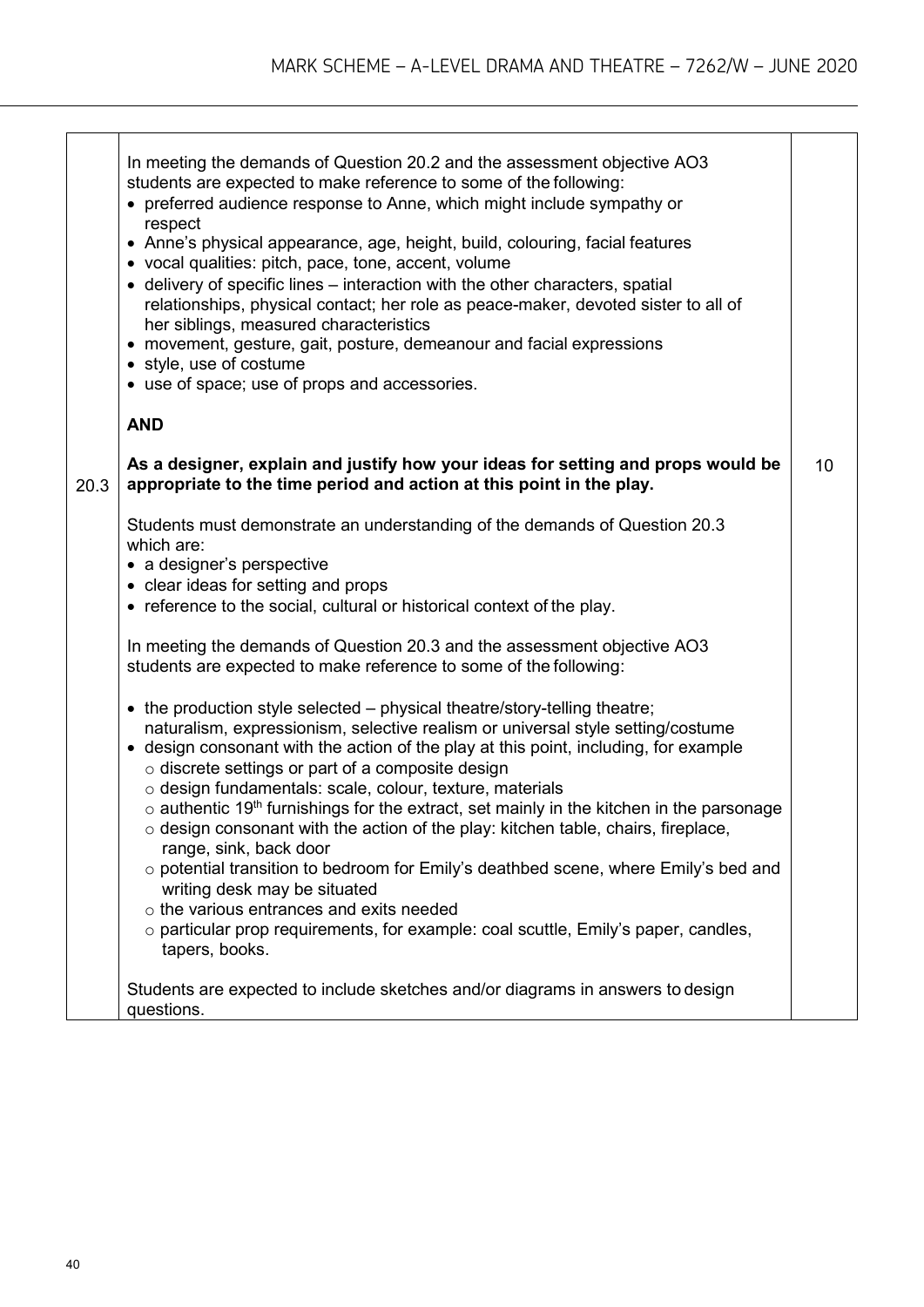#### **Section C: Live theatre production**

This mark scheme applies to all questions from Section C.

Students answer **one** question. Marks are awarded for AO3 and AO4 as detailed below. The question is worth 25 marks in total. (5 marks for AO3, 20 marks for AO4)

| <b>Assessment Objectives and Level Mark Scheme</b>                                                                                                                                                                                                                                                                                                                                    |                                                                                                                                                                                                                                                                                                                                                                                            |                                                                                                                                                                                                                                                                                                                                                                                                                   |                                                                                                                                                                                                                                                                                                                                                                                                                                                                                  |
|---------------------------------------------------------------------------------------------------------------------------------------------------------------------------------------------------------------------------------------------------------------------------------------------------------------------------------------------------------------------------------------|--------------------------------------------------------------------------------------------------------------------------------------------------------------------------------------------------------------------------------------------------------------------------------------------------------------------------------------------------------------------------------------------|-------------------------------------------------------------------------------------------------------------------------------------------------------------------------------------------------------------------------------------------------------------------------------------------------------------------------------------------------------------------------------------------------------------------|----------------------------------------------------------------------------------------------------------------------------------------------------------------------------------------------------------------------------------------------------------------------------------------------------------------------------------------------------------------------------------------------------------------------------------------------------------------------------------|
| AO3 Demonstrate knowledge and<br>understanding of how drama and theatre is<br>developed and performed.                                                                                                                                                                                                                                                                                |                                                                                                                                                                                                                                                                                                                                                                                            | AO4 Analyse and evaluate their own work and the<br>work of others.                                                                                                                                                                                                                                                                                                                                                |                                                                                                                                                                                                                                                                                                                                                                                                                                                                                  |
| In order to meet AO3 the student should<br>demonstrate knowledge and understanding of:<br>• the form and style of the production<br>• the aims of the production teams reflected in<br>creative and artistic choices made<br>• how meaning is created through the use<br>• of conventions and techniques<br>• how performance texts are interpreted and<br>performed for an audience. |                                                                                                                                                                                                                                                                                                                                                                                            | In order to meet AO4 the student should apply<br>skills of analysis and evaluation to a piece of live<br>theatre.<br>The response should be appropriate to the focus<br>of the question and offer:<br>• a critical appreciation of the design<br>elements/performance skills shown in the live<br>production<br>• the student's own response to the total<br>effectiveness of the piece as an audience<br>member. |                                                                                                                                                                                                                                                                                                                                                                                                                                                                                  |
| <b>Band 5</b><br>5 marks<br>Answers in this<br>mark range will<br>demonstrate a<br>complete<br>command of<br>subject<br>specific<br>terminology.                                                                                                                                                                                                                                      | The student demonstrates<br>assured knowledge and<br>perceptive understanding of:<br>• the form and style of the<br>production<br>• the aims of the production<br>teams reflected in creative<br>and artistic choices made<br>• how meaning is created<br>through the use of<br>conventions and techniques<br>• how performance texts are<br>interpreted and performed<br>for an audience. | <b>Band 5</b><br>$17 - 20$<br>marks<br>A compelling<br>and fluently<br>structured<br>analysis and<br>evaluation is<br>provided.                                                                                                                                                                                                                                                                                   | The student provides an<br>assured and perceptive<br>analysis and evaluation<br>referring in precise detail to:<br>• the design elements/performance<br>skills used at particular moments<br>of the production as appropriate<br>to the focus of the question<br>• their own response to the<br>total effectiveness of the<br>piece as an audience<br>member<br>• the contribution of design<br>elements/performance skills to the<br>effectiveness/impact of the<br>production. |
| <b>Band 4</b><br>4 marks<br>Answers in this<br>mark range will<br>demonstrate<br>strong<br>knowledge of<br>subject<br>specific<br>terminology.                                                                                                                                                                                                                                        | The student demonstrates<br>focused knowledge and<br>considered understanding of:<br>• the form and style of the<br>production<br>• the aims of the production<br>teams reflected in creative<br>and artistic choices made<br>• how meaning is created<br>through the use of<br>conventions and techniques<br>• how performance texts are<br>interpreted and performed<br>for an audience. | <b>Band 4</b><br>$13 - 16$<br>marks<br>A detailed<br>and well<br>structured<br>analysis and<br>evaluation is<br>provided.                                                                                                                                                                                                                                                                                         | The student provides a<br>focused and considered<br>analysis and evaluation<br>referring in detail to:<br>• the design elements/performance<br>skills used at particular moments<br>of the production as appropriate<br>to the focus of the question.<br>• their own response to the<br>total effectiveness of the<br>piece as an audience<br>member<br>• the contribution of design<br>elements/performance skills to the                                                       |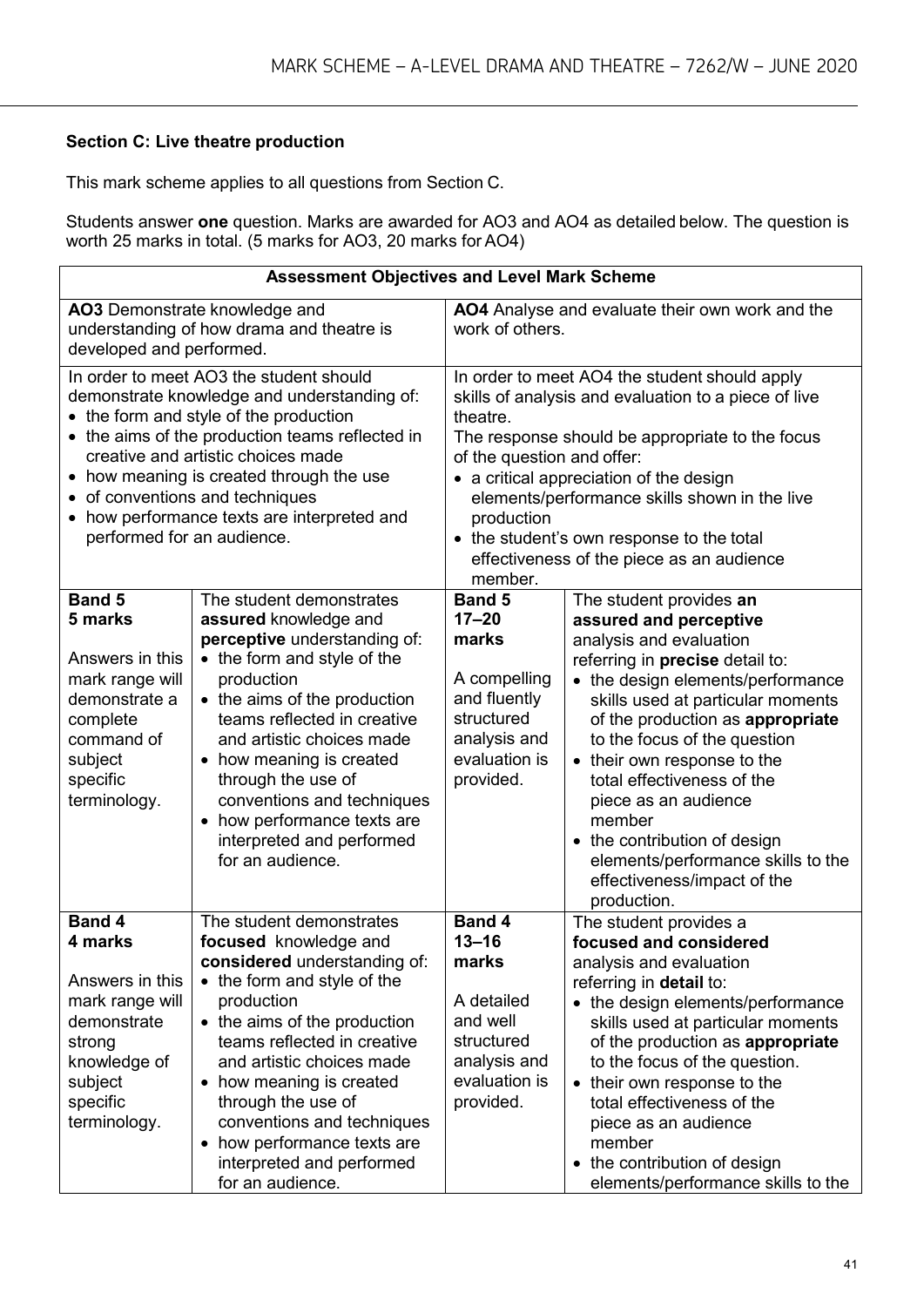|                                                                                                                                                    |                                                                                                                                                                                                                                                                                                                                                                                                                                        |                                                                                                                                   | effectiveness/impact of the<br>production.                                                                                                                                                                                                                                                                                                                                                                                                                                                                                        |
|----------------------------------------------------------------------------------------------------------------------------------------------------|----------------------------------------------------------------------------------------------------------------------------------------------------------------------------------------------------------------------------------------------------------------------------------------------------------------------------------------------------------------------------------------------------------------------------------------|-----------------------------------------------------------------------------------------------------------------------------------|-----------------------------------------------------------------------------------------------------------------------------------------------------------------------------------------------------------------------------------------------------------------------------------------------------------------------------------------------------------------------------------------------------------------------------------------------------------------------------------------------------------------------------------|
| <b>Band 3</b><br>3 marks<br>Answers in this<br>mark range will<br>demonstrate<br>good<br>knowledge of<br>subject<br>specific<br>terminology.       | The student demonstrates<br>straightforward knowledge<br>and pertinent understanding<br>of:<br>• the form and style of the<br>production<br>• the aims of the production<br>teams reflected in creative<br>and artistic choices made<br>• how meaning is created<br>through the use of<br>conventions and techniques<br>how performance texts are<br>$\bullet$<br>interpreted and performed                                            | <b>Band 3</b><br>9-12 marks<br>A relevant<br>analysis and<br>evaluation is<br>provided,<br>characterised<br>by some<br>structure. | The student provides a<br>straightforward and pertinent<br>analysis and evaluation referring<br>in some detail to:<br>• the design elements/performance<br>skills used at particular moments<br>of the production as appropriate<br>to the focus of the question<br>• their own response to the total<br>effectiveness of the piece as an<br>audience member<br>• the contribution of design<br>elements/performance skills to the<br>effectiveness/impact of the                                                                 |
| <b>Band 2</b><br>2 marks<br>Answers in this<br>mark range will<br>demonstrate<br>reasonable<br>knowledge of<br>subject<br>specific<br>terminology. | for an audience.<br>The student demonstrates<br>generalised knowledge and<br>limited coherent<br>understanding of:<br>• the form and style of the<br>production<br>• the aims of the production<br>teams reflected in creative<br>and artistic choices made<br>• how meaning is created<br>through the use of<br>conventions and techniques<br>how performance texts are<br>$\bullet$<br>interpreted and performed<br>for an audience. | <b>Band 2</b><br>5-8 marks<br>Response<br>will lack<br>clarity of<br>expression<br>and<br>organisation.                           | production.<br>The student provides a<br>generalised analysis and<br>evaluation, with limited<br>coherence, referring in limited<br>detail to:<br>$\bullet$ the design<br>elements/performance skills<br>used at particular moments of<br>the production with some<br>relevance to the focus of the<br>question<br>• their own response to the total<br>effectiveness of the piece as an<br>audience member<br>• the contribution of design<br>• elements/performance skills to the<br>effectiveness/impact of the<br>production. |
| <b>Band 1</b><br>1 mark<br>Answers in this<br>mark range will<br>demonstrate<br>little<br>knowledge of<br>subject<br>specific<br>terminology.      | The student demonstrates<br>little relevant knowledge and<br>little understanding of:<br>• the form and style of the<br>production<br>• the aims of the production<br>teams reflected in creative<br>and artistic choices made<br>• how meaning is created<br>through the use of<br>conventions and techniques<br>• how performance texts are<br>interpreted and performed<br>for an audience.                                         | <b>Band 1</b><br>1-4 marks<br>Response<br>will be<br>unclear and<br>disorganised.                                                 | The response provides little<br>relevant analysis and<br>evaluation referring in<br>negligible detail to:<br>• the design elements/performance<br>skills used at particular moments<br>of the production with little<br>relevance to the focus of the<br>question<br>• their own response to the<br>total effectiveness of the<br>piece as an audience<br>member<br>• the contribution of design<br>elements/performance skills to the<br>effectiveness/impact of the<br>production.                                              |
|                                                                                                                                                    | A mark of 0 (zero marks) is awarded if there is nothing worthy of credit/nothing written.                                                                                                                                                                                                                                                                                                                                              |                                                                                                                                   |                                                                                                                                                                                                                                                                                                                                                                                                                                                                                                                                   |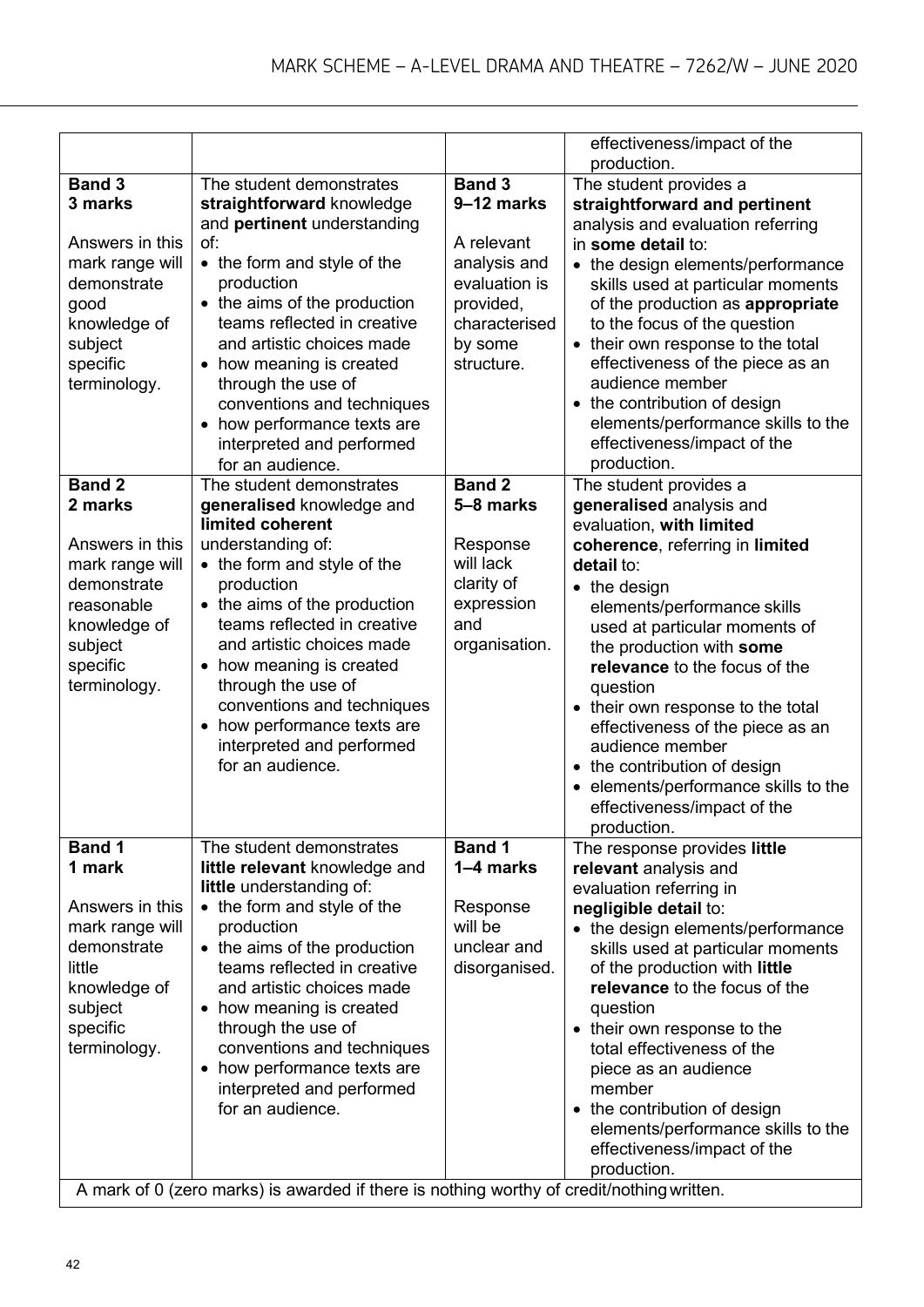#### **Section C: Live Theatre Production, Indicative Content (One question from a choice offour)**

**One** question to be answered with reference to **one** live theatre production seen.

At the beginning of the answer, the following must be stated:

- name of the piece
- the name of the company and/or director
- the date production was seen
- the venue attended
- the medium of the production live theatre or live theatre streamed or digital theatre.

The table below indicates the page number for each question.

| <b>Section C</b> | Question | Page for Indicative content |
|------------------|----------|-----------------------------|
|                  | 21       | p. 44                       |
|                  | 22       | p. 45                       |
|                  | 23       | p. 46                       |
|                  | 24       | p. 47                       |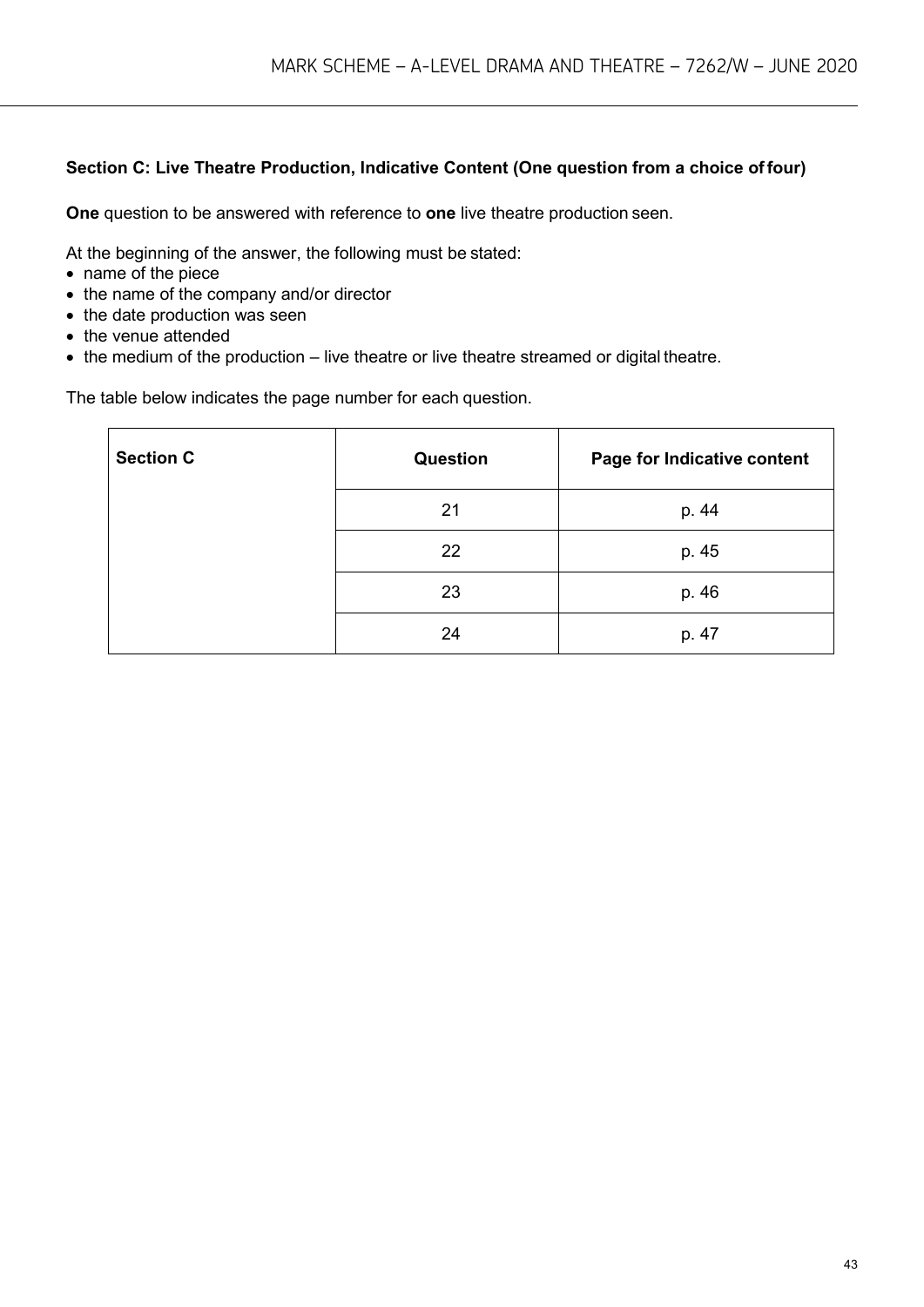#### **EITHER**

| Qu | <b>Indicative Content</b>                                                                                                                                                                                                  | Total        |
|----|----------------------------------------------------------------------------------------------------------------------------------------------------------------------------------------------------------------------------|--------------|
|    |                                                                                                                                                                                                                            | <b>Marks</b> |
| 21 | Briefly explain how the director used one production element to create a                                                                                                                                                   | 25           |
|    | dramatic impact at particular moments. Analyse and evaluate the contribution                                                                                                                                               |              |
|    | of your chosen element to the total dramatic effectiveness of the production.                                                                                                                                              |              |
|    |                                                                                                                                                                                                                            |              |
|    | Students must demonstrate an understanding of the demands of Question 21<br>which are:                                                                                                                                     |              |
|    | • a clear explanation of how one production element was used                                                                                                                                                               |              |
|    | • focus upon how the element created a dramatic impact at particular moments.                                                                                                                                              |              |
|    |                                                                                                                                                                                                                            |              |
|    | Additionally, in common with each question that focuses on production elements in this<br>section, the question demands:                                                                                                   |              |
|    | • an analysis and evaluation of how the production element that forms the focus<br>of the question contributed to the total dramatic effectiveness of the production.                                                      |              |
|    |                                                                                                                                                                                                                            |              |
|    | In meeting the demands of Question 21 and the assessment objectives AO3 and                                                                                                                                                |              |
|    | AO4 students are expected to make reference to some of the following:                                                                                                                                                      |              |
|    | • the use of a production element, for example: set, costume, lighting, sound,<br>multi-media                                                                                                                              |              |
|    | • impact created through setting, in terms of: scale, colour, materials, architectural<br>design                                                                                                                           |              |
|    | • use of ramps, levels, steps, stairs, staging devices such as trucked or flown<br>scenery, cyclorama with projections, revolve                                                                                            |              |
|    | • impact created through costume, in terms of: style, colour, fabric, functionality,<br>period authenticity; cut, condition, fit                                                                                           |              |
|    | • impact created through lighting, for example: through angle, focus, colour, gels,<br>intensity, shadow, silhouette, use of gobos, gauzes, special effects, use of black-out<br>or fade; birdies, floor-lights, pin-spots |              |
|    | • impact created through sound, for example: through positioning of speakers,<br>surround sound, fades, volume, amplification, reverb, SFX.                                                                                |              |
|    | Students must demonstrate how the particular moments chosen contributed to the<br>total dramatic effectiveness of the production.                                                                                          |              |
|    | Students are expected to include sketches and/or diagrams in answers to design<br>questions.                                                                                                                               |              |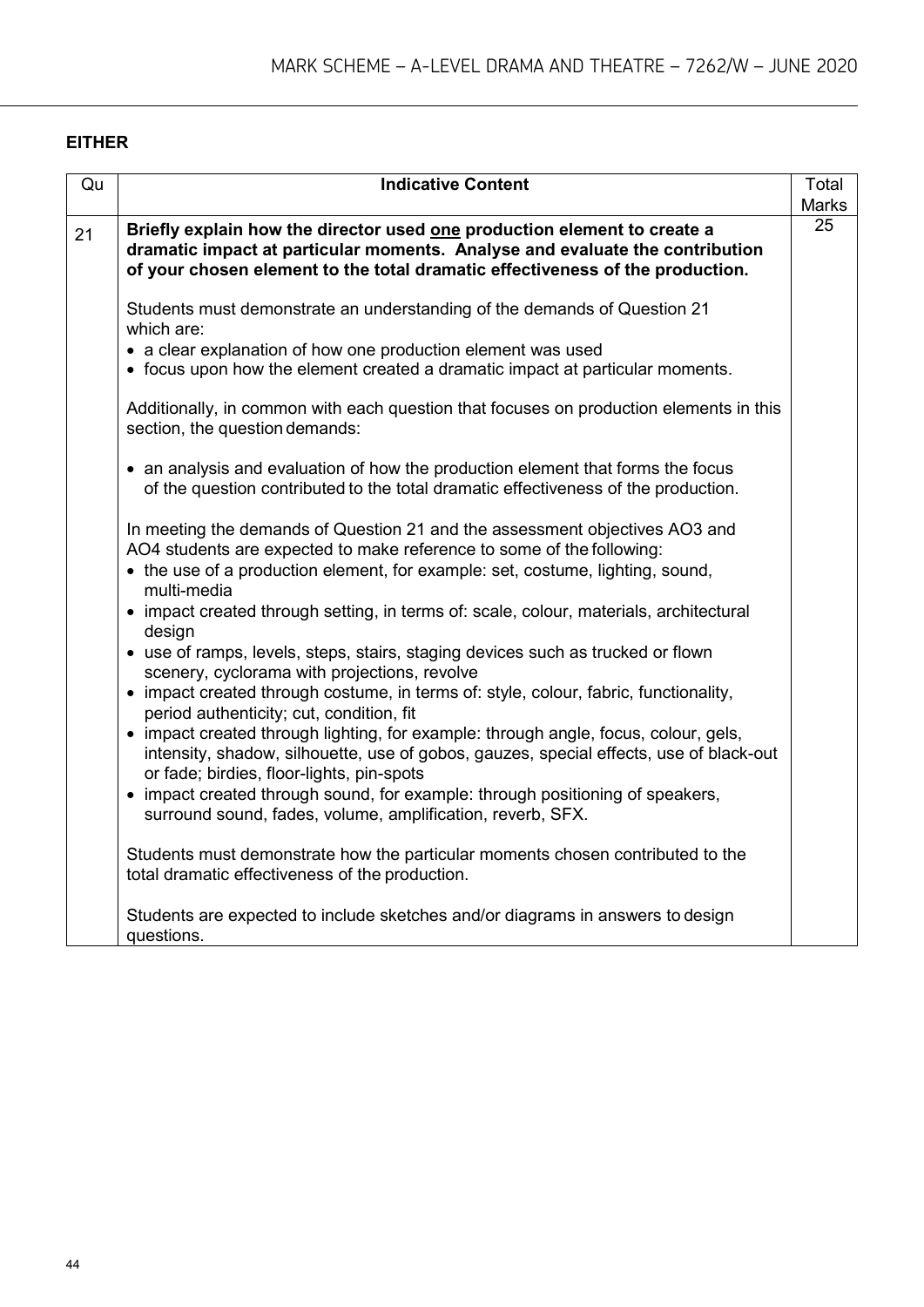#### **OR**

| Qu | <b>Indicative Content</b>                                                                                                                                                                                                                                            | Total |
|----|----------------------------------------------------------------------------------------------------------------------------------------------------------------------------------------------------------------------------------------------------------------------|-------|
|    |                                                                                                                                                                                                                                                                      | Marks |
| 22 | Briefly explain how the set and/or costume designer created a specific period<br>setting for the production at particular moments. Analyse and evaluate the<br>contribution that was made by the design(s) to the total dramatic effectiveness<br>of the production. | 25    |
|    | Students must demonstrate an understanding of the demands of Question 22<br>which are:<br>• a clear explanation of how set and/or costume design created a specific period                                                                                           |       |
|    | • focus on the success of these design elements at particular moments.                                                                                                                                                                                               |       |
|    | Additionally, in common with each question that focuses on production elements in this<br>section, the question demands:                                                                                                                                             |       |
|    | • an analysis and evaluation of how the production element(s) that form the focus<br>of the question contributed to the total dramatic effectiveness of the production.                                                                                              |       |
|    | In meeting the demands of Question 22 and the assessment objectives AO3 and<br>AO4 students are expected to make reference to some of the following:<br>Set design:                                                                                                  |       |
|    | • the staging configuration selected: end-on/proscenium, thrust, traverse, in-the-<br>round, arena, promenade, site-specific<br>• the period and style of the production as a whole                                                                                  |       |
|    | • features of the set, for example: scale, materials, fabrics, levels, ramps, revolve,<br>use of screens and/or projections                                                                                                                                          |       |
|    | • use of set dressing authentic to the period                                                                                                                                                                                                                        |       |
|    | Costume design:<br>• costume design fundamentals – period features, style, cut, condition, fit, fabric,<br>colour, ornamentation                                                                                                                                     |       |
|    | • trousers, shape and fit; jackets, lapel width; skirts, hemline length, cut/shape of<br>skirts; blouses, cut/shape of sleeves, neckline<br>• style of footwear and head-gear                                                                                        |       |
|    | • accessories that communicate period.                                                                                                                                                                                                                               |       |
|    | Students must demonstrate how the particular moments chosen contributed to the<br>total dramatic effectiveness of the production.                                                                                                                                    |       |
|    | Students are expected to include sketches and/or diagrams in answers to design<br>questions.                                                                                                                                                                         |       |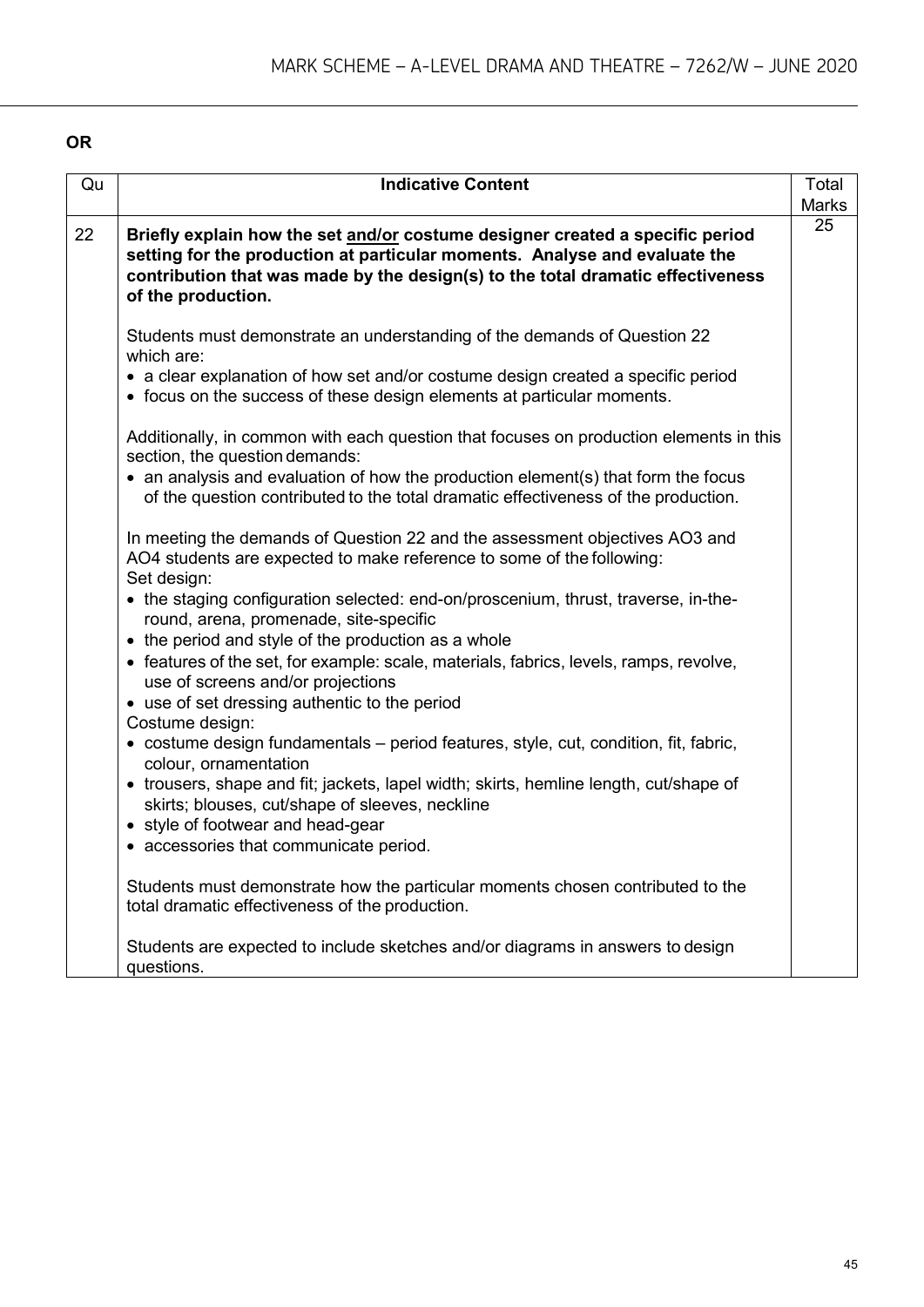#### **OR**

| Qu | <b>Indicative Content</b>                                                                                                                                                                                                                                                                                                                                                                                                                                                                                                                                                                                                                                                                                                                                                                                                                                                                                                                                    | Total        |
|----|--------------------------------------------------------------------------------------------------------------------------------------------------------------------------------------------------------------------------------------------------------------------------------------------------------------------------------------------------------------------------------------------------------------------------------------------------------------------------------------------------------------------------------------------------------------------------------------------------------------------------------------------------------------------------------------------------------------------------------------------------------------------------------------------------------------------------------------------------------------------------------------------------------------------------------------------------------------|--------------|
|    |                                                                                                                                                                                                                                                                                                                                                                                                                                                                                                                                                                                                                                                                                                                                                                                                                                                                                                                                                              | <b>Marks</b> |
| 23 | Briefly explain how two or more performers used their skills to create tension for<br>the audience through their interaction at particular moments. Analyse and<br>evaluate the contribution of the performers' skills to the total dramatic<br>effectiveness of the production.                                                                                                                                                                                                                                                                                                                                                                                                                                                                                                                                                                                                                                                                             | 25           |
|    | Students must demonstrate an understanding of the demands of Question 23<br>which are:<br>• an explanation of how performers created dramatic tension through their interaction<br>• reference to particular moments within the production.                                                                                                                                                                                                                                                                                                                                                                                                                                                                                                                                                                                                                                                                                                                  |              |
|    | Additionally, in common with each of the questions that focuses on performance<br>elements in this section the question demands:<br>• an analysis and evaluation of how the performance skills that form the focus of<br>the question contributed to the total dramatic effectiveness of the production.<br>In meeting the demands of Question 23 and the assessment objectives AO3 and<br>AO4, students are expected to make reference to:<br>• the way performers created tension through their interaction, including reference<br>to, for example:<br>$\circ$ vocal skills: pitch, pace, pause, tone, emphasis, accent, volume<br>$\circ$ delivery of specific lines<br>$\circ$ physical skills: movement, gesture, posture, gait, poise, stance, shifting spatial<br>relationships<br>$\circ$ use of facial expression and eye contact and interaction between performers<br>$\circ$ displays of rivalry, resentment, hostility, aggression, attraction |              |
|    | o observation of naturalistic or non-naturalistic performance conventions<br>$\circ$ use of costume, accessories and props<br>$\circ$ ensemble work.<br>Students must demonstrate how the particular moments chosen contributed to the total<br>dramatic effectiveness of the production.                                                                                                                                                                                                                                                                                                                                                                                                                                                                                                                                                                                                                                                                    |              |